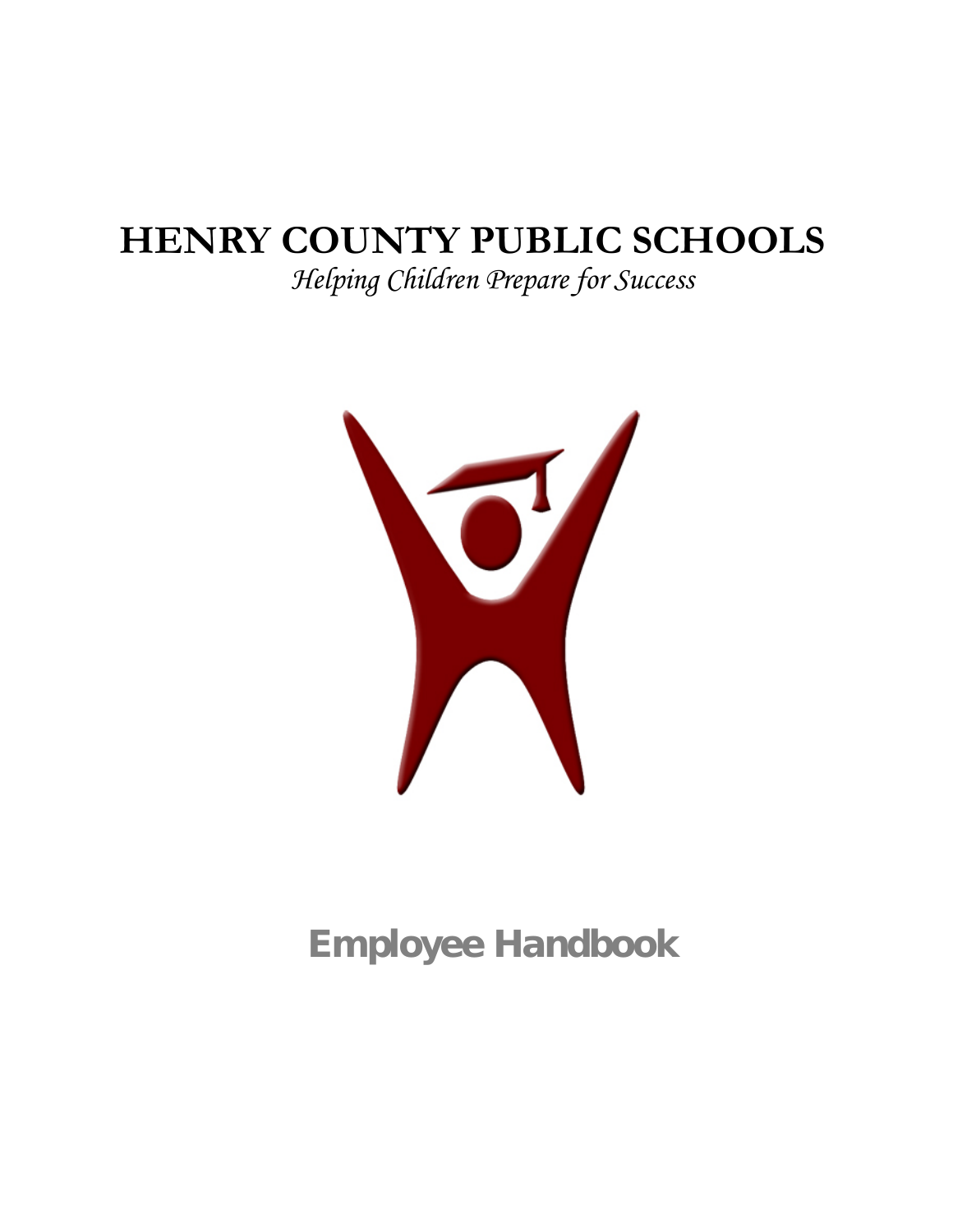#### **HENRY COUNTY PUBLIC SCHOOLS**

Ronald "Sonny" Fentress, Interim Superintendent Henry County Board of Education 326 South Main Street New Castle, KY 40050 Phone (502) 845-8600 • Fax (502) 845-8601 [www.henry.kyschools.us](http://www.xyzschools.edu/)

As required by law, the Board of Education does not discriminate on the basis of race, color, national or ethnic origin, age, religion, sex (including sexual orientation or gender identity), genetic information, disability, or limitations related to pregnancy, childbirth, or related medical conditions in its programs and activities and provides equal access to its facilities to the Boy Scouts and other designated youth groups.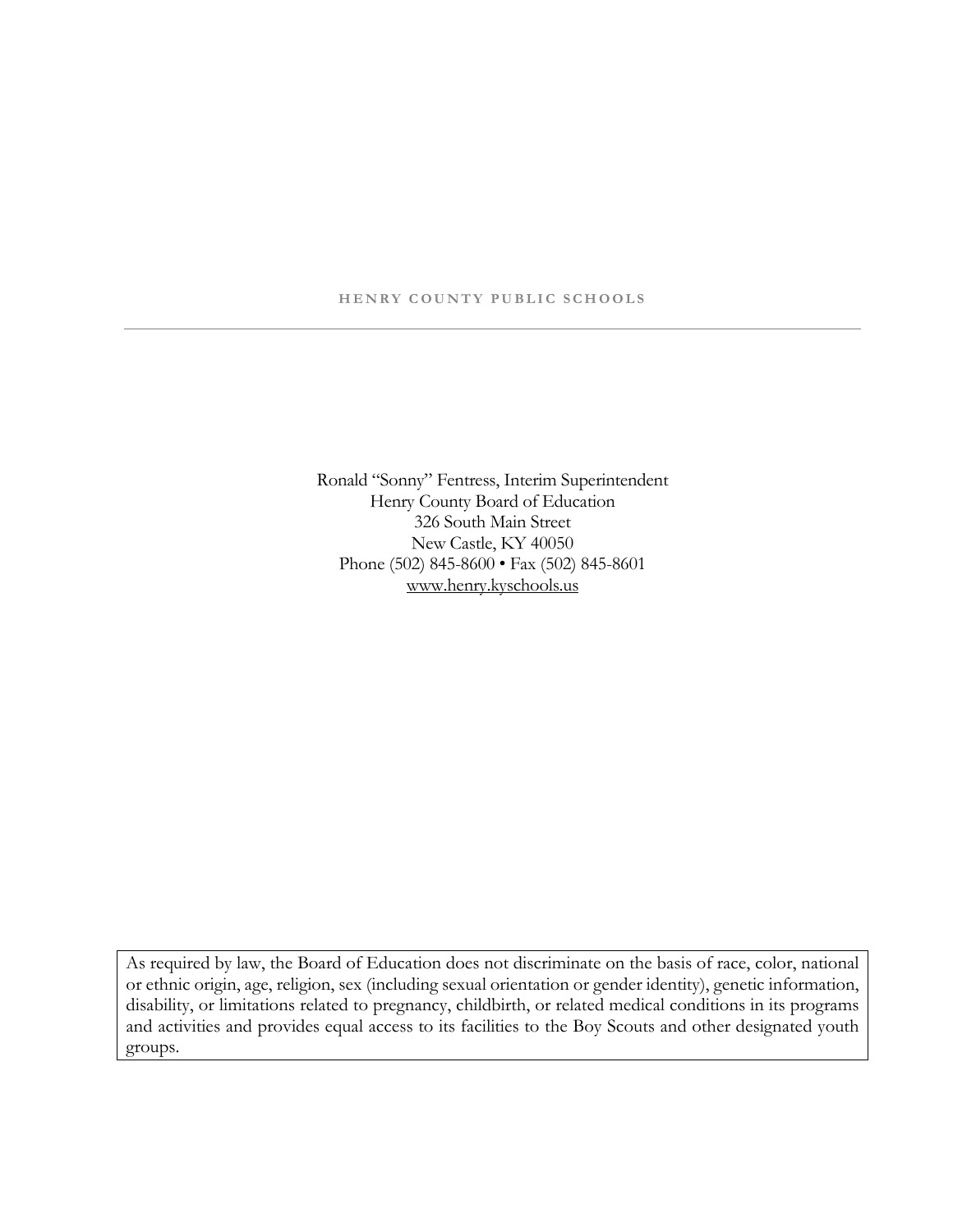# <span id="page-2-0"></span>Table of Contents

| <b>CENTRAL OFFICE PERSONNEL AND SCHOOL ADMINISTRATORS 6</b>                                                                     |    |
|---------------------------------------------------------------------------------------------------------------------------------|----|
|                                                                                                                                 |    |
| $\frac{1}{2}$ 9                                                                                                                 |    |
| SALARIES AND PAYROLL DISTRIBUTION<br>10                                                                                         |    |
|                                                                                                                                 |    |
| $CONFIDENTIALITY 11 11 11 11 11 11 11 11 11 11 11 11 11 11 11 11 11 11 11 11 11 11 11 11 11 11 SUPERVISION RESPONSIBILITIES 11$ |    |
| HARASSMENT/DISCRIMINATION/TITLE IX SEXUAL HARASSMENT<br>$\sim$ 12                                                               |    |
|                                                                                                                                 |    |
|                                                                                                                                 |    |
|                                                                                                                                 |    |
|                                                                                                                                 |    |
|                                                                                                                                 |    |
| $HOLIDAYS$ $17$<br><b>LEAVE POLICIES</b>                                                                                        |    |
| <b>SICK LEAVE</b>                                                                                                               | 18 |
|                                                                                                                                 |    |
|                                                                                                                                 | 21 |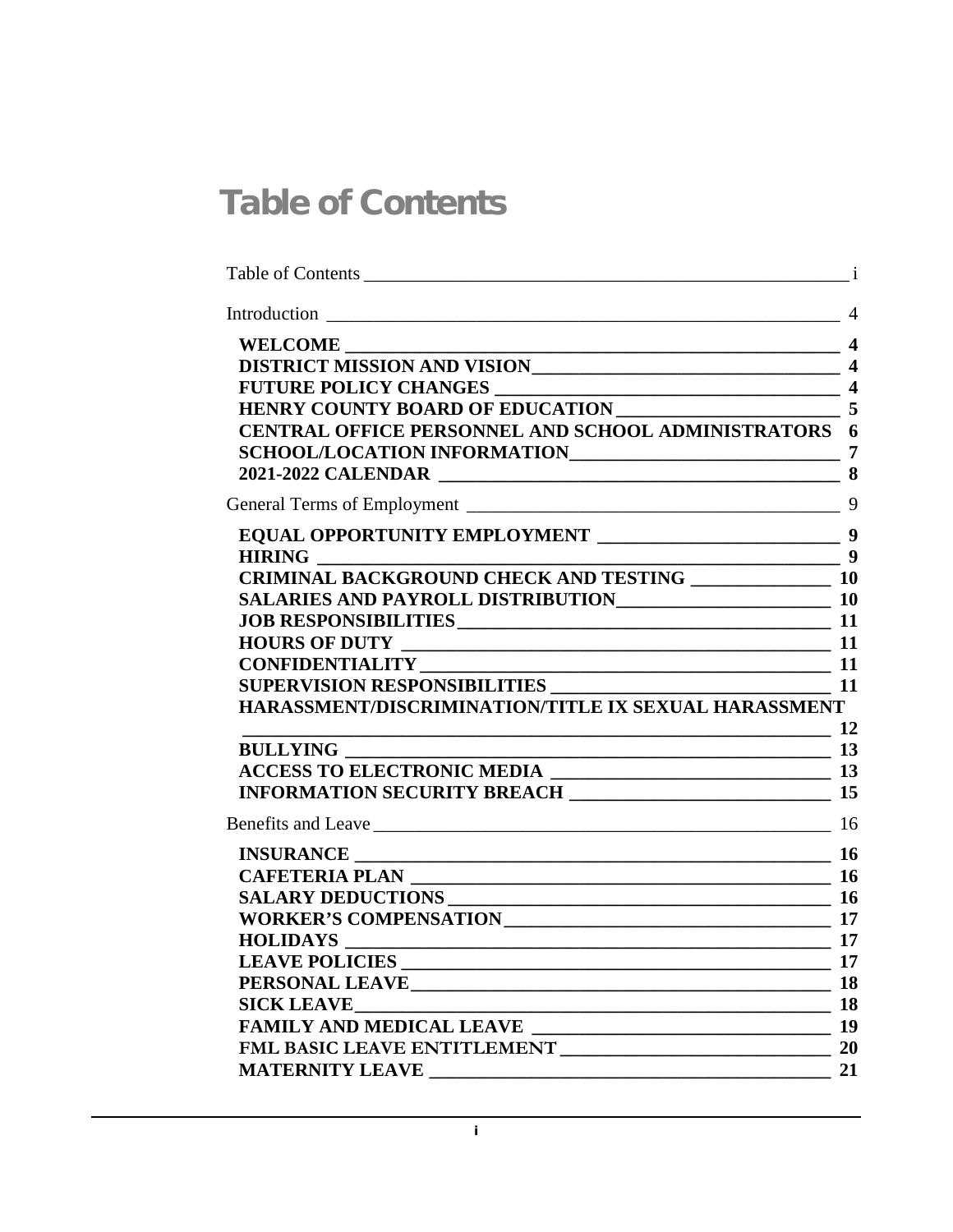|                                                                                                             | 21 |
|-------------------------------------------------------------------------------------------------------------|----|
|                                                                                                             |    |
|                                                                                                             |    |
| <b>JURY LEAVE</b> 22                                                                                        |    |
|                                                                                                             |    |
|                                                                                                             |    |
|                                                                                                             |    |
|                                                                                                             |    |
|                                                                                                             |    |
|                                                                                                             |    |
| PERSONNEL RECORDS<br>TRAINING/PROFESSIONAL DEVELOPMENT<br>25<br>25                                          |    |
| DISTRICT TRAINING<br>25                                                                                     |    |
|                                                                                                             |    |
|                                                                                                             |    |
|                                                                                                             |    |
|                                                                                                             |    |
| RETENTION OF RECORDINGS 26                                                                                  |    |
| Employee Conduct 27                                                                                         |    |
|                                                                                                             |    |
|                                                                                                             |    |
| PERSONAL CELL PHONES/TELECOMMUNICATION DEVICES 27                                                           |    |
| $\frac{1}{2}$ 27                                                                                            |    |
|                                                                                                             |    |
| <b>INCLEMENT WEATHER</b> 28                                                                                 |    |
| <b>STAFF MEETINGS</b><br>$\overline{\phantom{a}}$ 29                                                        |    |
|                                                                                                             |    |
| <b>OUTSIDE EMPLOYMENT OR ACTIVITIES 29</b>                                                                  |    |
|                                                                                                             |    |
|                                                                                                             |    |
| HEALTH, SAFETY AND SECURITY<br>USE OF PHYSICAL RESTRAINT AND SECLUSION 30                                   |    |
|                                                                                                             |    |
|                                                                                                             |    |
|                                                                                                             |    |
|                                                                                                             |    |
| CHILD ABUSE<br>DRUG-FREE/ALCOHOL-FREE SCHOOLS<br>TOBACCO, ALTERNATIVE NICOTINE PRODUCT, OR VAPOR<br>PRODUCT |    |
| <b>PRODUCT</b>                                                                                              | 32 |
| FEDERAL MOTOR CARRIER SAFETY ADMINISTRATION (FMCSA)                                                         |    |
| DRUG AND ALCOHOL CLEARINGHOUSE FOR CDL/CLP                                                                  |    |
| OPERATORS                                                                                                   | 32 |
|                                                                                                             |    |
|                                                                                                             |    |
| <b>CODE OF ETHICS FOR CERTIFIED SCHOOL PERSONNEL 34</b>                                                     |    |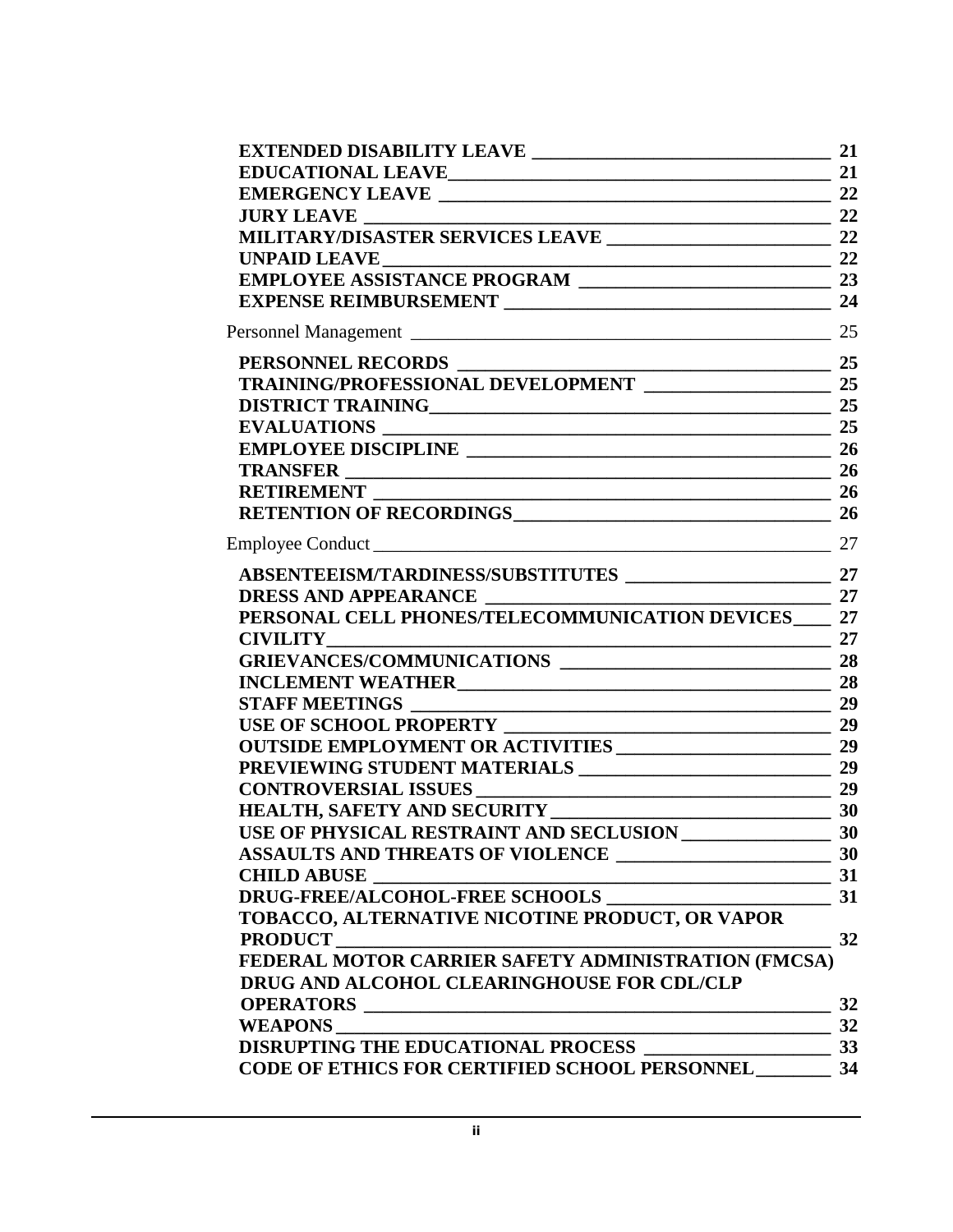| <b>POLITICAL ACTIVITIES</b>           | 36 |
|---------------------------------------|----|
| <b>GIFTS/DONATIONS FOR SCHOOL USE</b> | 36 |
| <b>REQUIRED REPORTS</b>               | 36 |
| <b>SPECIAL CIRCUMSTANCES</b>          | 38 |
| <b>ACKNOWLEDGEMENT FORMS</b>          | 39 |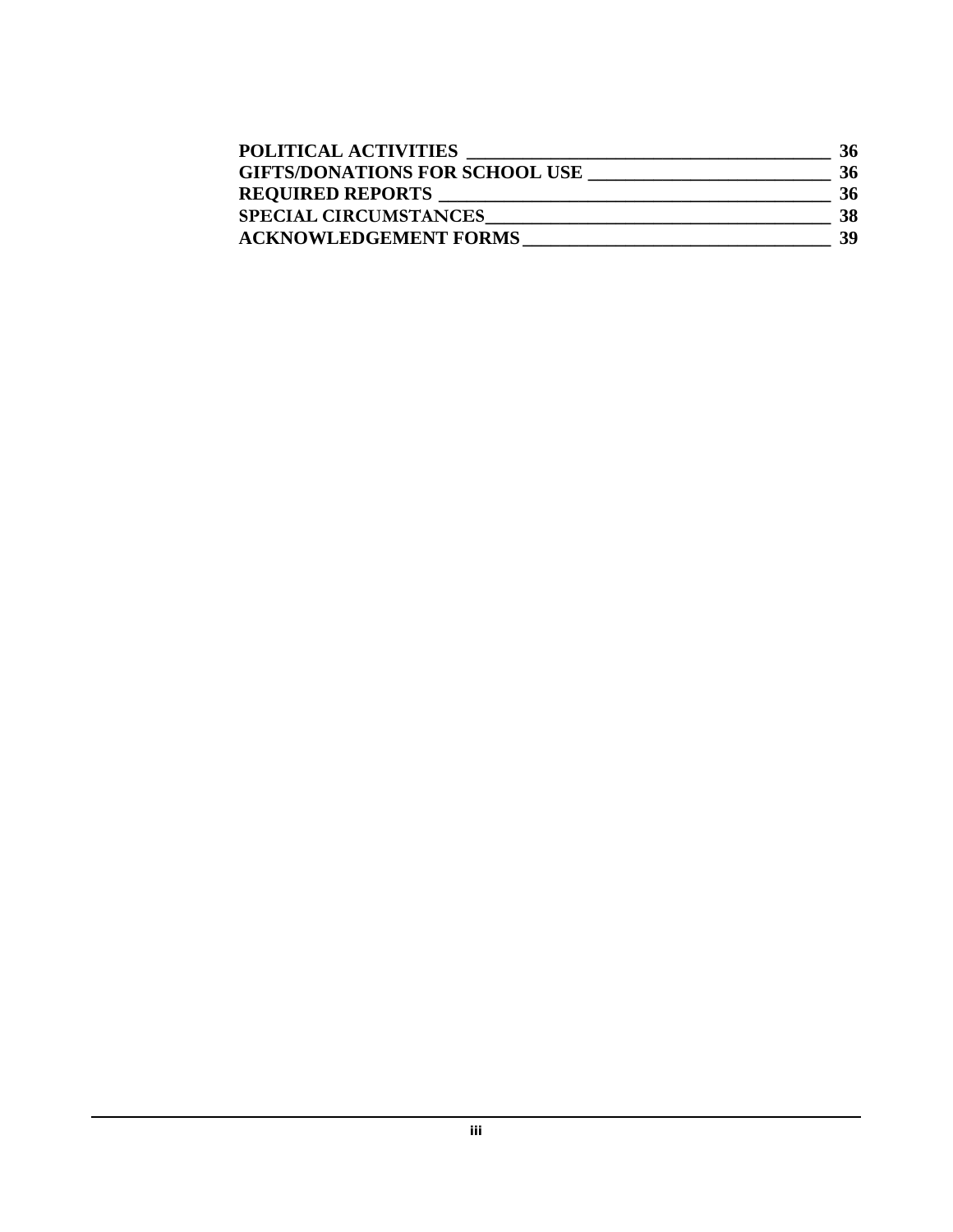# <span id="page-5-0"></span>Introduction

#### <span id="page-5-1"></span>Welcome

Welcome to Henry County Public Schools.

The purpose of the Employee Handbook is to acquaint you with general Board of Education policies that govern and affect your employment and to outline the benefits available to you as an employee of the District. **Bolded policy codes** indicate related Board of Education policies.

Because this handbook is a general source of information, it is not intended to be, and should not be interpreted as, a contract. It is **not** an all-encompassing document and may not cover every possible situation or unusual circumstance. If a conflict exists between information in this handbook and Board policy or administrative procedures, the policies and procedures govern. It is the employee's responsibility to refer to the actual policies and/or administrative procedures for further information. Complete copies of those documents are available at the Central Office, from the district website [http://www.henry.kyschools.us/](http://www.henry.k12.ky.us/) [http://policy.ksba.org/H10/.](http://policy.ksba.org/H10/) Each employee is expected to be familiar with policies and procedures related to his/her job responsibilities. Employees and students who fail to comply with Board policies may be subject to disciplinary action. **01.5**

School council policies, which are also available from the Principal, may also apply in some instances. **02.4241**

If an employee has questions, s/he should contact his/her immediate supervisor or the Superintendent/designee at the Central Office.

Located in the back of this handbook is an Acknowledgment Form. Once you review this handbook, please read the Acknowledgment Form; sign and date it; and return it to the Central Office.

#### District Mission and Vision

Mission: Empowering leaders and life-long learners for an ever-changing world.

Vision: A district of educational excellence, the pride of our community.

### <span id="page-5-3"></span>Future Policy Changes

Although every effort will be made to update the handbook on a timely basis, the Henry County Board of Education reserves the right, and has the sole discretion, to change any policies, procedures, benefits, and terms of employment without notice, consultation, or publication, except as may be required by contractual agreements and law. The District reserves the right, and has the sole discretion, to modify or change any portion of this handbook at any time.

You are expected to be familiar with policies and procedures that are related to your job responsibilities.

> <span id="page-5-2"></span>Return the completed Acknowledgment Form to the Central Office.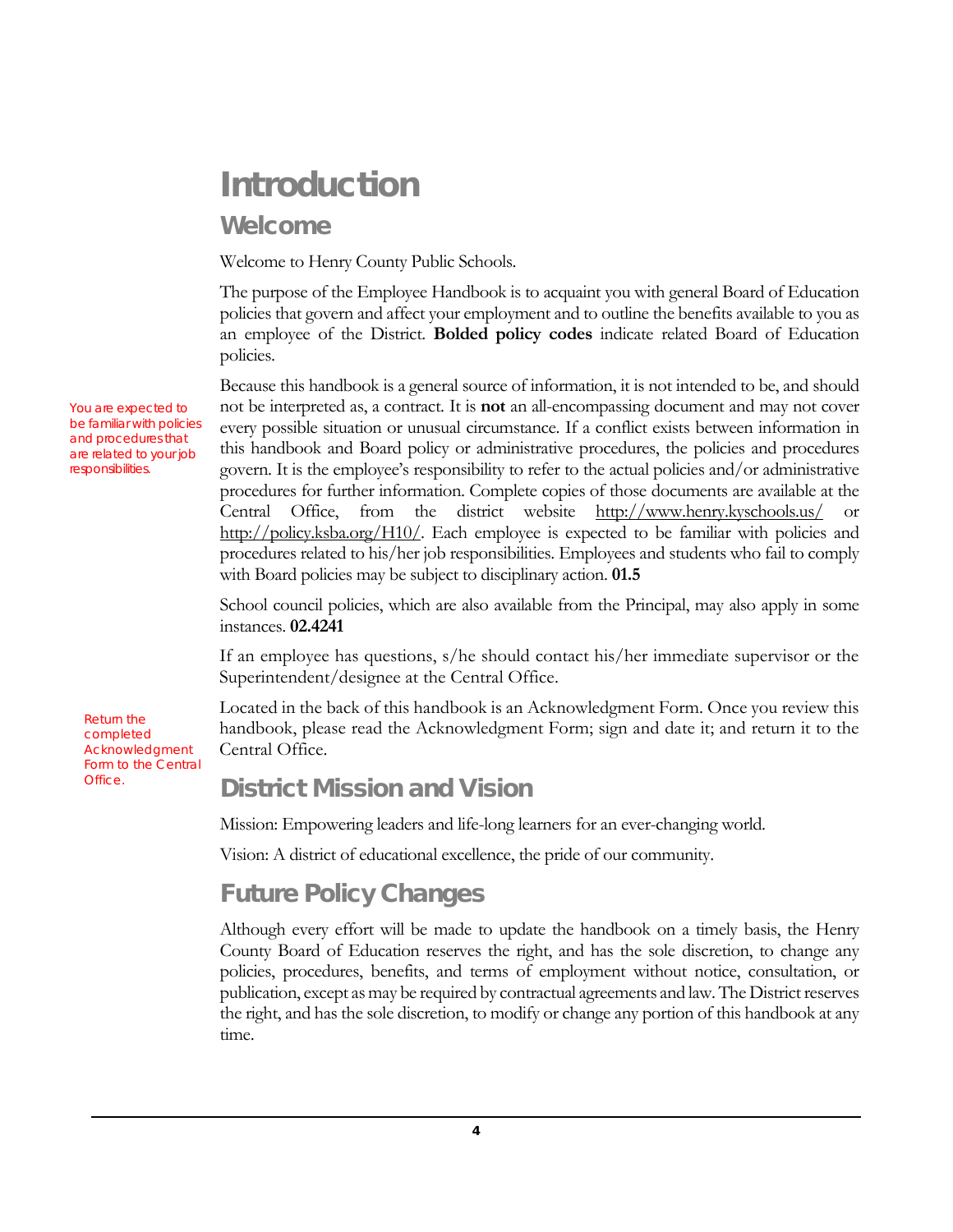## <span id="page-6-0"></span>Henry County Board of Education

The first regular meeting of the Henry County Board of Education shall be held in January. At this meeting, the Board shall adopt a schedule of regular meetings for the calendar year, identifying the date, time and place of each meeting. Members of the public and the news media are welcome to attend all open meetings of the Board. **01.42/01.421**

| <b>Board Member</b>           | District              | <b>Address</b>            | Telephone        |
|-------------------------------|-----------------------|---------------------------|------------------|
| Danney Chisholm – Chairperson | $\mathcal{D}_{\cdot}$ | 6736 Point Pleasant Rd.   | $(502)$ 845-4026 |
|                               |                       | Pleasureville, KY 40057   |                  |
| Lori Abney - Vice-Chair       | 3                     | 206 Stanton Way           | $(502)$ 523-5157 |
|                               |                       | Pendleton, KY 40055       |                  |
| Tony Whaley                   |                       | 493 Jackson Rd.           | $(502)$ 845-4121 |
|                               |                       | New Castle, KY 40050      |                  |
| <b>Steve Dent</b>             | 4                     | 30 Long Branch Fork Rd.   | $(502)$ 553-1362 |
|                               |                       | Turners Station, KY 40075 |                  |
| Miranda Arnold                | 5                     | 912 Watkins Lane          | $(502)$ 845-2345 |
|                               |                       | Pleasureville, KY 40057   |                  |

#### **The Henry County Board of Education commits to:**

- Make decisions based on what is best for all students;
- Work toward high student achievement;
- Learn from our experience and continually improve;
- Respect each other's ideas and knowledge;
- Be consistent;
- Vote principle, not personal;
- Understand and function within our roles;
- Support the Board's decisions;
- Try to reach consensus;
- Trust and openly support each other;
- Keep one another informed, avoid surprises, and, respectfully remind one another of these commitments.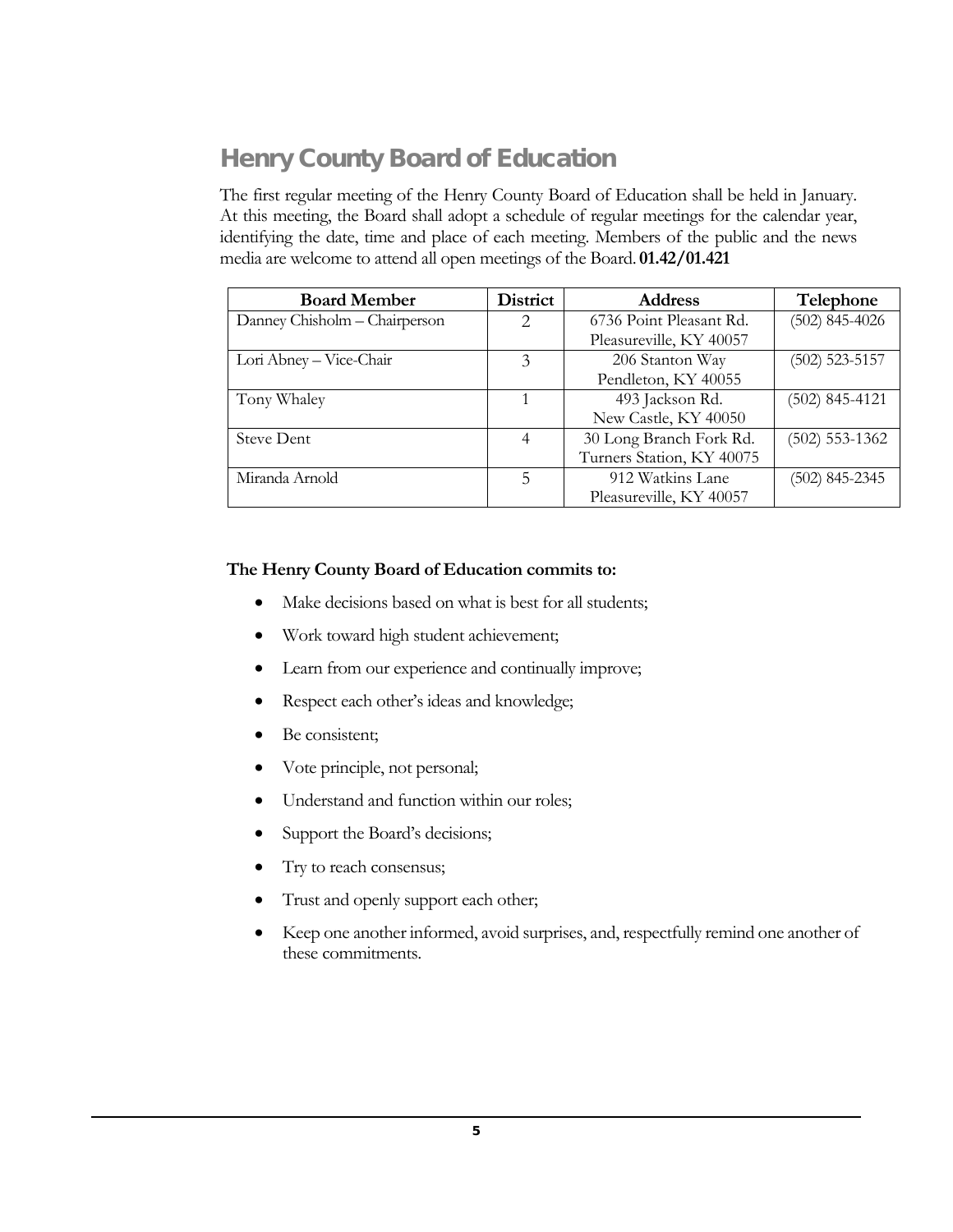## Central Office Personnel and School Administrators

<span id="page-7-0"></span>

| Name/Title                                                                           | Location                                                                  | Telephone | Fax      | E-mail                              |
|--------------------------------------------------------------------------------------|---------------------------------------------------------------------------|-----------|----------|-------------------------------------|
| Ronald "Sonny" Fentress<br>Interim Superintendent                                    | <b>Central Office</b><br>326 S. Main Street<br>New Castle, KY 40050       | 845-8600  | 845-8601 | Sonny.Fentress@henry.kyschools.us   |
| <b>Chelsey Tingle</b><br>Assistant Superintendent &<br><b>Chief Academic Officer</b> | <b>Central Office</b><br>326 S. Main Street<br>New Castle, KY 40050       | 845-8600  | 845-8601 | Chelsey.Tingle@henry.kyschools.us   |
| Stephanie Melton<br>Preschool Principal &<br><b>Federal Programs</b><br>Coordinator  | <b>Central Office</b><br>326 S. Main Street<br>New Castle, KY 40050       | 845-8600  | 845-8601 | Stephanie.Melton@henry.kyschools.us |
| Zach Woods<br><b>Director of Student Services</b>                                    | <b>Central Office</b><br>326 S. Main Street<br>New Castle, KY 40050       | 845-8600  | 845-8601 | Zach.Woods@henry.kyschools.us       |
| <b>Kinsey Chambers</b><br>Director of Exceptional<br><b>Children Services</b>        | <b>Central Office</b><br>326 S. Main Street<br>New Castle, KY 40050       | 845-8607  | 845-8601 | Kinsey.Chambers@henry.kyschools.us  |
| <b>Nikkol Bauer</b><br><b>Chief Information Officer</b>                              | Henry County Middle School<br>1124 Eminence Road<br>New Castle, KY 40050  | 845-8606  | 845-8616 | Nikkol.Bauer@henry.kyschools.us     |
| <b>Kevin Whitt</b><br>Director of Transportation                                     | <b>Bus Garage</b><br>1124 Eminence Road<br>New Castle, KY 40050           | 845-8624  | 845-8179 | Kevin.Whitt@henry.kyschools.us      |
| Anna Lusk<br>Director of Food Service                                                | <b>Central Office</b><br>326 S. Main Street<br>New Castle, KY 40050       | 845-8609  | 845-8619 | Anna.Lusk@henry.kyschools.us        |
| Megan Klempner<br><b>Treasurer/Finance Officer</b>                                   | <b>Central Office</b><br>326 S. Main Street<br>New Castle, KY 40050       | 845-8600  | 845-8601 | Megan.Klempner@henry.kyschools.us   |
| <b>Rick Fox</b><br>Director of Maintenance                                           | <b>Maintenance Building</b><br>326 S. Main Street<br>New Castle, KY 40050 | 845-8620  | 845-4901 | Rick.Fox@henry.kyschools.us         |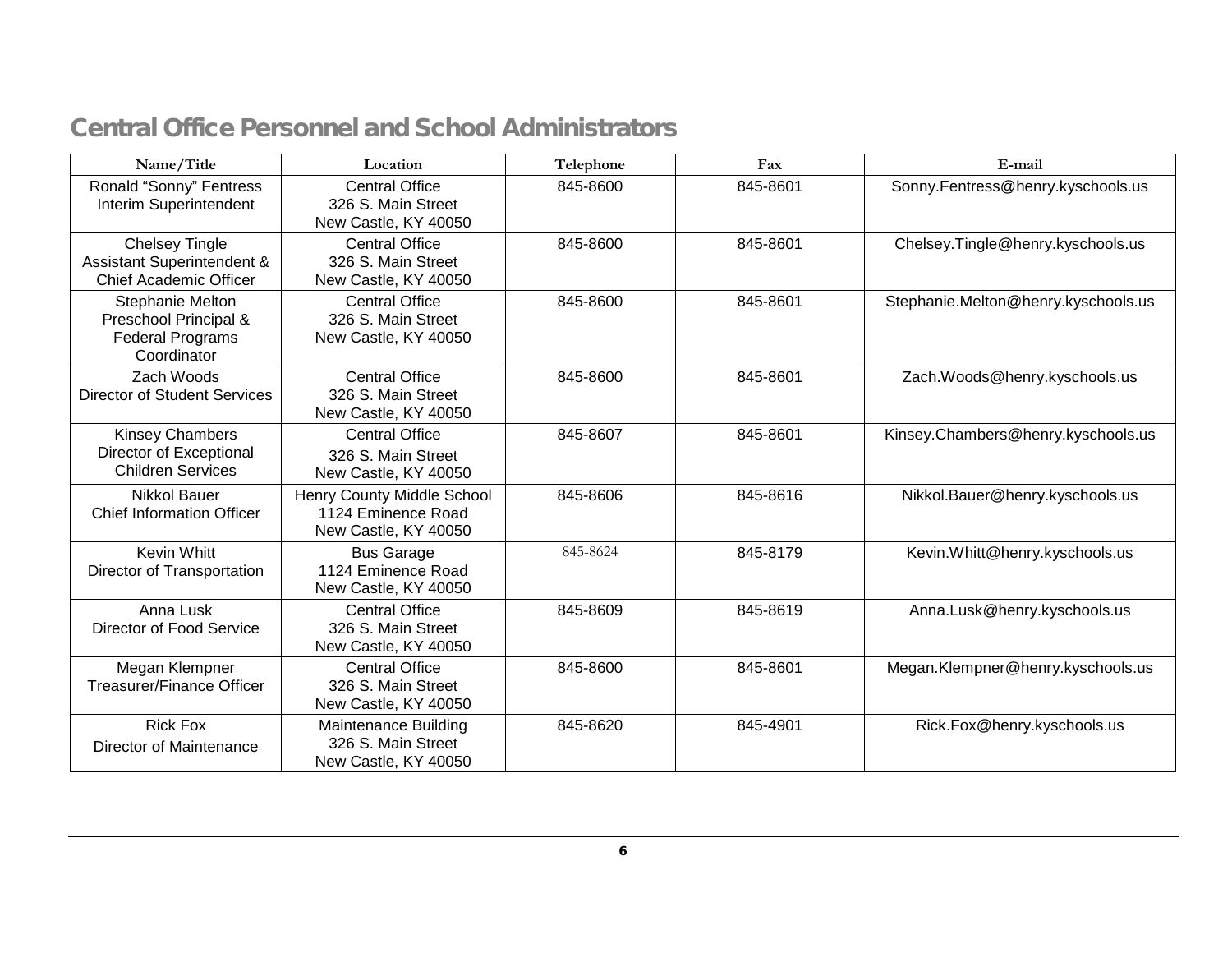## School/Location Information

<span id="page-8-0"></span>

| <b>School</b>                                        | <b>Principal</b>       | <b>Address</b>                                 | <b>Telephone</b> | Fax      | E-mail                              |
|------------------------------------------------------|------------------------|------------------------------------------------|------------------|----------|-------------------------------------|
| <b>Henry County Early</b><br><b>Childhood Center</b> | Stephanie<br>Melton    | 182 S. Property Road<br>New Castle, KY 40050   | 845-8656         | 845-8615 | Stephanie.Melton@henry.kyschools.us |
| Campbellsburg<br>Elementary                          | Amy Treece             | 270 Cardinal Drive<br>Campbellsburg, KY 40011  | 845-8630         | 845-8631 | Amy.Treece@henry.kyschools.us       |
| <b>Eastern Elementary</b>                            | Angie Denny            | 6928 Bethlehem Road<br>Pleasureville, KY 40057 | 845-8640         | 845-8641 | Angela.Denny@henry.kyschools.us     |
| <b>New Castle Elementary</b>                         | <b>Phillip Guthrie</b> | 182 S. Property Road<br>New Castle, KY 40050   | 845-8650         | 845-8651 | Phillip.Guthrie@henry.kyschools.us  |
| <b>Henry County Middle</b><br>School                 | Andy Buchholz          | 1124 Eminence Road<br>New Castle, KY 40050     | 845-8660         | 845-8661 | Andy.Buchholz@henry.kyschools.us    |
| Henry County High<br>School                          | <b>Shannon Sageser</b> | 1120 Eminence Road<br>New Castle, KY 40050     | 845-8670         | 845-8671 | Shannon.Sageser@henry.kyschools.us  |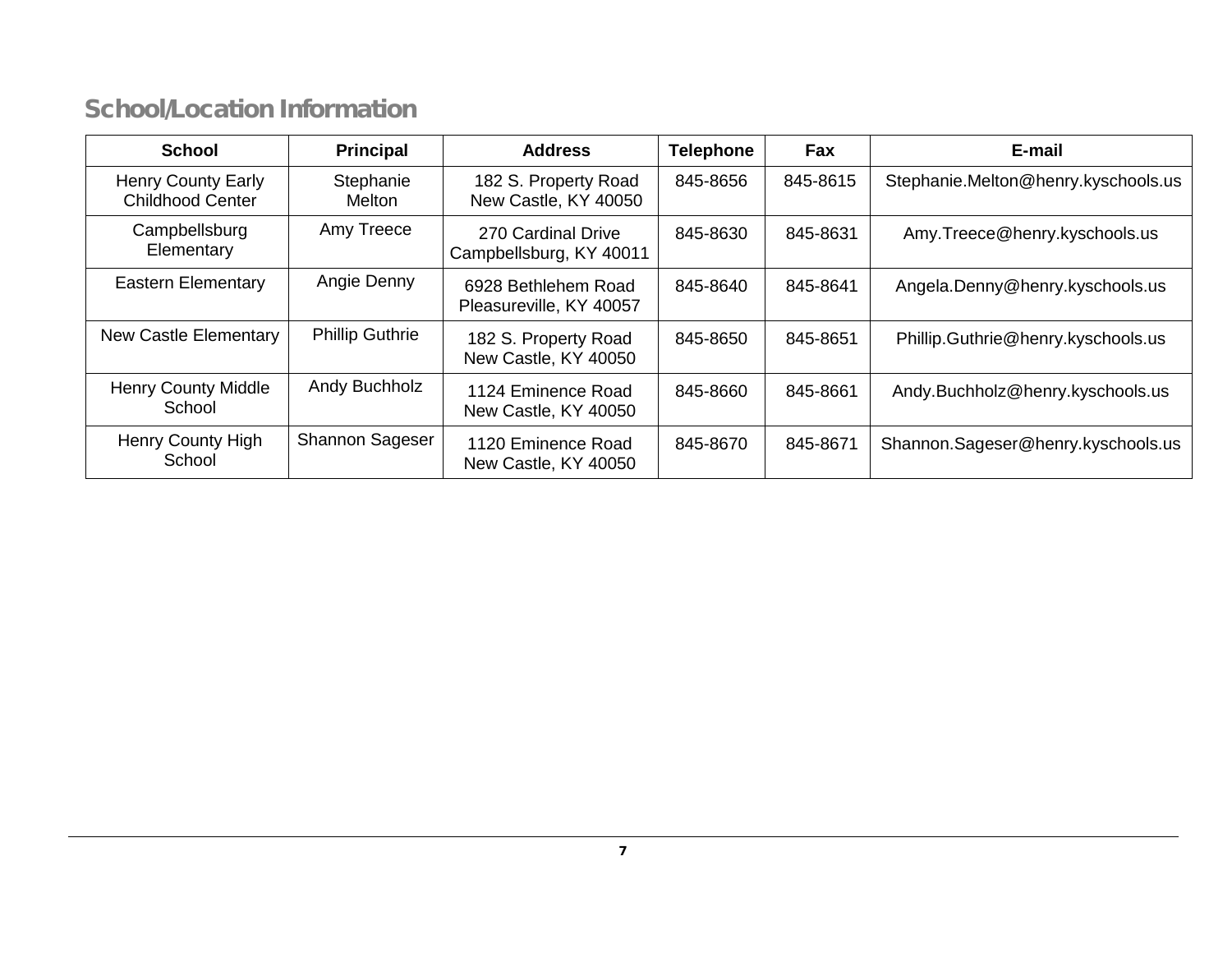## <span id="page-9-0"></span>2021-2022 Calendar

#### Henry County Schools<br>2021 - 2022 **School Calendar**

| <b>JULY 2021</b> |     |             |     |              |     |   |  |  |  |  |  |  |
|------------------|-----|-------------|-----|--------------|-----|---|--|--|--|--|--|--|
| s                | Mon | <b>Tues</b> | Wed | <b>Thurs</b> | Fri | s |  |  |  |  |  |  |
|                  |     |             |     |              |     | 3 |  |  |  |  |  |  |
|                  |     |             |     |              |     |   |  |  |  |  |  |  |
|                  |     | 13          |     |              |     |   |  |  |  |  |  |  |
| 8                | 19  | 20          |     |              |     |   |  |  |  |  |  |  |
| 25               | 26  | 27          | 28  | 29           | з   |   |  |  |  |  |  |  |

|    | <b>AUGUST 2021</b> |          |              |          |          |  |  |  |  |  |  |  |  |
|----|--------------------|----------|--------------|----------|----------|--|--|--|--|--|--|--|--|
| s  | Wed<br>Mon<br>Tues |          | <b>Thurs</b> | Fri      | s        |  |  |  |  |  |  |  |  |
|    | $\overline{2}$     | 3<br>FPD | FPD          | 5<br>FPD | 6<br>FPD |  |  |  |  |  |  |  |  |
| 8  | 9<br>CD            | 10       | FS           | 12       | 13       |  |  |  |  |  |  |  |  |
| 15 | 16                 |          | 18           | 19       | 20       |  |  |  |  |  |  |  |  |
| a  | 23                 |          | 25           | 26       | 21       |  |  |  |  |  |  |  |  |
| 29 | 30                 | 31       |              |          |          |  |  |  |  |  |  |  |  |
|    |                    |          |              |          |          |  |  |  |  |  |  |  |  |

|    | <b>SEPTEMBER 2021</b> |             |     |              |     |   |  |  |  |  |  |  |  |
|----|-----------------------|-------------|-----|--------------|-----|---|--|--|--|--|--|--|--|
| S  | Mon                   | <b>Tues</b> | Wed | <b>Thurs</b> | Fri | s |  |  |  |  |  |  |  |
|    |                       |             |     | 2            | 3   |   |  |  |  |  |  |  |  |
| 5  | 6<br>н                |             | 8   | 9            | 10  |   |  |  |  |  |  |  |  |
| 12 | 13                    |             | 15  | 16           | 1   |   |  |  |  |  |  |  |  |
| 19 | 20                    | 21          | 22  | 23           | 24  |   |  |  |  |  |  |  |  |
| 26 | 27                    | 28          | 29  | 30           |     |   |  |  |  |  |  |  |  |
|    |                       |             |     |              |     |   |  |  |  |  |  |  |  |

|    |     |    |             | OCTOBER 2021 |     |    |       |     |    |    |
|----|-----|----|-------------|--------------|-----|----|-------|-----|----|----|
| s  | Mon |    | <b>Tues</b> |              | Wed |    | Thurs | Fri |    |    |
|    |     |    |             |              |     |    |       |     |    |    |
| ٩  | R   |    |             | 5            | B   | 6  |       |     | 8  | ۵  |
| 10 |     |    |             | 12           |     | 13 |       |     | 15 | 16 |
|    |     | 18 |             | 19           |     | 20 |       |     | 22 | 23 |
|    |     | 25 |             | 26           |     | 27 | 28    |     |    | 30 |
|    |     |    |             |              |     |    |       |     |    |    |

|    | <b>NOVEMBER 2021</b> |      |         |              |     |   |  |  |  |  |  |  |  |  |
|----|----------------------|------|---------|--------------|-----|---|--|--|--|--|--|--|--|--|
| s  | Mon                  | Tues | Wed     | <b>Thurs</b> | Fri | s |  |  |  |  |  |  |  |  |
|    | w                    |      | 3       |              | 6   | 6 |  |  |  |  |  |  |  |  |
|    | 8                    | 9    | 10      |              |     |   |  |  |  |  |  |  |  |  |
|    | 15                   | 16   | 17      | 18           | 12  |   |  |  |  |  |  |  |  |  |
|    | 22                   | 23   | 24<br>B | 25<br>R      | B   |   |  |  |  |  |  |  |  |  |
| 28 | 29                   | 30   |         |              |     |   |  |  |  |  |  |  |  |  |
|    |                      |      |         |              |     |   |  |  |  |  |  |  |  |  |

|    | DECEMBER 2021 |    |   |             |     |    |   |              |     |   |    |  |  |  |
|----|---------------|----|---|-------------|-----|----|---|--------------|-----|---|----|--|--|--|
| s  | Mon           |    |   | <b>Tues</b> | Wed |    |   | <b>Thurs</b> | Fri |   | s  |  |  |  |
|    |               |    |   |             |     |    |   | 2            |     | 3 |    |  |  |  |
|    |               | 6  |   |             |     | 8  |   | 9            |     |   |    |  |  |  |
|    |               | 13 |   |             |     | 15 |   | 16           |     | ı |    |  |  |  |
| 19 | B             | 20 | 肩 | 21          | 戸   | 22 | B | 23           | н   | 2 | 25 |  |  |  |
| 26 | B             | 27 |   | 28          | B   | 29 | B | 30           | н   |   |    |  |  |  |
|    |               |    |   |             |     |    |   |              |     |   |    |  |  |  |

| Legend                       |
|------------------------------|
| OD - Opening Day             |
| CD - Closing Day             |
| M - Possible Make-Up Day     |
| FS - First Day for Students  |
| LS - Last Day for Students * |
| H - Holiday                  |
| B - Break - No School        |
| FPD - Flexible Prof. Dev.    |
| RPD - Required Prof. Dev.    |
| TWD - Teacher Work Days      |

Non-School Days

| JANUARY 2022 |     |    |             |     |              |     |   |
|--------------|-----|----|-------------|-----|--------------|-----|---|
| S            | Mon |    | <b>Tues</b> | Wed | <b>Thurs</b> | Fri | s |
|              |     |    |             |     |              |     |   |
|              | WD  | з  |             |     | 6            |     | 8 |
| ۰            |     | 10 |             | 12  | 13           |     |   |
| 6            |     |    | 18          | 19  | 20           | 2   |   |
| 23           |     |    | 25          | 26  | 27           | 28  |   |
| ۰            |     | 31 |             |     |              |     |   |

| <b>FEBRUARY 2022</b> |           |             |     |       |     |   |  |  |  |
|----------------------|-----------|-------------|-----|-------|-----|---|--|--|--|
| s                    | Mon       | <b>Tues</b> | Wed | Thurs | Fri | s |  |  |  |
|                      |           |             |     | з     |     |   |  |  |  |
| 6                    |           | 8           | 9   | 10    |     |   |  |  |  |
| 13                   | 4         | 15          | 16  |       | 18  |   |  |  |  |
| 20                   | <b>AD</b> | 22          | 23  |       | 2   |   |  |  |  |
| 27                   | 28        |             |     |       |     |   |  |  |  |
|                      |           |             |     |       |     |   |  |  |  |

| <b>MARCH 2022</b> |                                           |    |                |    |    |    |  |  |
|-------------------|-------------------------------------------|----|----------------|----|----|----|--|--|
| s                 | Wed<br>Mon<br><b>Tues</b><br>Fri<br>Thurs |    |                |    |    |    |  |  |
|                   |                                           |    | $\overline{2}$ | 3  |    | 5  |  |  |
| 6                 |                                           | 8  |                | 10 |    |    |  |  |
| 13                | <b>MD</b>                                 | 15 | 16             |    | 18 | 19 |  |  |
| 20                | 21                                        | 22 | 23             | 24 | 25 | 26 |  |  |
| 27                | 28                                        | 29 | 30             | 31 |    |    |  |  |
|                   |                                           |    |                |    |    |    |  |  |

| <b>APRIL 2022</b> |     |                 |  |                 |     |    |   |       |   |     |    |
|-------------------|-----|-----------------|--|-----------------|-----|----|---|-------|---|-----|----|
| s                 | Mon |                 |  | <b>Tues</b>     | Wed |    |   | Thurs |   | Fri | s  |
|                   |     |                 |  |                 |     |    |   |       |   |     |    |
| $\overline{3}$    | B   |                 |  | 5               | B   | 6  | B |       | B | 8   | 9  |
| 10                |     |                 |  | 12              |     | 13 |   |       |   | 15  | 16 |
| 17                |     | 18 <sup>1</sup> |  | 19 <sup>r</sup> |     | 20 |   | 21    |   | 22  | 23 |
| 24                |     | 25              |  | 26              |     | 27 |   | 28    |   | 29  | 30 |
|                   |     |                 |  |                 |     |    |   |       |   |     |    |

| <b>MAY 2022</b> |     |      |     |          |          |    |  |  |  |
|-----------------|-----|------|-----|----------|----------|----|--|--|--|
| S               | Mon | Tues | Wed | Thurs    | Fri      | s  |  |  |  |
|                 | 2   | 3    |     | 5        | 6        |    |  |  |  |
| 8               | 9   | 10   |     | 12       | 13       |    |  |  |  |
| 15              | 16  | 7    | 18  | 19<br>LS | 20<br>CD |    |  |  |  |
| 22              | 23  | 24   | 25  | 26       | 27       | 28 |  |  |  |
| 29              | 30  | 31   |     |          |          |    |  |  |  |
|                 |     |      |     |          |          |    |  |  |  |

| <b>JUNE 2022</b> |     |             |     |       |                |   |
|------------------|-----|-------------|-----|-------|----------------|---|
| s                | Mon | <b>Tues</b> | Wed | Thurs | Fri            | s |
|                  |     |             |     |       | 3              |   |
|                  | 6   |             | 8   | 9     | 10             |   |
|                  | 13  |             | 15  | 16    |                |   |
| 19               | 20  | 21          | 22  | 23    | $\overline{2}$ | 2 |
| 26               | 27  | 28          | 29  | 30    |                |   |
|                  |     |             |     |       |                |   |

#### **Holidays**

Sept 6 -- Labor Day<br>Nov 25 -- Thanksgiving<br>Dec 25 -- Christmas<br>Jan 1 -- New Year's Day

#### **Opening/Closing Days**

Aug 9 -- Opening Day for Staff<br>Aug 11 -- Students' First Day<br>May 19 -- Students' Last Day<br>May 20 -- Closing Day for Staff

\* Subject to change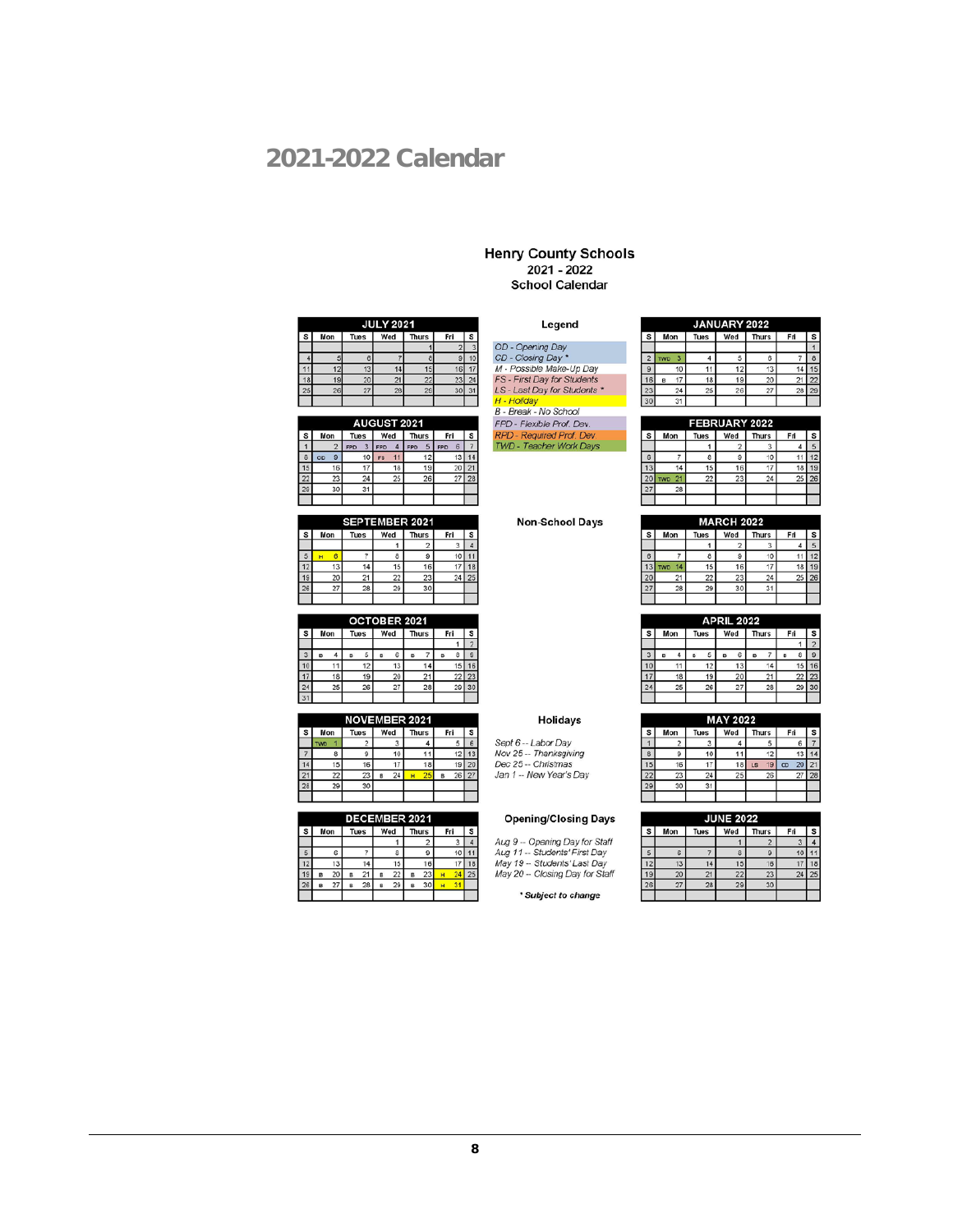

# <span id="page-10-0"></span>General Terms of **Employment**

## <span id="page-10-1"></span>Equal Opportunity Employment

As required by Title IX, the District does not discriminate on the basis of sex regarding admission to the District or in the educational programs or activities operated by the District. Inquiries regarding Title IX Sexual Harassment may be referred to the District Title IX Coordinator (TIXC), the Assistant Secretary for Civil Rights, or both.

The Henry County Board of Education is an Equal Opportunity Employer. The District does not discriminate on the basis of race, color, religion, sex (including sexual orientation or gender identity), genetic information, national or ethnic origin, political affiliation, age, disabling condition, or limitations related to pregnancy, childbirth, or related medical conditions.

The Board is an Equal Opportunity Employer.

Reasonable accommodation for individuals with disabilities or limitations related to pregnancy, childbirth, or related medical conditions will be provided as required by law.

If considerations of sex, age or disability have a bona fide relationship to the unique requirements of a particular job or if there are federal or state legal requirements that apply, then sex, age or disability may be taken into account as a bona fide occupational qualification, provided such consideration is consistent with governing law.

If you have questions concerning District compliance with state and federal equal opportunity employment laws, contact Supt. Terry Price at the Central Office. **03.113/03.212**

#### <span id="page-10-2"></span>Hiring

All personnel, including certified employees, substitute teachers, and classified personnel (full-time and part-time) are required to sign a written contract with the District.

A list of all District job openings is available at the Central Office and on the District website, [www.henry.kyschools.us/Employment.](http://www.henry.kyschools.us/Employment) For complete information on hiring, refer to Board Policies **03.11/03.21**.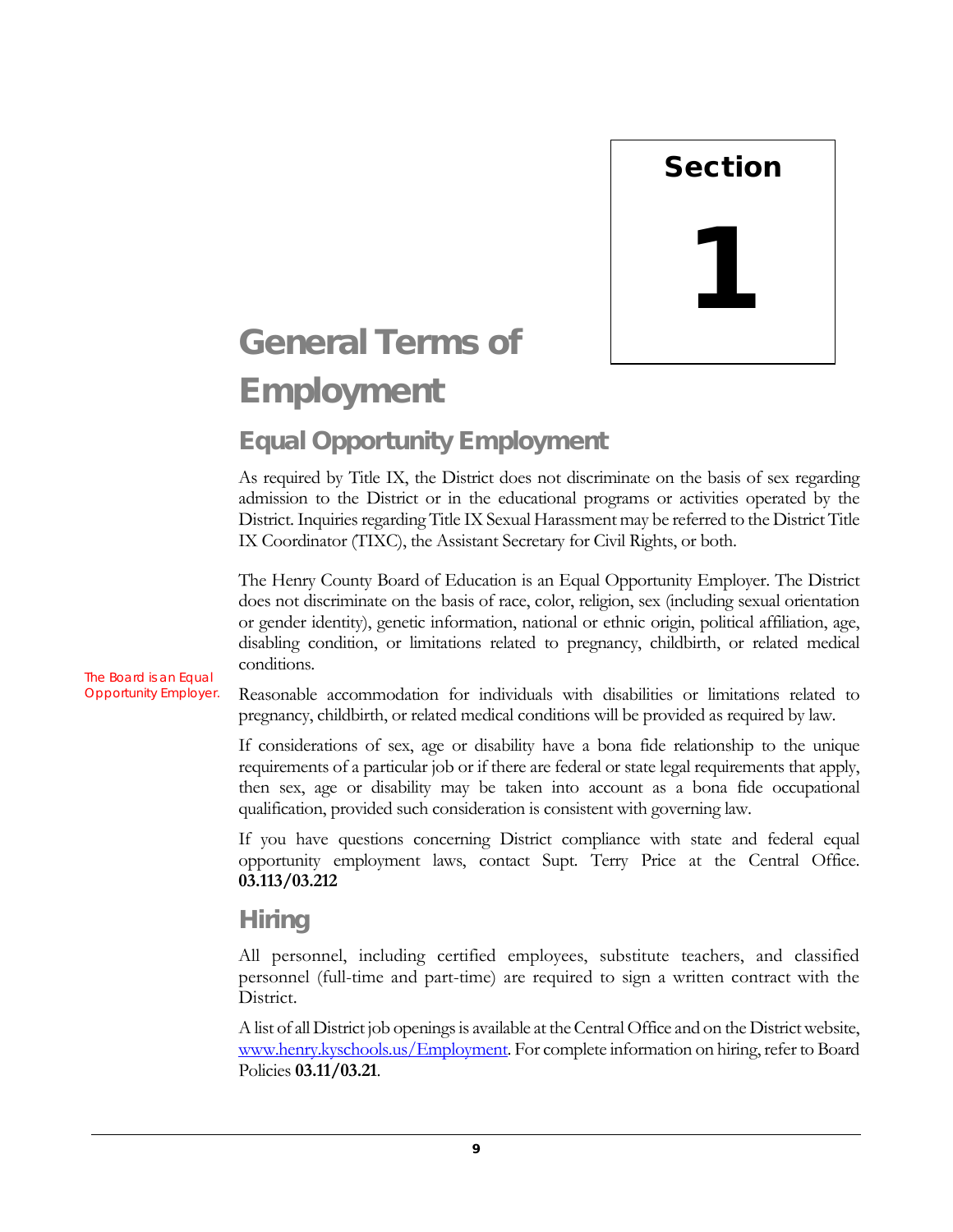**Transfer of Tenure:** All teachers who have attained continuing–contract status from another Kentucky district serve a one (1)-year probationary period before being considered for continuing-contract status in the District. **03.115**

## <span id="page-11-0"></span>Criminal Background Check and Testing

Applicants, employees, and student teachers must undergo records checks and testing as required by law.

New hires and student teachers assigned within the District must have both a state and a federal criminal history background check and a letter (CA/N check) from the Cabinet for Health and Family Services documenting the individual does not have an administrative finding of child abuse or neglect in records maintained by the Cabinet.

An employee shall report to the Superintendent if the employee has been found by the Cabinet for Health and Family Services to have abused or neglected a child, and if the employee has waived the right to appeal such a substantiated finding or the finding has been upheld upon appeal. **03.11/03.21**

Link to DPP-156 Central Registry Check and more information on the required CA/N check:

[http://manuals.sp.chfs.ky.gov/chapter30/33/Pages/3013RequestfromthePublicforCANChecksandCentralRegistr](http://manuals.sp.chfs.ky.gov/chapter30/33/Pages/3013RequestfromthePublicforCANChecksandCentralRegistryChecks.aspx) [yChecks.aspx](http://manuals.sp.chfs.ky.gov/chapter30/33/Pages/3013RequestfromthePublicforCANChecksandCentralRegistryChecks.aspx)

## <span id="page-11-1"></span>Salaries and Payroll Distribution

Checks are issued according to a schedule approved annually by the Board. Current approved salary schedules for both Certified and Classified personnel can be found on the District website at [www.henry.kyschools.us/Employment](http://www.henry.kyschools.us/Employment) or at Central Office. **03.121/03.221**

**Certified Personnel:** Salaries for certified personnel are based on a single-salary schedule reflecting the school term as approved by the Board in keeping with statutory requirements. Compensation for additional days of employment is prorated on the employee's base pay. Determination of and changes to certified employees' rank and experience are determined in compliance with Board Policy **03.121**. The Superintendent will notify certified personnel of the best estimate of their salary for the coming year no later than forty-five (45) days before the first student attendance day of each year or June  $15<sup>th</sup>$ , whichever comes first.

**Classified Personnel:** Classified personnel may be paid on an hourly or salary basis, as determined by the Board. **03.221**

**Schedule of Pay Dates:** Pay is distributed semi-monthly on the  $15<sup>th</sup>$  and  $30<sup>th</sup>$  of each month. Annual pay is divided equally among 24 (twenty-four) checks. Checks are issued a pay period after a timesheet is received; therefore, pay for a timesheet submitted on the 15<sup>th</sup> will be issued with payroll on the  $30<sup>th</sup>$ . At the end of the school year, employees who have completed their duties are paid their remaining salary by the end of the fiscal year (June 30).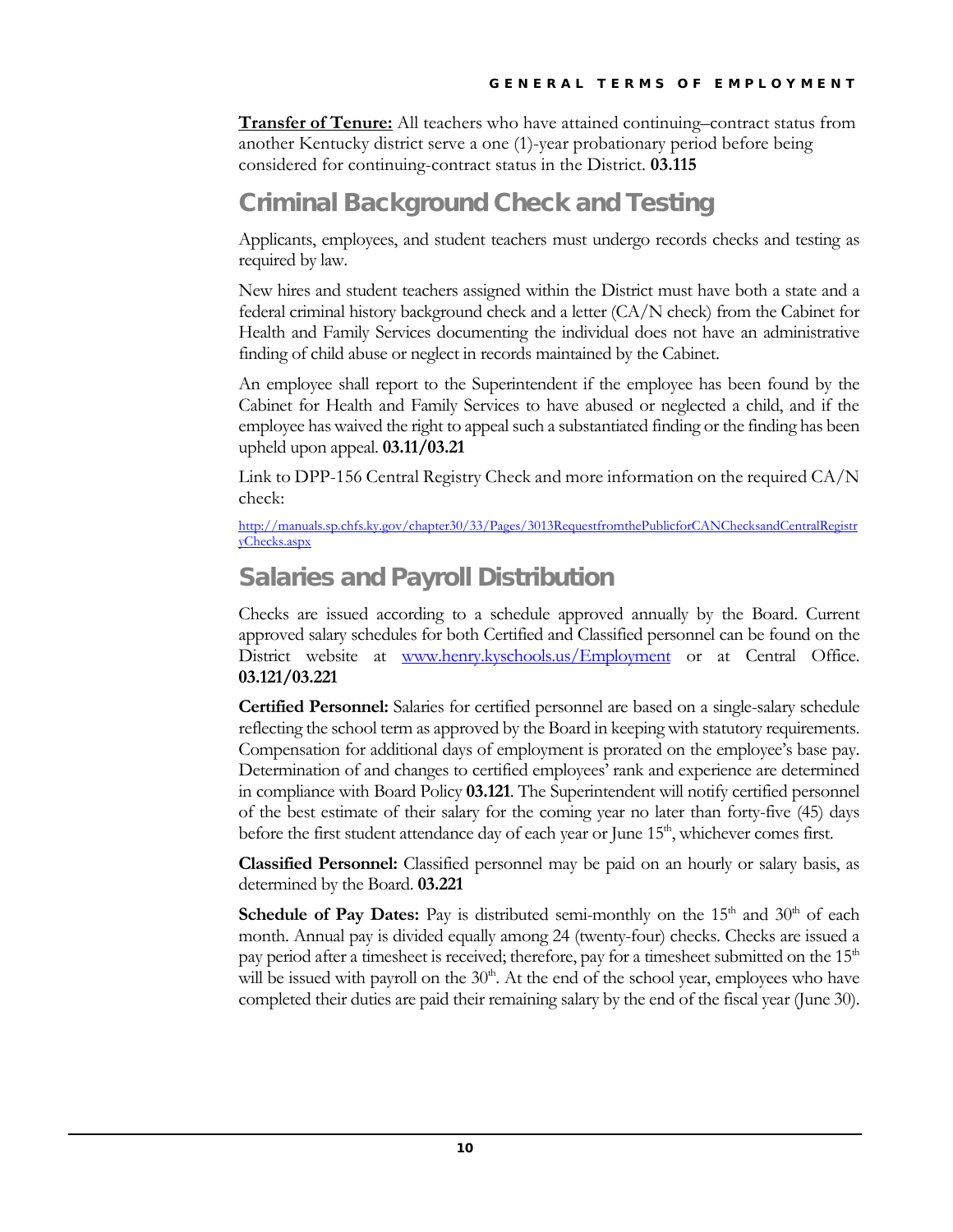## <span id="page-12-0"></span>Job Responsibilities

Every employee is assigned an immediate supervisor. All employees receive a copy of their job description and responsibilities for review. Immediate supervisors may assign other duties as needed. Employees should ask their supervisor if they have questions regarding their assigned duties and/or responsibilities. **03.132/03.232**

All employees are expected to use sound judgment in the performance of their duties and take reasonable and commonly accepted measures to protect the health, safety, and well-being of others, as well as District property**.** In addition, employees shall cooperate fully with all investigations conducted by the District as authorized by policy or law**. 03.133/03.233**

**Certified Employees:** All teachers in the District shall review records of assigned students to determine whether an IEP or 504 plan is in place.

### <span id="page-12-1"></span>Hours of Duty

Exact hours of duty will be determined by the employee's immediate supervisor, Principal, and/or Superintendent. Employees are not allowed to leave their job assignment during duty hours without the express permission of their immediate supervisor. **03.1332/03.2332**

**Non-Contract Days:** Some employee contracts will include non-contract days, unpaid days not included in the employee's contract. Non-contract days should be scheduled with advance approval from the employee's immediate supervisor. Non-contract days do not accumulate. **03.122/03.222**

## <span id="page-12-2"></span>**Confidentiality**

In certain circumstances, employees will receive confidential information regarding students' or employees' educational, medical, or court records. Employees are required to keep student and personnel information in the strictest confidence and are legally prohibited from passing confidential information along to any unauthorized individual. Employees with whom juvenile court information is shared as permitted by law shall be asked to sign a statement indicating they understand the information is to be held in strictest confidence.

#### *Access to be Limited*

Employees may only access student record information in which they have a legitimate educational interest. **03.111/03.211/9.14/09.213/09.43**

## <span id="page-12-3"></span>Supervision Responsibilities

While at school or during school-related or school-sponsored activities, students must be under the supervision of a qualified adult at all times. All District employees are required to assist in providing appropriate supervision and correction of students. **09.221**

If you have questions about your duties or responsibilities, first ask your immediate supervisor.

Employees shall report to work on time and only leave at their designated departure time.

> Keep student and personnel information in the strictest confidence.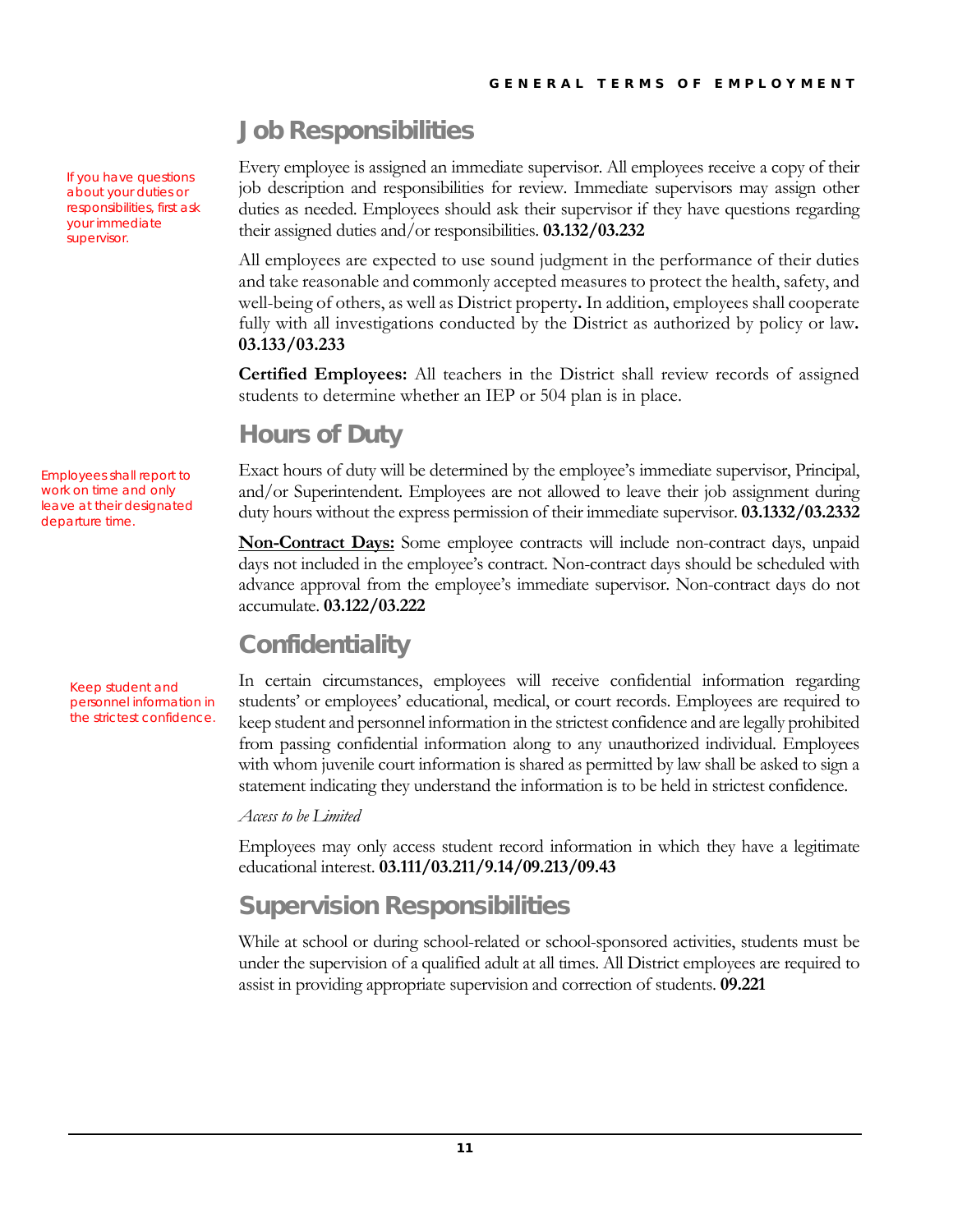Employees are expected to take reasonable and prudent action in situations involving student welfare and safety, including following District policy requirements for intervening and reporting to the Principal or to their immediate supervisor those situations that threaten, harass, or endanger the safety of students, other staff members or visitors to the school or District. Such instances shall include, but are not limited to, bullying or hazing of students and harassment/discrimination of staff, students or visitors by any party.

The Student Discipline Code shall specify to whom reports of alleged instances of bullying or hazing shall be made**. 03.162/03.262/09.422/09.42811**

## <span id="page-13-0"></span>Harassment/Discrimination/Title IX Sexual Harassment

The Henry County Board of Education intends that employees have a safe and orderly work environment in which to do their jobs. Therefore, the Board does not condone and will not tolerate harassment of or discrimination against employees, students, or visitors to the school or District, or any act prohibited by Board policy that disrupts the work place or the educational process and/or keeps employees from doing their jobs.

Any employee who believes that he or she, or any other employee, student, or visitor to the school or District, is being or has been subjected to harassment or discrimination shall bring the matter to the attention of his/her Principal/immediate supervisor or Zach Woods, the District's Title IX/Equity Coordinator as required by Board policy. The District will investigate any such concerns promptly and confidentially.

No employee will be subject to any form of reprisal or retaliation for having made a goodfaith complaint under this policy. For complete information concerning the District's position prohibiting harassment/discrimination, assistance in reporting and responding to alleged incidents, and examples of prohibited behaviors, employees should refer to the District's policies and related procedures. **03.162/03.262**

The following have been designated to handle inquiries regarding nondiscrimination under Title IX and Section 504 of the Rehabilitation Act of 1973 and Title IX Sexual Harassment/Discrimination:

| Zach Woods                         |
|------------------------------------|
| 326 S. Main St., New Castle, Ky.   |
| Zach.Woods@henry.kyschools.us      |
| 502-845-8605                       |
|                                    |
| Kinsey Chambers                    |
| 326 S. Main St., New Castle, Ky.   |
| Kinsey.Chambers@henry.kyschools.us |
|                                    |
|                                    |

Harassment or discrimination of employees will not be tolerated.

Access online Procedures: 03.162 AP.1 03.162 AP.2 03.162 AP.21 03.162 AP.22 09.42811 AP.1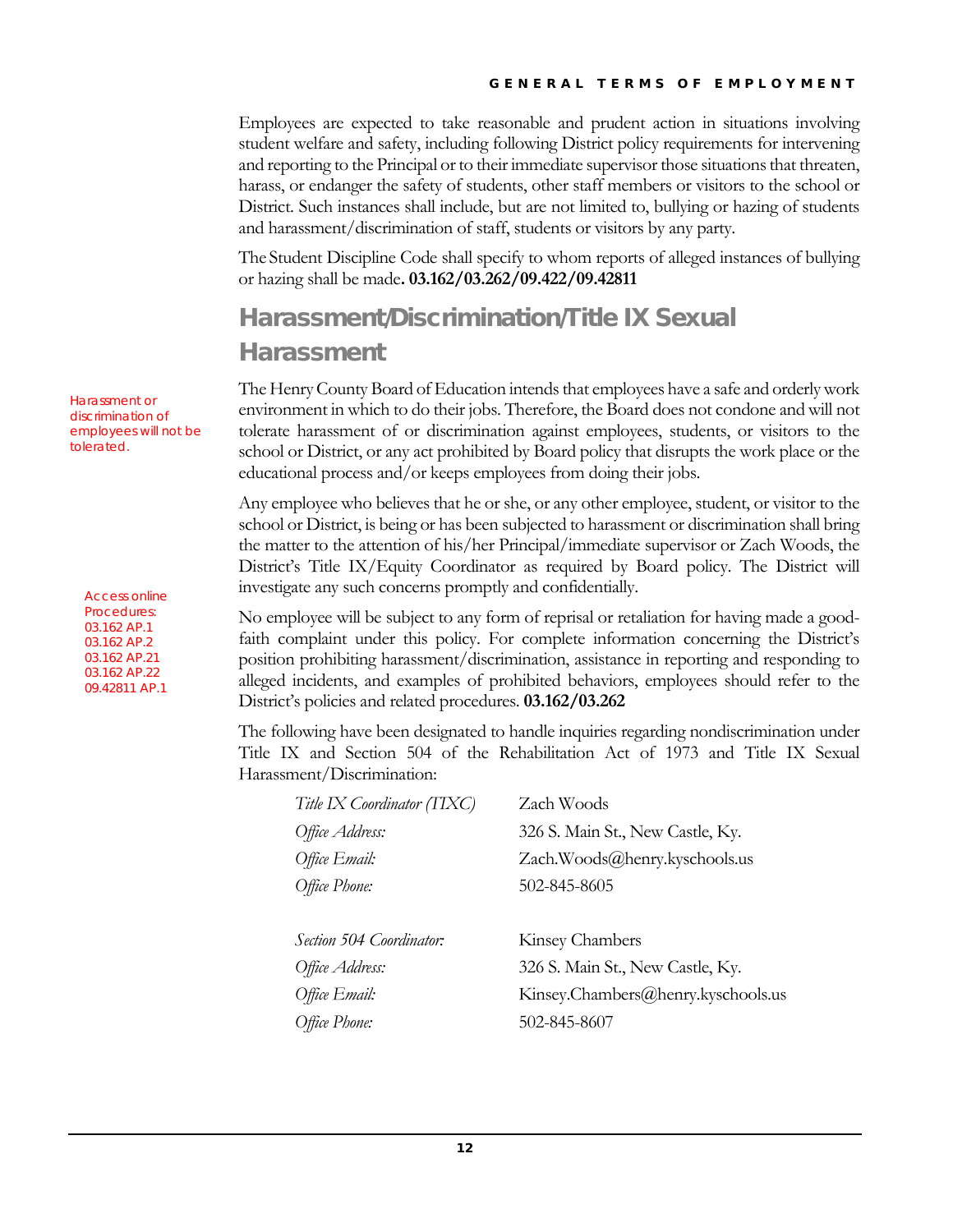Any person may report sex discrimination, including sexual harassment (whether or not the person reporting is the person alleged to be the victim of conduct that could constitute sex discrimination or sexual harassment), in person, by mail, by telephone, or by electronic mail, using the contact information listed for the TIXC, or by any other means that results in the TIXC receiving the person's verbal or written report. Such a report may be made at any time (including during non-business hours) by using the telephone number or electronic mail address, or by mail to the office address, listed for the TIXC. **09.428111**

Title IX Sexual Harassment Grievance Procedures are located on the District Website.

Employees wishing to initiate a complaint concerning discrimination in the delivery of benefits or services in the District's school nutrition program should go to the link below or mail a written complaint to the U.S. Department of Agriculture, Director, Office of Adjudication, 1400 Independence Avenue, S.W., Washington D.C. 20250- 9410, or email, *program.intake@usda.gov*. For more information on filing a complaint, go to [http://www.ascr.usda.gov/complaint\\_filing\\_cust.html](http://www.ascr.usda.gov/complaint_filing_cust.html) **07.1**

## <span id="page-14-0"></span>**Bullying**

"Bullying" is defined as any unwanted verbal, physical, or social behavior among students that involves a real or perceived power imbalance and is repeated or has the potential to be repeated; that occurs on school premises, on school-sponsored transportation, or at a school-sponsored event; or that disrupts the education process. **09.422**

### <span id="page-14-1"></span>Access to Electronic Media

The Board supports reasonable access to various information formats for students, employees and the community and believe it is incumbent upon users to utilize this privilege in an appropriate and responsible manner as required by policy and related procedures and which applies to all parties using District technology.

Employees shall not use a code, access a file, or retrieve any stored communication unless they have been given authorization to do so. (Authorization is not required each time the electronic media is accessed in performance of one's duties.) Each employee is responsible for the security of his/her own password.

Employees are encouraged to use electronic mail and other District technology resources to promote student learning and communication with the home and education-related entities. If those resources are used, they shall be used for purposes directly related to work-related activities.

Technology-based materials, activities and communication tools shall be appropriate for and within the range of the knowledge, understanding, age and maturity of students with whom they are used.

District employees and activity sponsors may set up blogs and other social networking accounts using District resources and following District guidelines to promote communications with students, parents, and the community concerning school-related activities and for the purpose of supplementing classroom instruction.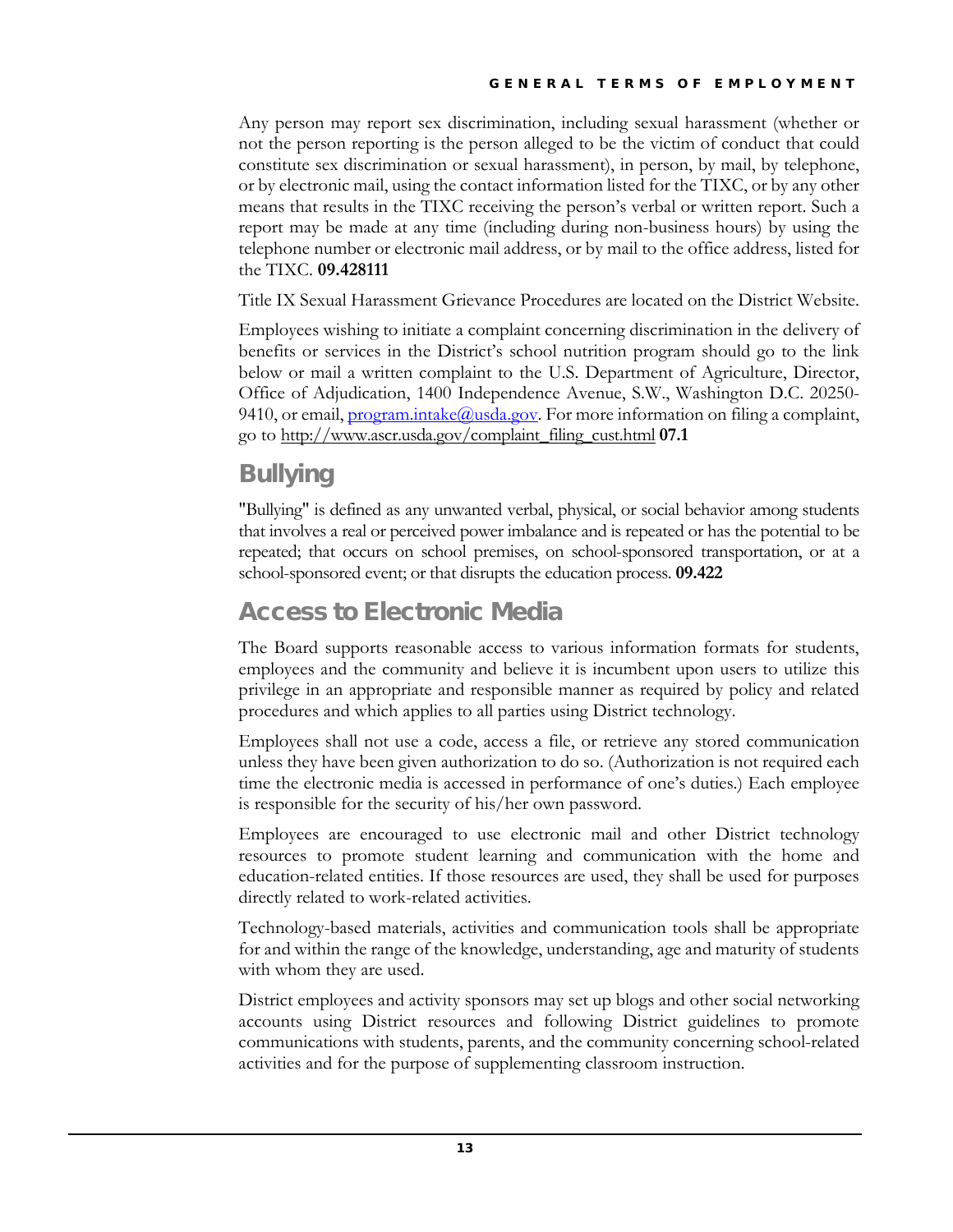Networking, communication, and other options offering instructional benefits may be used for the purpose of supplementing classroom instruction and to promote communications with students and parents concerning school-related activities.

In order for District employees and activity sponsors to utilize a social networking site for instructional, administrative or other work-related communication purposes, they shall comply with the following:

- 1. They shall request prior permission from the Superintendent/designee.
- 2. If permission is granted, staff members will set up the site following any District guidelines developed by the Superintendent's designee.

Guidelines may specify whether access to the site must be given to school/District technology staff.

- 3. If written parental consent is not otherwise granted through AUP forms provided by the District, staff shall notify parents of the site and obtain written permission for students to become "friends" prior to the students being granted access. This permission shall be kept on file at the school as determined by the Principal.
- 4. Once the site has been created, the sponsoring staff member is responsible for the following:
	- a. Monitoring and managing the site to promote safe and acceptable use; and
	- b. Observing confidentiality restrictions concerning release of student information under state and federal law.

Staff members are discouraged from creating personal social networking sites to which they invite students to be friends. Employees taking such action do so at their own risk.

All employees shall be subject to disciplinary action if their conduct relating to use of technology or online resources violates this policy or other applicable policy, statutory or regulatory provisions governing employee conduct. The Professional Code of Ethics for Kentucky School Certified Personnel requires certified staff to protect the health, safety, and emotional well-being of students and confidentiality of student information. Conduct in violation of this Code, including, but not limited to, such conduct relating to the use of technology or online resources, must be reported to Education Professional Standards Board (EPSB) as required by law and may form the basis for disciplinary action up to and including termination.

Employees are required to follow Board policy and administrative procedures and guidelines designed to provide guidance for access to electronic media. Policy and procedures for the acceptable use of technology may be found on the Technology Department page of the District website or requested from the Central Office. Employees must annually sign the user agreement stating that they have read the Board's policy and procedures addressing acceptable use of technology and return the form to Central Office. (A copy of the user agreement can be found at the end of this handbook, at Central Office, or under Teacher Resources on the District website.)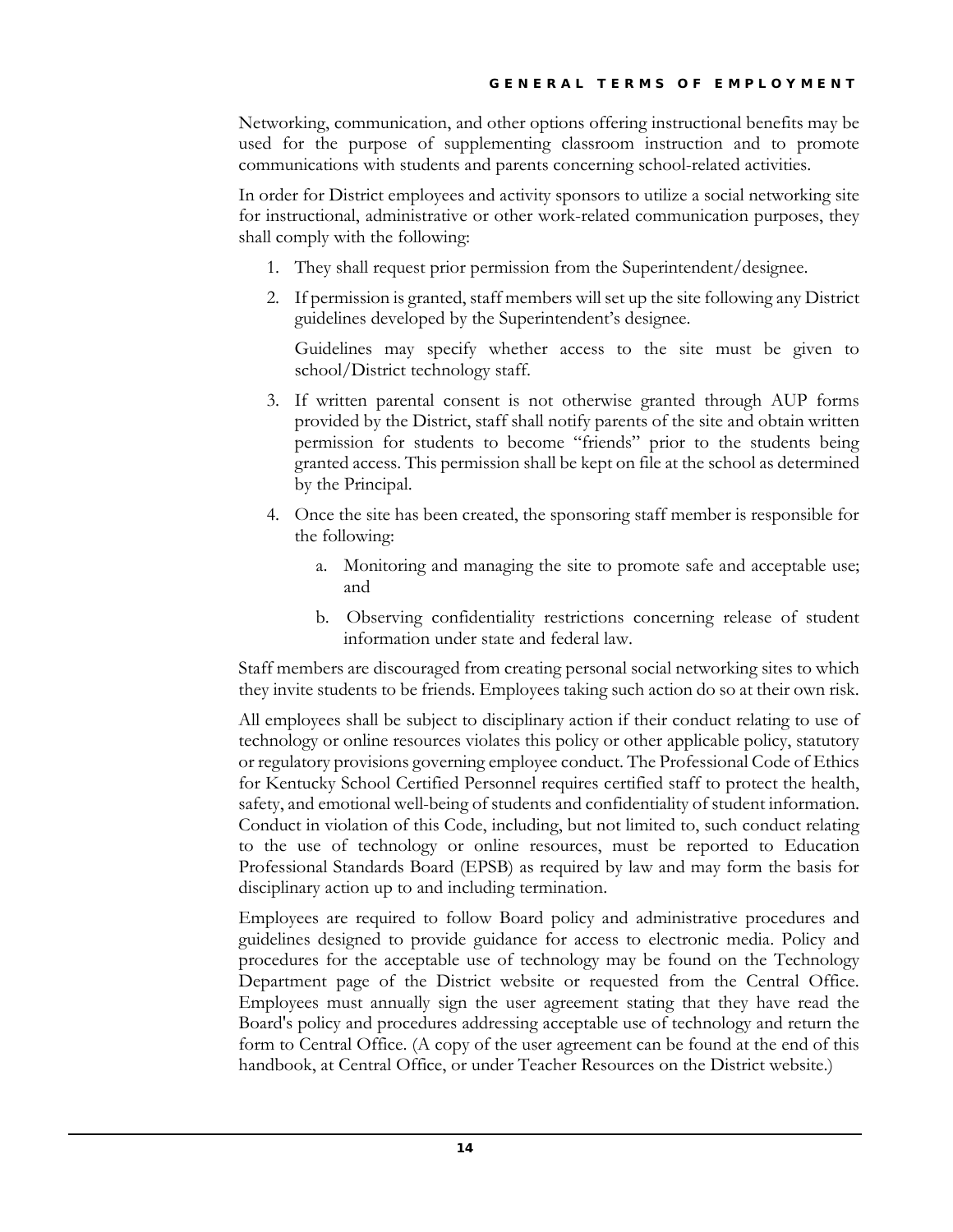If you have questions about what constitutes acceptable use, please check with the Principal/designee. **08.2323**

#### <span id="page-16-0"></span>Information Security Breach

Information security breaches shall be handled in accordance with KRS 61.931, KRS 61.932, and KRS 61.933 including, but not limited to, investigations and notifications.

Within seventy-two (72) hours of the discovery or notification of a security breach, the District shall notify the Commissioner of the Kentucky State Police, the Auditor of Public Accounts, the Attorney General, and the Education Commissioner. **01.61**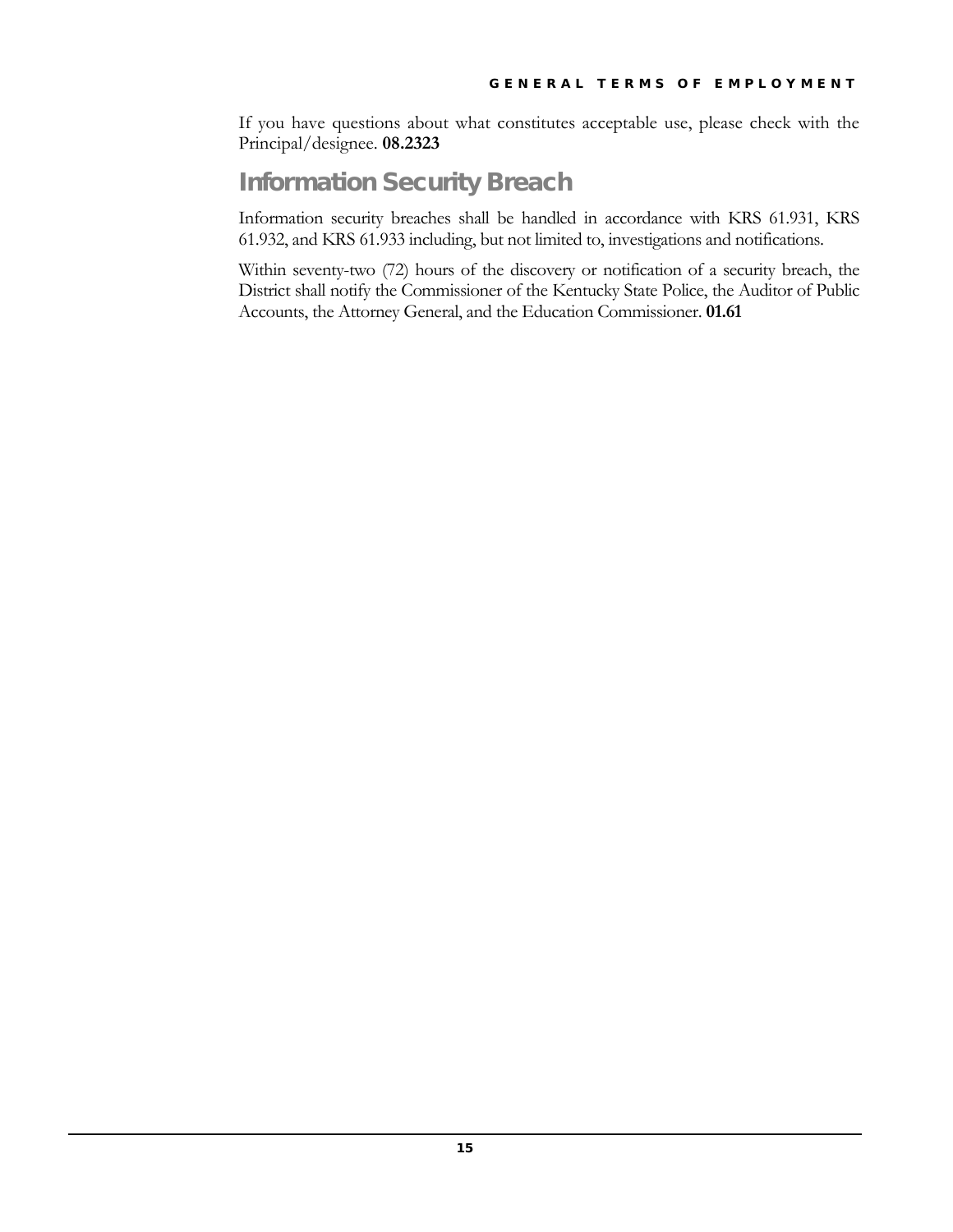

# <span id="page-17-0"></span>Benefits and Leave

#### <span id="page-17-1"></span>**Insurance**

The Board provides unemployment insurance, workers' compensation liability insurance, and life insurance for all employees. In addition, the state of Kentucky provides group health and life insurance to employees who are eligible as determined by Kentucky Administrative Regulation. **03.124/03.224**

Optional insurance coverage available to employees includes life, dental, hospital, medical, disability, and cancer insurance. (See **Cafeteria Plan** below)

## <span id="page-17-2"></span>Cafeteria Plan

The District also offers employees a cafeteria plan of benefits including optional insurance coverage and flexible spending accounts. Application for enrollment or changes in benefits must be made during open enrollment in September. **03.1213/03.2212**

## <span id="page-17-3"></span>Salary Deductions

The Henry County School District makes all payroll deductions required by law. Employees may choose from the following optional payroll deductions:

- Tax Sheltered Annuity program;
- Commonwealth Credit Union;
- Board approved dental insurance;
- Board approved hospital insurance;
- Board approved medical insurance;
- Board approved cancer insurance;
- Board approved disability insurance;
- State approved deferred compensation plan;
- State-designated Flexible Spending Account (FSA) and Health Reimbursement Account (HRA) plans;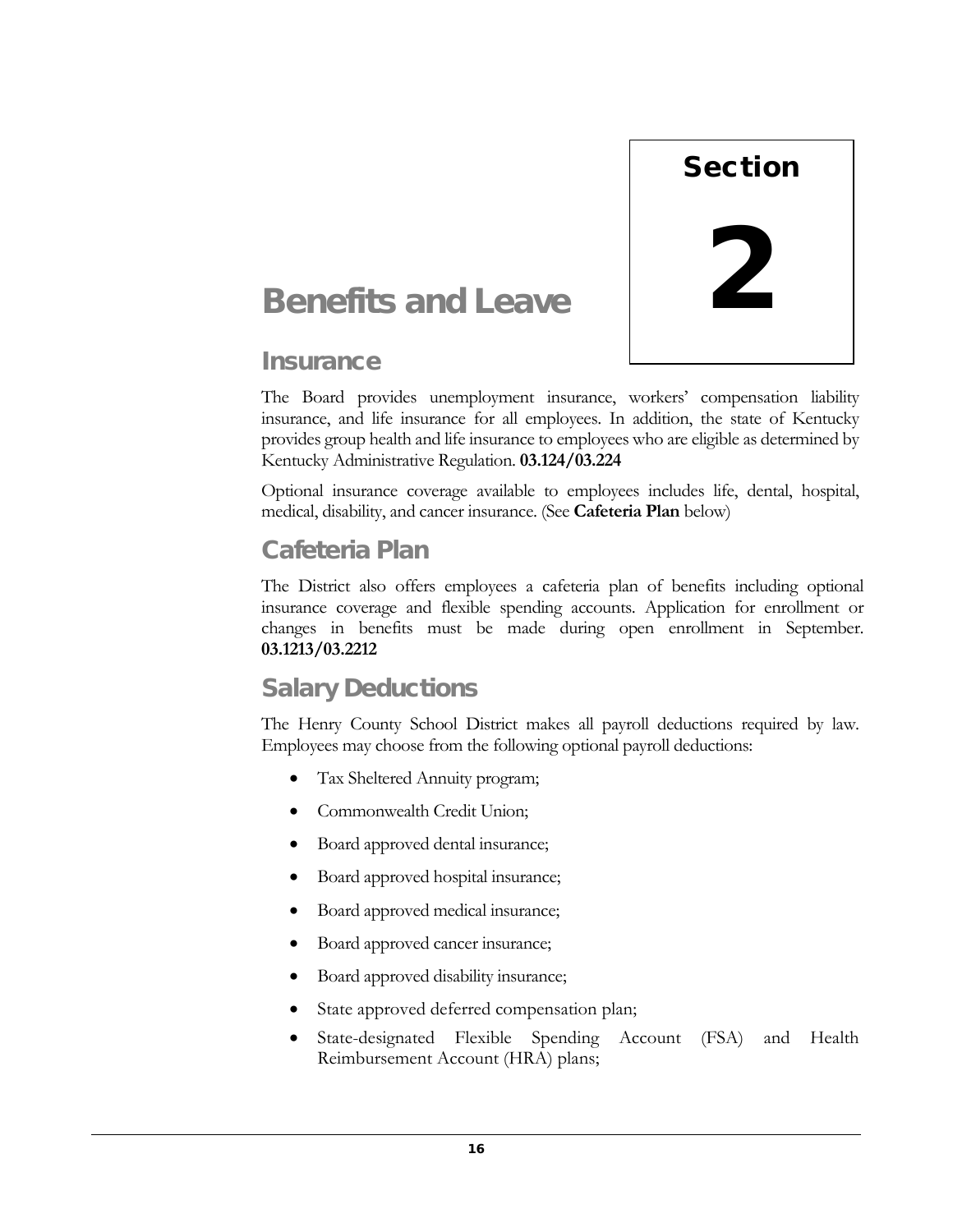• Membership dues in professional/job-related organizations, when thirty percent (30%) of eligible members request deductions. Deductions for membership dues of an employee organization, association, or union shall only be made upon the express written consent of the employee. This consent may be revoked by the employee at any time by written notice to the employer. **03.1211/03.2211**

#### <span id="page-18-0"></span>Worker's Compensation

Workers' Compensation Insurance is provided by Kentucky Employers' Mutual Insurance (KEMI). Employees are required to report all work related-injuries to their immediate supervisor prior to leaving the work premises. The supervisor will direct employees to the designated school administrator for reporting injuries to KEMI. NOTE: If your injury necessitates emergency medical care, go to the nearest emergency room immediately.

If an employee is not satisfied with decisions regarding an injury, s/he may call KEMI at 1-800-640-KEMI and ask for the workers' compensation supervisor.

Contact the Kentucky Department of Workers' Claims at 502-564-5550 with additional questions. Written correspondence or inquiries should be directed to: 657 Chamberlain Avenue, Frankfort, KY 40601

#### <span id="page-18-1"></span>**Holidays**

All full-time certified and classified employees who work 180 days, or the minimum school term are paid for four (4) annual holidays as indicated on the school calendar. Certified and classified employees working 240 or more days are paid for three (3) additional holidays (Martin Luther King, Jr. Day, Memorial Day and Independence Day) as designated on the work calendar. In the event school is in session on Memorial Day, the Superintendent will designate an alternate holiday for employees contracted for 240 or more days. **03.122/03.222**

#### <span id="page-18-2"></span>Leave Policies

In order to provide the highest level of service, employees are expected to be at work and on time every day. However, when circumstances dictate, the Board provides various types of leave under which absences may be authorized. Employees who must be absent should inform their immediate supervisor as soon as possible.

Listed below is general information regarding the types of leave available to employees. Please note that in many cases a written request is required and should be submitted for approval before leave begins.

Employees on extended leave, including those on professional leave serving in charter schools, who plan to return the next school year must provide written notification to the Superintendent/designee by April 1 their intention to return to work. **03.123/03.223**

**If you get injured at work, notify your supervisor IMMEDIATELY!**

> In most cases, leaves require written requests, submitted before the leave begins.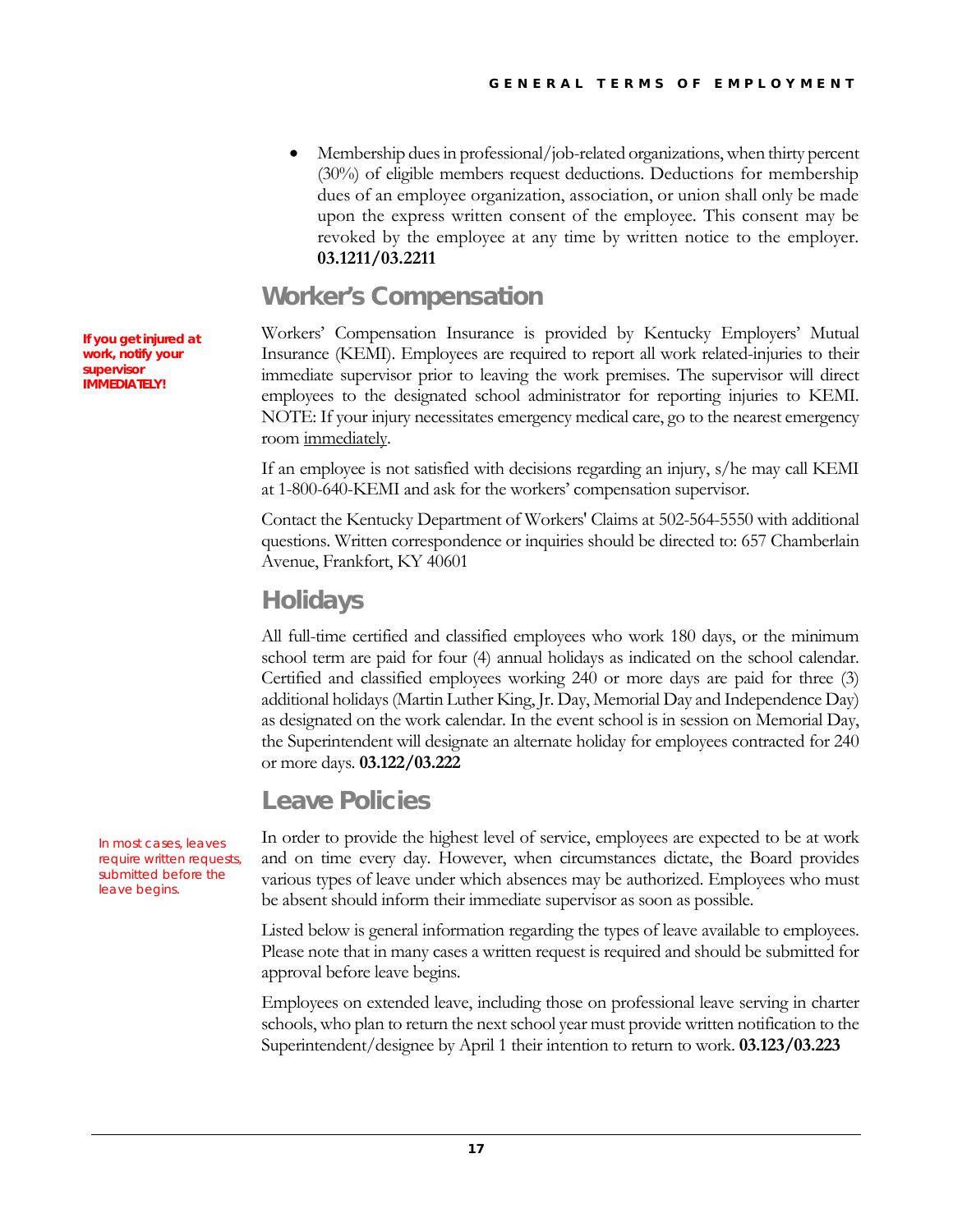Authorization of leave and time taken off from one's job shall be in accordance with a specific leave policy. Unpaid leave requested for reasons other than those authorized in Policy 03.1231 through and including 03.1238 shall not be freely given and requires Superintendent approval. Absence from work that is not based on appropriate leave for which the employee is qualified may lead to disciplinary consequences, up to and including termination of employment.

Employees shall not experience loss of income or benefits, including sick leave, when they are assaulted while performing assigned duties and the resulting injuries qualify them for workers' compensation benefits. **03.123/03.223**

For complete information regarding leaves of absence, refer to the District's Policy Manual, which can be accessed online at [http://policy.ksba.org/H10/.](http://policy.ksba.org/H10/)

#### <span id="page-19-0"></span>Personal Leave

Full-time certified employees are entitled to three (3) days of paid personal leave each school year. Full-time classified employees are entitled to one (1) day of paid personal leave per year. Part-time employees or employees who work for less than a full year are entitled to a prorata part of the authorized personal leave days. One's supervisor must approve the leave date, but no reasons will be required for the leave. Employees taking personal leave must file a personal affidavit on their return to work stating that the leave was personal in nature. Other limitations are set out in Policy. **03.1231/03.2231**

#### <span id="page-19-1"></span>Sick Leave

Full-time employees are entitled to ten (10) days of paid sick leave each school year. Parttime employees or employees who work for less than a full year are entitled to a prorata part of the authorized sick leave days. Sick leave days not taken during the school year they were granted accumulate without limit for all employees. Upon return to work an employee claiming sick leave must file a personal affidavit or a certificate of a physician stating that the employee was ill or that the employee was absent for the purpose of attending to a member of the immediate family who was ill. **03.1232/03.2232**

See the "Retirement" section for information about reimbursement for unused sick leave at retirement.

**Sick Leave Donation Program:** Employees who have accumulated more than fifteen (15) days of sick leave may request to donate sick leave days to another employee authorized to receive the donation. Employees may not disrupt the workplace while asking for donations. Applications to donate sick leave should be returned to Payroll at Central Office.

Any sick leave that is not used will be returned on a prorated basis to the employees who donated days. **03.1232/03.2232**

Unused personal leave days will be transferred to your sick leave account at the end of the school year.

Access online Procedures: 03.1232 AP.21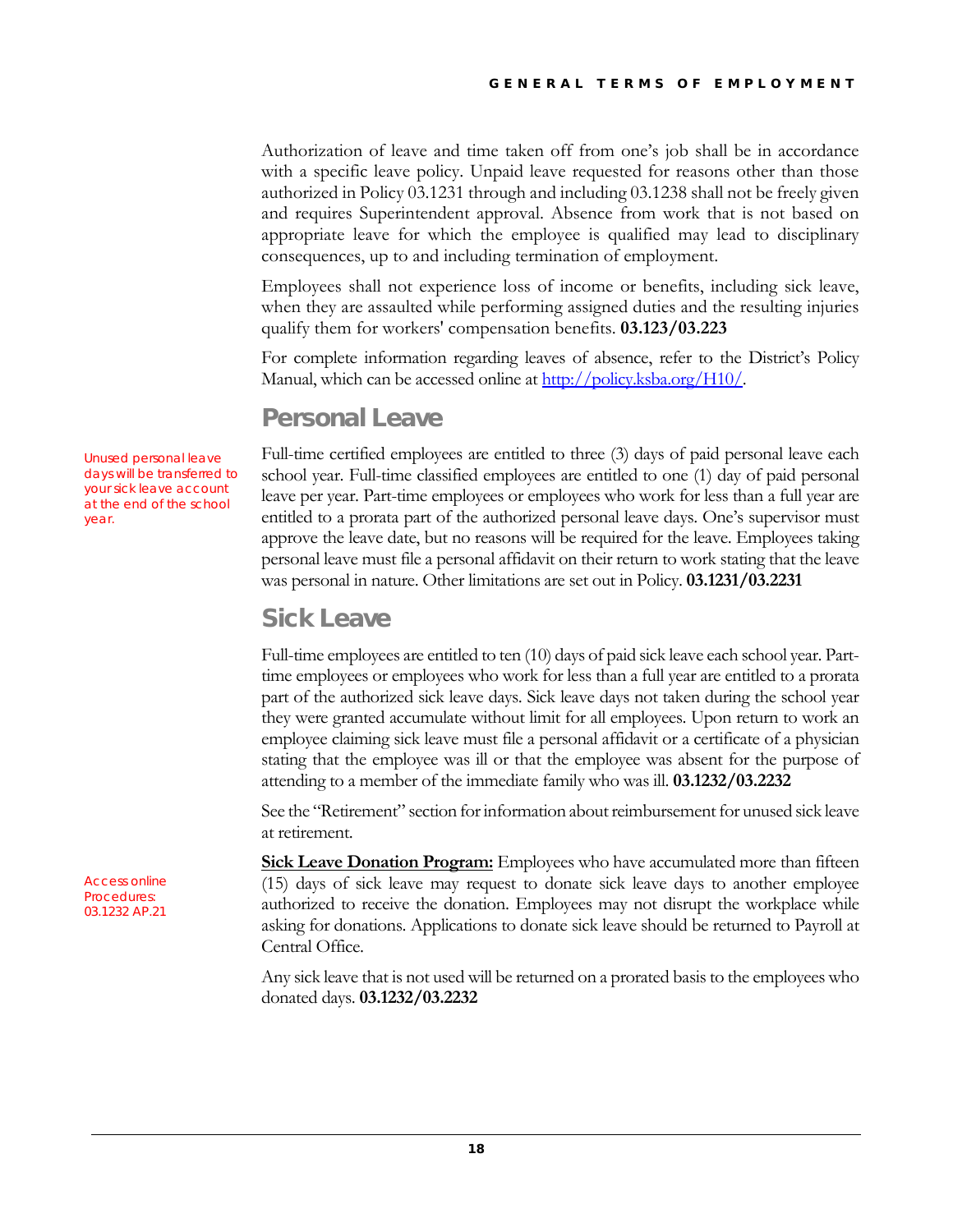## <span id="page-20-0"></span>Family and Medical Leave

Employees are eligible for up to twelve (12) workweeks of family and medical leave each school year, if they have been employed by the District for twelve (12) months, have worked at least 1,250 hours during the twelve (12) months preceding the start of the leave, and otherwise qualify for family and medical leave for one of the reasons below:

- 1. For the birth and care of an employee's newborn child or for placement of a child with the employee for adoption or foster care;
- 2. To care for the employee's spouse, child or parent who has a serious health condition, as defined by federal law;
- 3. For an employee's own serious health condition, as defined by federal law, that makes the employee unable to perform her/his job;
- 4. To address a qualifying exigency (need) defined by federal regulation arising out of the covered active duty or call to active duty involving deployment to a foreign country of the employee's spouse, son, daughter, or parent who serves in a reserve component or as an active or retired member of the Regular Armed Forces or Reserve in support of a contingency operation; and
- 5. To care for a covered service member (spouse, son, daughter, parent or next of kin) who has incurred or aggravated a serious injury or illness in the line of duty while on active duty in the Armed Forces that has rendered or may render the family member medically unfit to perform his/her duties or to care for a covered veteran with a serious injury or illness as defined by federal regulations.

When Family and Medical Leave is taken for a military caregiver based on a serious illness or injury of a covered service member, an eligible employee may take up to twenty-six (26) workweeks of leave during a single twelve-month period.

Paid leave used under this policy will be subtracted from the twelve (12) work-weeks to which the employee is entitled. Employees should contact their immediate supervisor as soon as they know they will need to use Family and Medical Leave. **03.12322/03.22322**

The following page is a summary of the major provisions of the Family and Medical Leave Act (FMLA) provided by the United States Department of Labor.

Eligible employees are entitled to a maximum of 12 workweeks of Family and Medical Leave per year.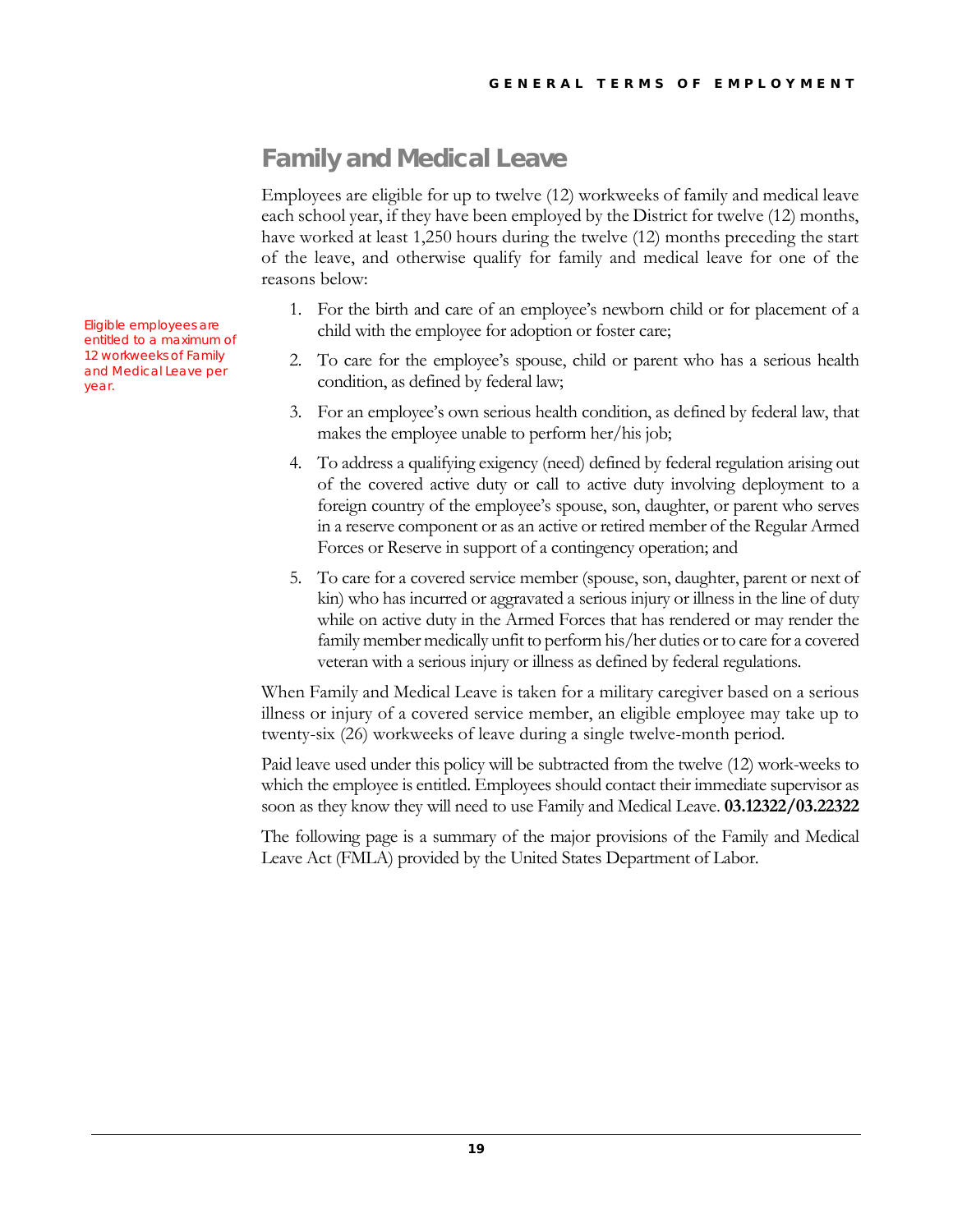#### <span id="page-21-0"></span>**FML Basic Leave Entitlement**

FMLA requires covered employers to provide up to 12 weeks of unpaid, job-protected leave to eligible employees for the following reasons:

- For incapacity due to pregnancy, prenatal medical care or child birth; • To care for the employee's child after birth, or placement for adoption or foster care;
- To care for the employee's spouse, son or daughter, or parent, who has a serious health condition; or
- For a serious health condition that makes the employee unable to perform the employee's job.

**Military Family Leave Entitlements -** Eligible employees whose spouse, son, daughter, or parent is on covered active duty or call to active duty or call to covered active duty status may use their 12-week leave entitlement to address certain qualifying exigencies. Qualifying exigencies may include attending certain military events, arranging for alternative childcare, addressing certain financial and legal arrangements, attending certain counseling sessions, and attending post-deployment reintegration briefings.

FMLA also includes a special leave entitlement that permits eligible employees to take up to 26 weeks of leave to care for a covered servicemember during a single 12-month period. A covered servicemember is: 1) a current member of the Armed Forces, including a member of the National Guard or Reserves, who is undergoing medical treatment, recuperation or therapy, is otherwise in outpatient status, or is otherwise on the temporary disability retired list, for a serious injury or illness\*; or 2) a veteran who was discharged or released under conditions other than dishonorable at any time during the five-year period prior to the first date the eligible employee takes FMLA leave to care for the covered veteran, and who is undergoing medical treatment, recuperation, or therapy for a serious injury or illness.\*

\*The FMLA definitions of "serious injury or illness" for current servicemembers and veterans are distinct from the FMLA definition of "serious health condition".

**Benefits and Protections -** During FMLA leave, the employer must maintain the employee's health coverage under any "group health plan" on the same terms as if the employee had continued to work. Upon return from FMLA leave, most employees must be restored to their original or equivalent positions with equivalent pay, benefits, and other employment terms.

Use of FMLA leave cannot result in the loss of any employment benefit that accrued prior to the start of an employee's leave.

**Eligibility Requirements -** Employees are eligible if they have worked for a covered employer for at least one year, for 1,250 hours over the previous 12 months\*, and if at least 50 employees are employed by the employer within 75 miles.

\*Special hours of service eligibility requirements apply to airline flight crew employees.

**Definition of Serious Health Condition -** A serious health condition is an illness, injury, impairment, or physical or mental condition that involves either an overnight stay in a medical care facility, or continuing treatment by a health care provider for a condition that either prevents the employee from performing the functions of the employee's job, or prevents the qualified family member from participating in school or other daily activities.

Subject to certain conditions, the continuing treatment requirement may be met by a period of incapacity of more than 3 consecutive calendar days combined with at least two visits to a health care provider or one visit and a regimen of continuing treatment, or incapacity due to pregnancy, or incapacity due to a chronic condition. Other conditions may meet the definition of continuing treatment.

**Use of Leave -** An employee does not need to use this leave entitlement in one block. Leave can be taken intermittently or on a reduced leave schedule when medically necessary. Employees must make reasonable efforts to schedule leave for planned medical treatment so as not to unduly disrupt the employer's operations. Leave due to qualifying exigencies may also be taken on an intermittent basis.

**Substitution of Paid Leave for Unpaid Leave -** Employees may choose or employers may require use of accrued paid leave while taking FMLA leave. In order to use paid leave for FMLA leave, employees must comply with the employer's normal paid leave policies.

**Employee Responsibilities -** Employees must provide 30 days advance notice of the need to take FMLA leave when the need is foreseeable. When 30 days notice is not possible, the employee must provide notice as soon as practicable and generally must comply with an employer's normal call-in procedures.

Employees must provide sufficient information for the employer to determine if the leave may qualify for FMLA protection and the anticipated timing and duration of the leave. Sufficient information may include that the employee is unable to perform job functions, the family member is unable to perform daily activities, the need for hospitalization or continuing treatment by a health care provider, or circumstances supporting the need for military family leave. Employees also must inform the employer if the requested leave is for a reason for which FMLA leave was previously taken or certified. Employees also may be required to provide a certification and periodic recertification supporting the need for leave.

**Employer Responsibilities -** Covered employers must inform employees requesting leave whether they are eligible under FMLA. If they are, the notice must specify any additional information required as well as the employees' rights and responsibilities. If they are not eligible, the employer must provide a reason for the ineligibility.

Covered employers must inform employees if leave will be designated as FMLA-protected and the amount of leave counted against the employee's leave entitlement. If the employer determines that the leave is not FMLA-protected, the employer must notify the employee. **Unlawful Acts by Employers -** FMLA makes it unlawful for any employer to:

• Interfere with, restrain, or deny the exercise of any right provided under FMLA; and

• Discharge or discriminate against any person for opposing any practice made unlawful by FMLA or for involvement in any proceeding under or relating to FMLA.

**Enforcement -** An employee may file a complaint with the U.S. Department of Labor or may bring a private lawsuit against an employer. FMLA does not affect any Federal or State law prohibiting discrimination, or supersede any State or local law or collective bargaining agreement which provides greater family or medical leave rights.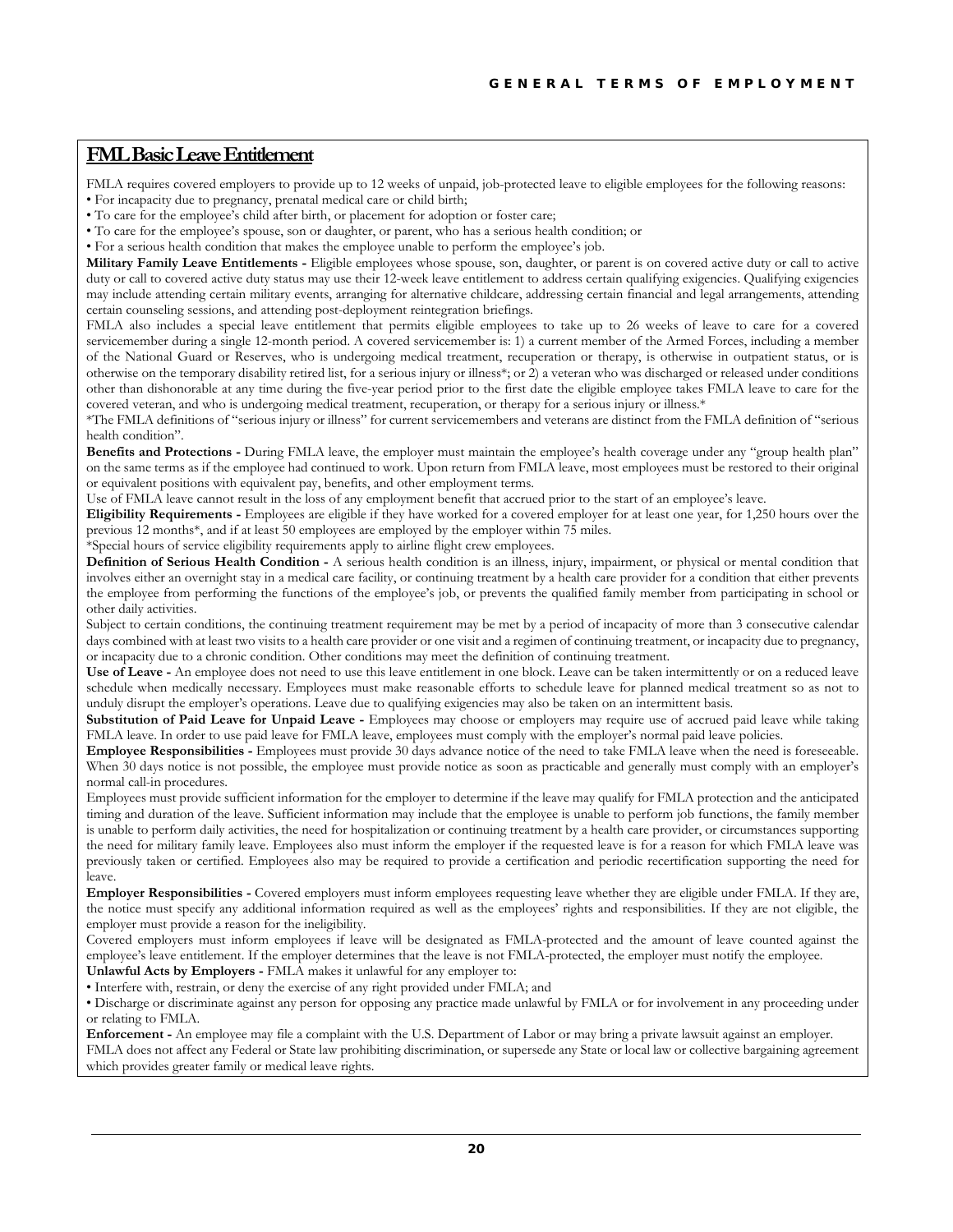## <span id="page-22-0"></span>Maternity Leave

Employees may use up to thirty (30) days of sick leave immediately following the birth or adoption of a child.

The parent of a newborn or an employee who adopts a child may also request an unpaid leave of absence not to exceed the remainder of the school year in which the birth or placement occurred. Thereafter, leave may be extended in increments of no more than one (1) year.

Employees eligible for family and medical leave are entitled to up to twelve (12) workweeks of unpaid leave to care for the employee's child after birth or placement of a child with the employee for adoption or foster care. Leave to care for an employee's healthy newborn baby or minor child who is adopted or accepted for foster care must be taken within twelve (12) months of the birth or placement of the child. **03.1233/03.2233**

The Board may only request medical information necessary to decide whether to grant a leave of absence; shall not request or retain unnecessary medical information; and shall not disclose any medical information received, except as permitted by state and federal law. **03.1233**

### <span id="page-22-1"></span>Extended Disability Leave

Unpaid disability leave for the remainder of the school year is available to employees who need it. Thereafter, leave may be extended by the Board in increments of no more than one (1) year.

The Superintendent may require an employee to secure a medical practitioner's verification of a medical condition that will justify the need for disability leave. **03.1234/03.2234**

The Board may only request medical information necessary to decide whether to grant a leave of absence; shall not request or retain unnecessary medical information; and shall not disclose any medical information received, except as permitted by state and federal law. **03.1234**

#### <span id="page-22-2"></span>Educational Leave

**Certified Employees:** The Board may grant unpaid leave for a period no longer than two (2) consecutive years for educational or professional purposes. Leave may be granted for full-time attendance at universities or other training or professional activities. Leave will not be granted for part-time educational activities.

The Board shall grant a two (2) year unpaid leave to employees under continuing service contracts who have been offered employment with a charter school.

A teacher with continuing status shall notify the District of the teacher's intent to work in a converted charter school.

A teacher working in a converted charter school shall notify the District of the teacher's intent to return to employment the next school year by April 15 of each year of the granted leave.

Long-term leaves and FML, if qualifying, run concurrently.

No more than 2% of certified employees may take educational or professional leave at one time.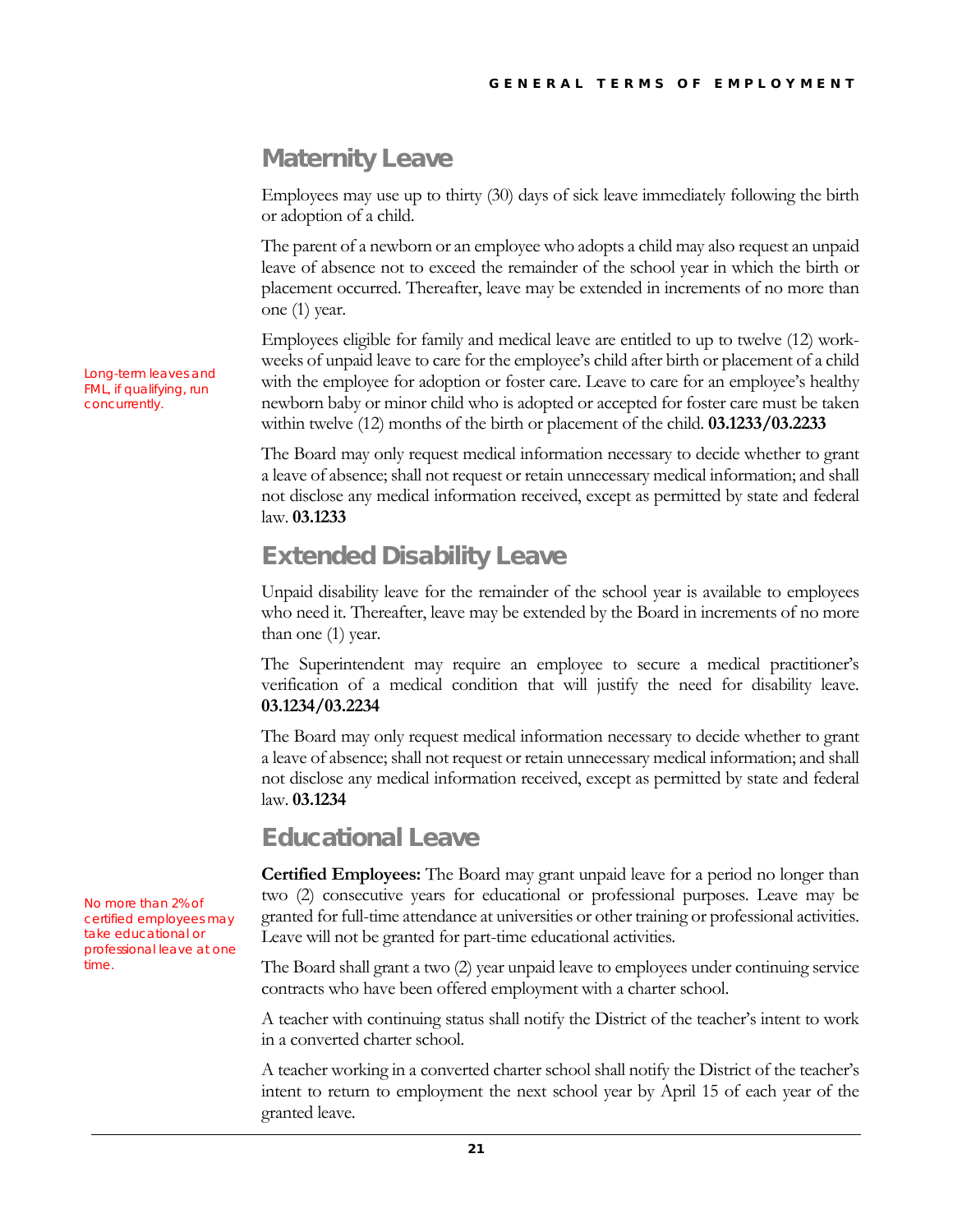Written application for educational/professional leave must be made at least sixty (60) days before the leave is to begin. **03.1235**

**Classified Employees:** Upon recommendation by the Superintendent, the Board may grant short-term paid leaves to classified employees for training necessary to enhance skills required for their jobs or in anticipation of a different position within the school system. Upon written request of the employee, the Board may grant unpaid leave for one (1) year for educational or professional purposes. **03.2235**

### <span id="page-23-0"></span>Emergency Leave

Full-time employees are entitled to three (3) sick leave days for paid emergency leave each school year. Part-time employees and employees who work for less than a full year are entitled to a pro rata part of the authorized emergency leave days.

Approved reasons for taking emergency leave include: bereavement, personal disasters, legal/court appearances and others as approved by the Superintendent/designee. Persons taking emergency leave must file a personal affidavit upon their return to work stating the specific reasons for their absence. **03.1236/03.2236**

#### <span id="page-23-1"></span>Jury Leave

Any employee who serves on a jury in local, state or federal court will be granted paid leave (minus any jury pay, excluding expense reimbursement) for the period of her/his jury service.

Employees who will be absent from work to serve on a jury must notify their immediate supervisor in advance. **03.1237/03.2237**

#### <span id="page-23-2"></span>Military/Disaster Services Leave

Military leave is granted under the provisions and conditions specified in state and federal law.

As soon as they are notified of an upcoming military-related absence, employees are responsible for notifying their immediate supervisor.

The Board may grant disaster services leave to requesting eligible employees. **03.1238/03.2238**

#### <span id="page-23-3"></span>Unpaid Leave

Board-granted benefits do not accrue for unpaid leaves of absence. **03.123/03.223**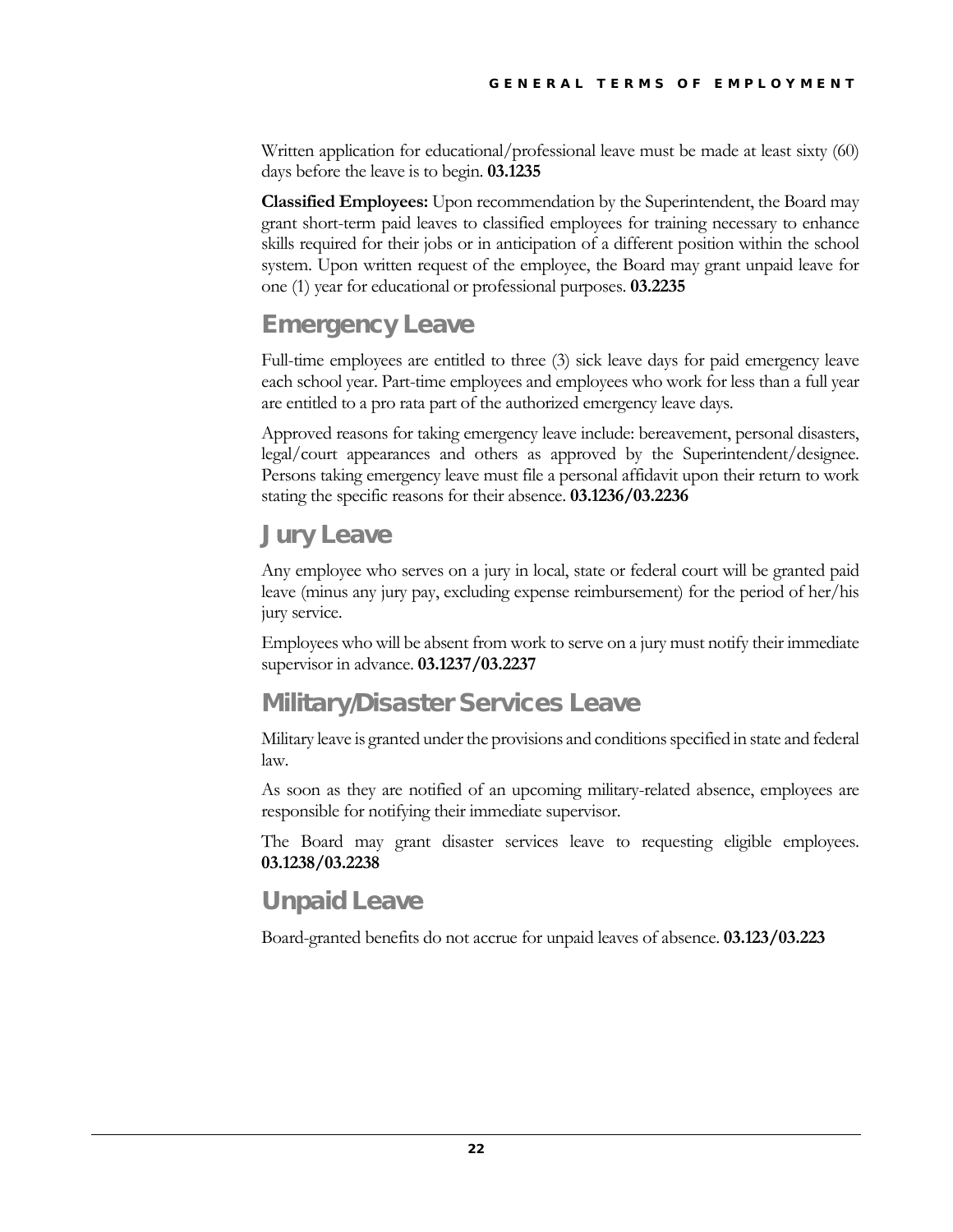Get help 24/7 from Stuecker & Associates at 502-452-9227 or 800-799- 9327

## <span id="page-24-0"></span>Employee Assistance Program

The Employee Assistance Program is a confidential counseling program for employees and their immediate family members who may need help in resolving personal problems.

The program can help you with alcohol, drug, family, marital, work-related, and money problems, or any situation, which is causing you to feel worried and stressed.

It costs nothing for employees. The District pays for the program. If additional professional help is needed, the cost would then be the employee's responsibility although their health insurance plan may cover the costs. The counselor will always keep in mind your ability to pay if it is necessary to refer for specialized help.

The District provides the employee assistance program because the way employees feel affects the way they work. The District wants employees to have someone to turn to when in need of help.

The Louisville, Kentucky office is in the Medical Arts Building, 1169 Eastern Parkway. Families and employees outside of Louisville will be seen by a counselor in their local area. Upon calling, an appointment will be arranged to see a counselor to discuss the problem. An assessment will be made by the counselor and a plan of action will be recommended. When necessary, a referral will be made to another professional, community agency, or other professional service. The District will not know who uses the program. Counseling sessions are strictly confidential. No one will know unless **the employee** tells them.

Participation is completely voluntary. Sometimes a supervisor will suggest the program, but even then, the employee is not required to attend. Of course, if performance problems are not resolved, the usual corrective procedures may apply.

No one can be informed of your attendance in the program without written permission from the client. If a supervisor needs to know about attendance, the employee must give written permission.

The program may be reached by calling (502) 452-9227 or 1-800-799-9327. The caller should be prepared to give his/her name, employer and location. Stuecker & Associates has a 24/7 HELPLINE for emergency access to service.

#### **EMPLOYEE ASSISTANCE HELPLINE**

STUECKER & ASSOCIATES 24 Hours, 7 Days a week (502) 452-9227 or 1-800-799-9327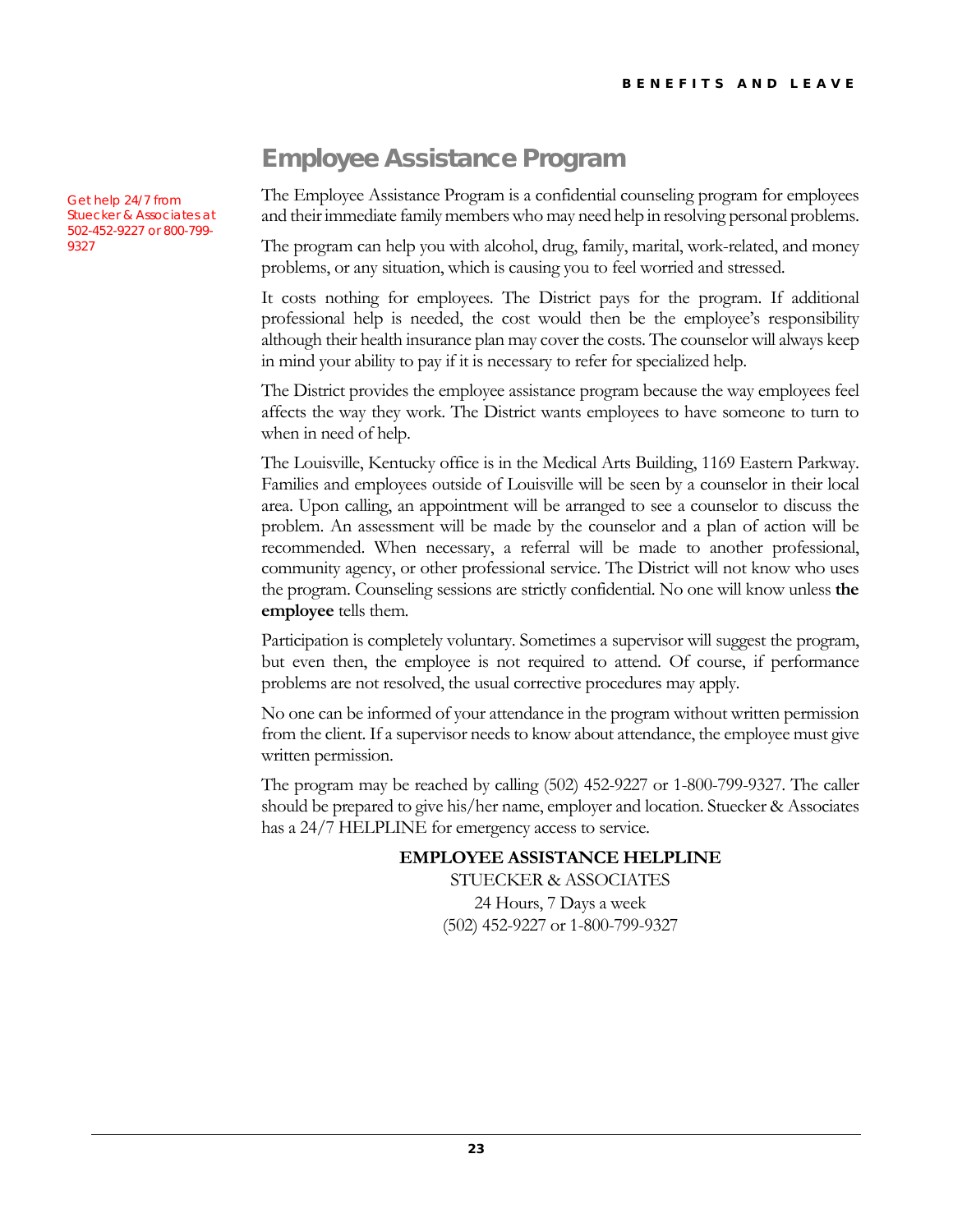## <span id="page-25-0"></span>Expense Reimbursement

When the Superintendent/designee has given prior approval to incur necessary and appropriate expenses, school personnel are reimbursed for travel that is required as part of their duties or for school-related activities approved by the Superintendent/designee. Allowable expenses include mileage, gasoline used for Board vehicles, tolls and parking fees, car rental, fares charged for travel on common carriers (plane, bus, etc.), food expenditures resulting from overnight trips (as authorized by policy and/or procedure), and lodging. Itemized receipts must accompany requests for reimbursement.

Employees must submit travel vouchers within one (1) week of travel and will not be reimbursed without proper documentation. Should employees receive reimbursement based on incomplete or improper documentation, they may be required to reimburse the District. **03.125/03.225**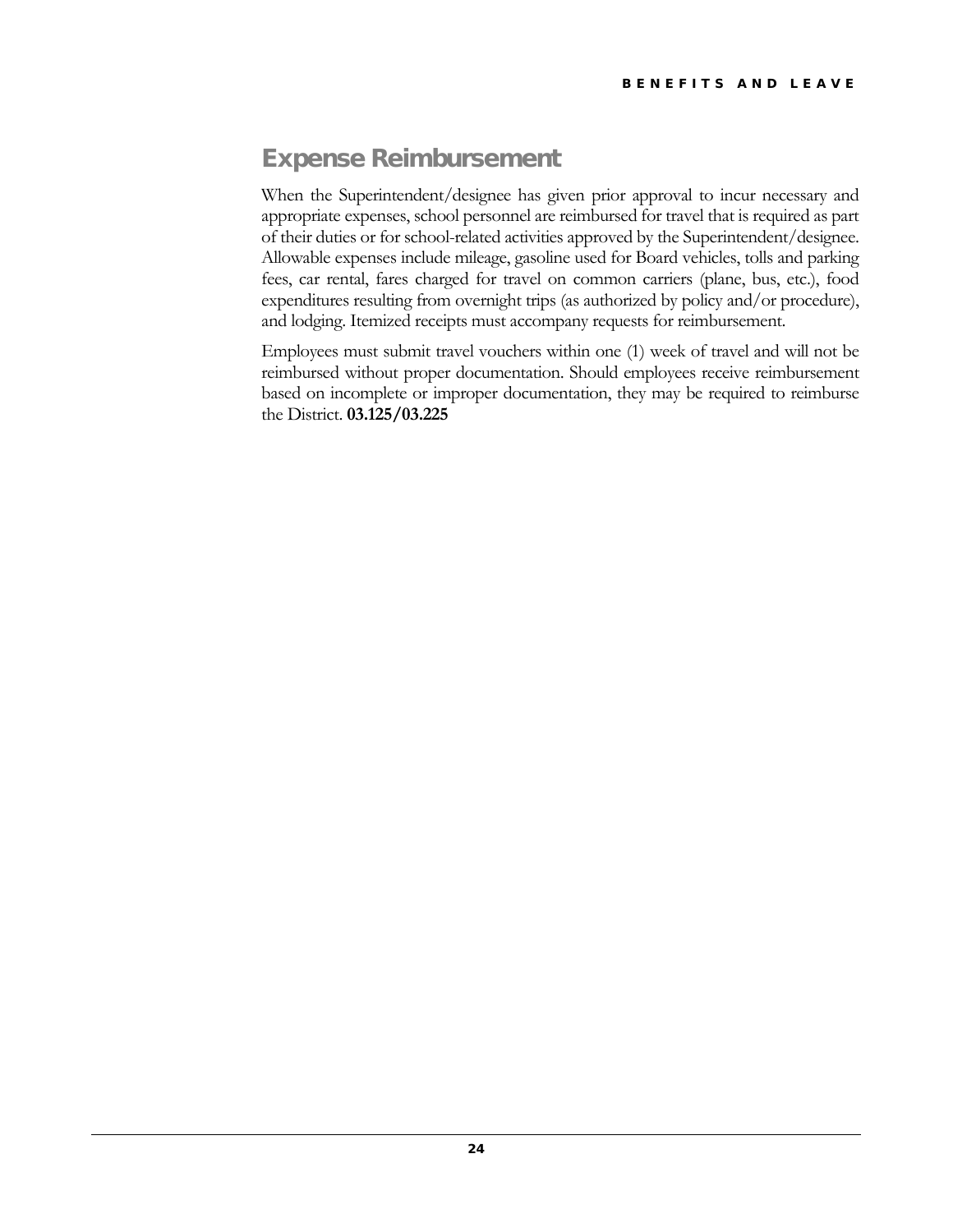

# <span id="page-26-0"></span>Personnel **Management**

## <span id="page-26-1"></span>Personnel Records

One (1) master personnel file is maintained in the Central Office for each employee. The Principal/supervisor may maintain a personnel folder for each person under his/her supervision. Employees may inspect their personnel files. **03.15/03.25**

## <span id="page-26-2"></span>Training/Professional Development

The Board provides a high quality, personalized, and evidence-based program for professional development and staff trainings.

**Certified Personnel:** Unless an employee is granted leave, failure to complete and document the required 24 hours of professional development during the academic year will result in a reduction in salary and may be reflected in the employee's evaluation. **03.19**

**Classified Personnel**: The Superintendent shall develop and implement a program for continuing training for selected classified personnel. **03.29**

## <span id="page-26-3"></span>District Training

Procedure **03.19 AP.23** may be used to track completion of local and state employee training requirements that apply across the District and maintain a record for the information of the Superintendent and Board.

### <span id="page-26-4"></span>**Fyaluations**

Evaluations will be completed annually by April  $30<sup>th</sup>$ . All employees are given an opportunity to review their evaluations and an opportunity to attach a written response to the evaluation. Any employee who believes that s/he was not fairly evaluated may appeal his/her evaluation in accordance with Board Policy. **03.18/03.28**

Administrators, including the Superintendent, and all certified employees are evaluated annually.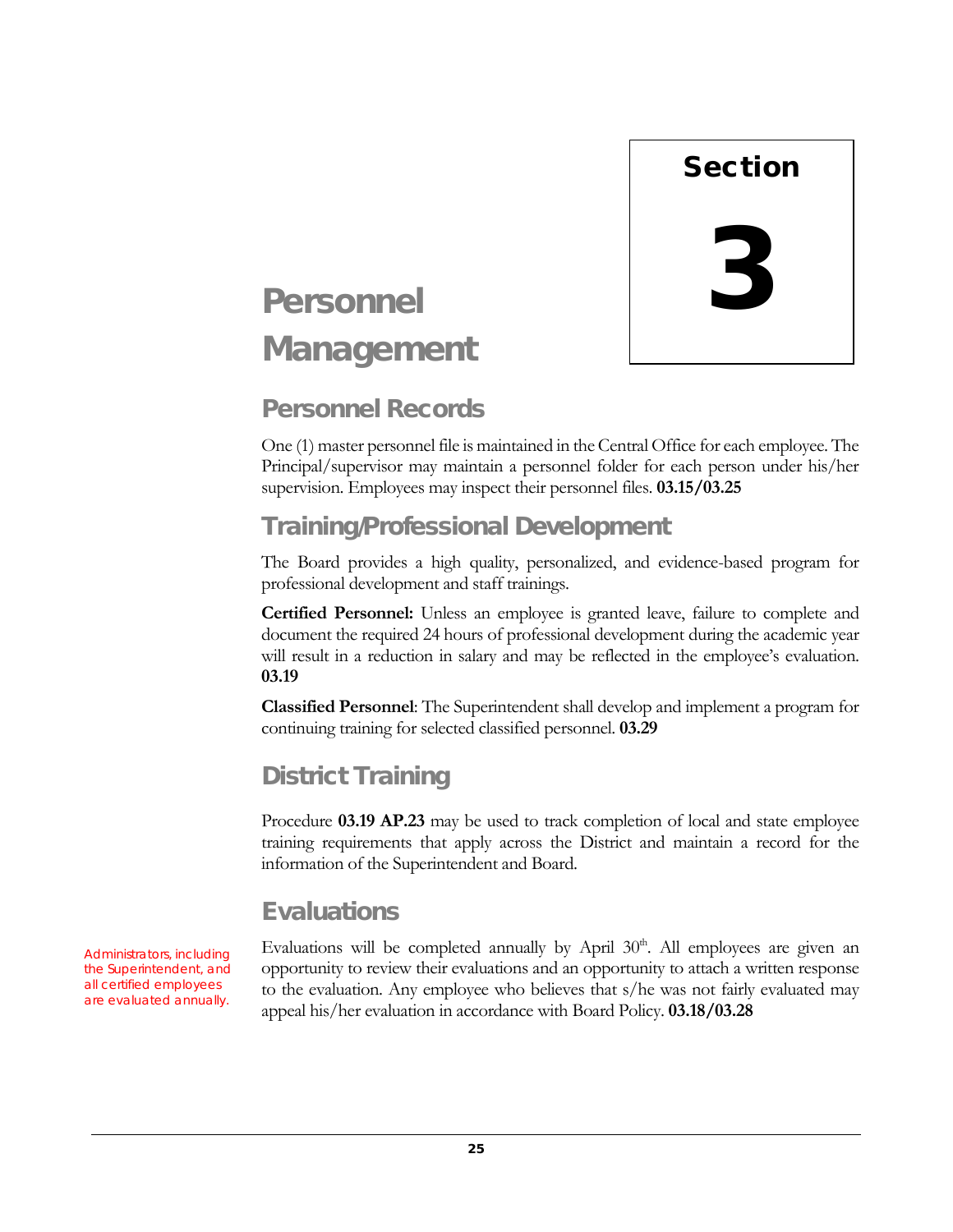## <span id="page-27-0"></span>Employee Discipline

Termination and nonrenewal of contracts is the responsibility of the Superintendent. **03.17/03.27/03.2711**

Certified employees who resign or terminate their contracts must do so in compliance with KRS 161.780.

#### <span id="page-27-1"></span>**Transfer**

Employees who wish to request a voluntary transfer should contact their immediate supervisor for assistance**. 03.1311/03.2311**

Employees charged with a felony offense may be transferred to a second position with no change in pay until such time as they are found not guilty, the charges are dismissed, their employment is terminated, or the Superintendent determines that further personnel action is not required. **03.1311/03.2311**

## <span id="page-27-2"></span>Retirement

Employees who decide to retire should give the Superintendent/designee notice as far in advance as possible, but no later than two (2) weeks before retirement. Retirement benefits are solely a matter of contract between the employee and her/his retirement system (the Teacher's Retirement System or the County Employee's Retirement System).

The Board compensates employees only upon initial retirement for each unused sick day. The percentage shall be calculated on the daily rate of the last annual salary paid. All qualifying days will be paid at a rate of \$25.00 or 30% whichever provides the greatest benefit for the employee. **03.175/03.273**

### <span id="page-27-3"></span>Retention of Recordings

Employees shall comply with the statutory requirement that school officials are to retain any digital, video, or audio recording as required by law. **01.61**

Access online Procedure: 03.1311 AP.2

The retirement plan for certified employees is TRS and CERS for classified.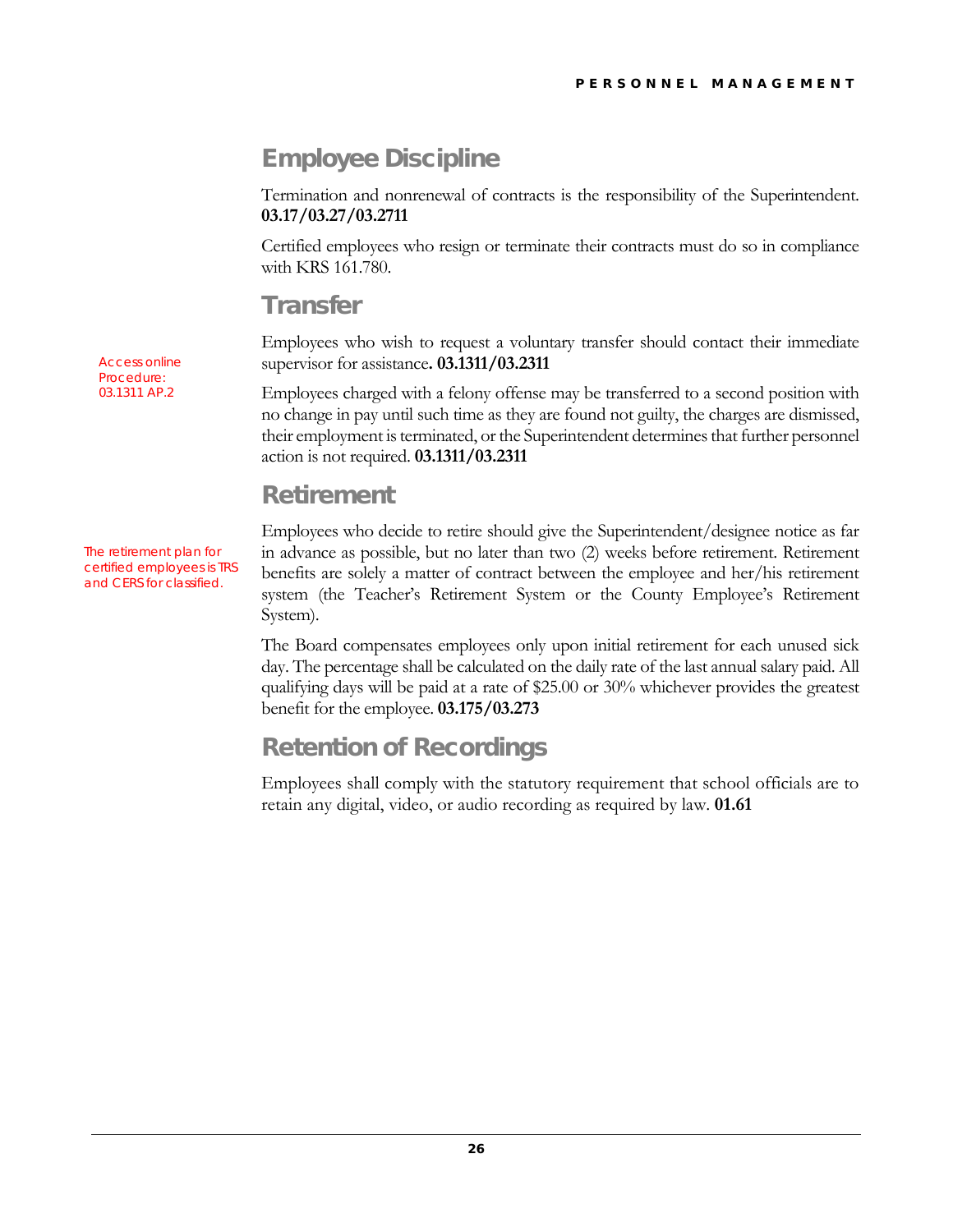

# <span id="page-28-0"></span>Employee Conduct

### <span id="page-28-1"></span>Absenteeism/Tardiness/Substitutes

When you must be absent or tardy, contact your immediate supervisor.

Employees must notify their immediate supervisor when they must be tardy or absent. Staff in positions requiring substitutes must follow the guidelines set forth by their immediate supervisor, building Principal, or appropriate department administrator.

### <span id="page-28-2"></span>Dress and Appearance

As professionals in our schools, we realize and value the public's perception of our roles as mentors and models for students and shall dress appropriately.

Food service workers are required to conform to the dress code set forth in the Hazard Analysis Critical Contact Code.

### <span id="page-28-3"></span>Personal Cell Phones/Telecommunication Devices

Due to privacy concerns, and except for emergency situations, personally owned recording devices are not to be used to create video or audio recordings or to take pictures while on duty or working with students except with prior permission from the Principal/designee or immediate supervisor. Such devices include, but are not limited to, personal cell phones and tablets.

For exceptions, see Board Policies **03.13214/03.23214**.

#### <span id="page-28-4"></span>**Civility**

Employees should be polite and helpful while interacting with parents, visitors, members of the public, and fellow employees. Individuals who come onto District property or contact employees on school business are expected to behave accordingly. Employees who fail to observe appropriate standards of behavior are subject to disciplinary measures, including dismissal.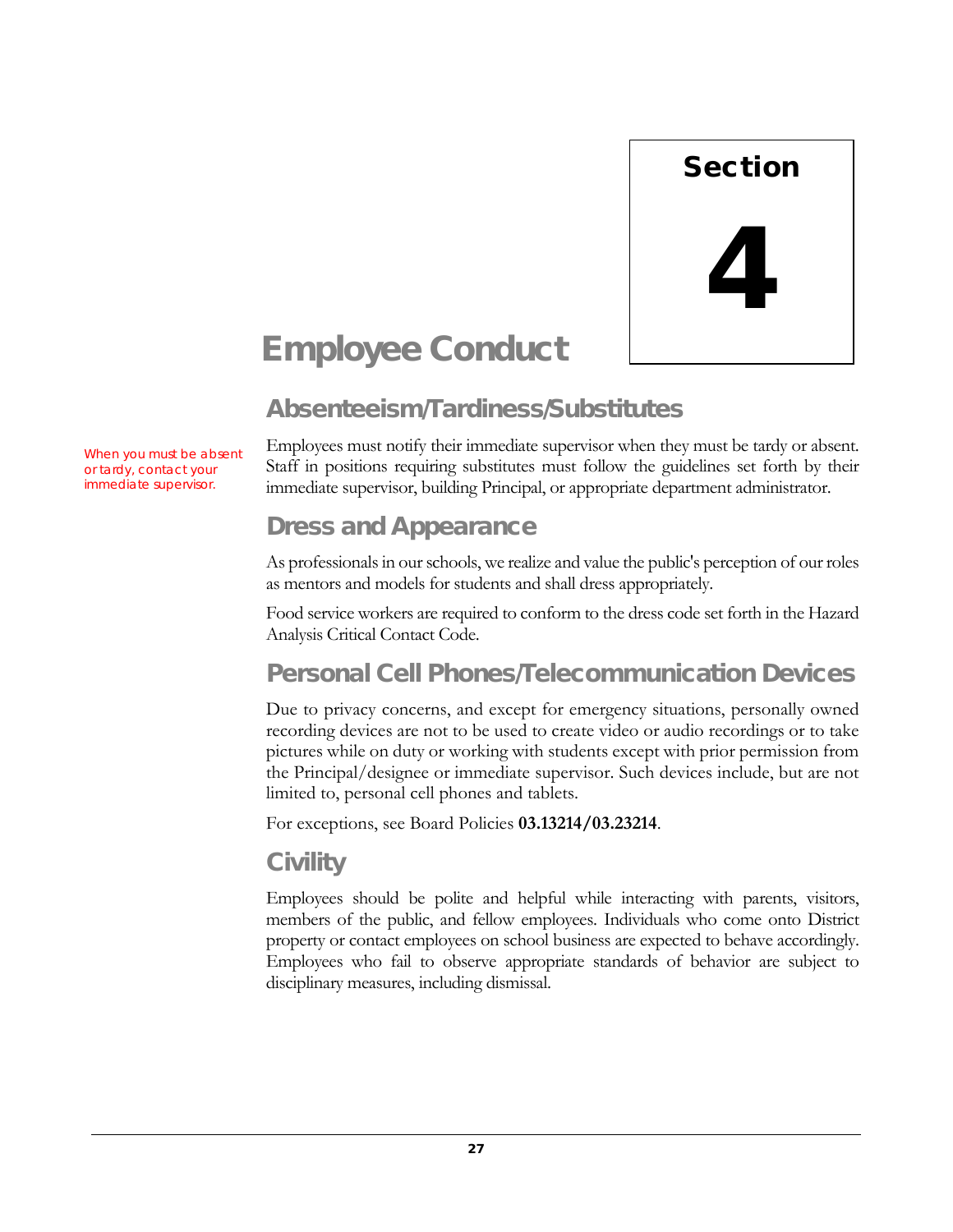Be polite, courteous, and helpful to parents, visitors, and members of the public. Expect the same treatment from these people.

> Access online Procedures: 03.16 AP.1 03.16 AP.2

In cases involving physical attack of an employee or immediate threat of harm, employees should take immediate action to protect themselves and others. In the absence of an immediate threat, employees should attempt to calmly and politely inform the individual of the provisions of Board Policy **10.21** on Civility or provide him/her with a copy. If the individual continues to be discourteous, the employee may respond as needed, including, but not limited to: hanging up on the caller; ending a meeting; asking the individual to leave the school; calling the site administrator/designee for assistance; and/or calling the police.

As soon as possible after any such incident, employees should submit a written incident report to their immediate supervisor.

### <span id="page-29-0"></span>Grievances/Communications

The Superintendent/designee has developed specific procedures to assist employees in making a complaint. For full information refer to Board Policy **03.16/03.26** and related procedures.

Grievances are individual in nature and must be brought by the individual employee. The Board shall not hear grievances or complaints concerning simple disagreement or dissatisfaction with a personnel action.

#### <span id="page-29-1"></span>Inclement Weather

When the weather turns bad with ice and snow, changes may be required in school transportation and attendance times and dates. In most cases, school will be in session for the entire day or they will be closed. Past experience has proven, however, that it is sometimes necessary for schools to close early to get children home safely. It is the responsibility of the parents to arrange for someone to receive their children should they arrive early.

In most cases, children will get off the bus at the regular stop unless, in the opinion of the driver, it is too dangerous to drive over a certain road. The bus drivers are to give the students prior notification as to where the buses will stop should it be decided that a road is too hazardous to drive.

When a decision is made to close schools or change the daily time schedule, information will be given immediately, to the following media sources:

#### **TV**: WAVE 3, WHAS 11, WLKY 32, FOX 41, WDRB, WLEX 18

#### **RADIO**: 84 WHAS & 106.9 FM

If possible, the media will be notified no later than 6:00 a.m. This is before school buses are on the road. Whenever possible, appropriate information will be given to the evening news broadcast. Even though notified by school officials, stations often have a delay before making the announcement due to program scheduling.

If possible, notice will also be provided through the Infinite Campus Messenger voice message system.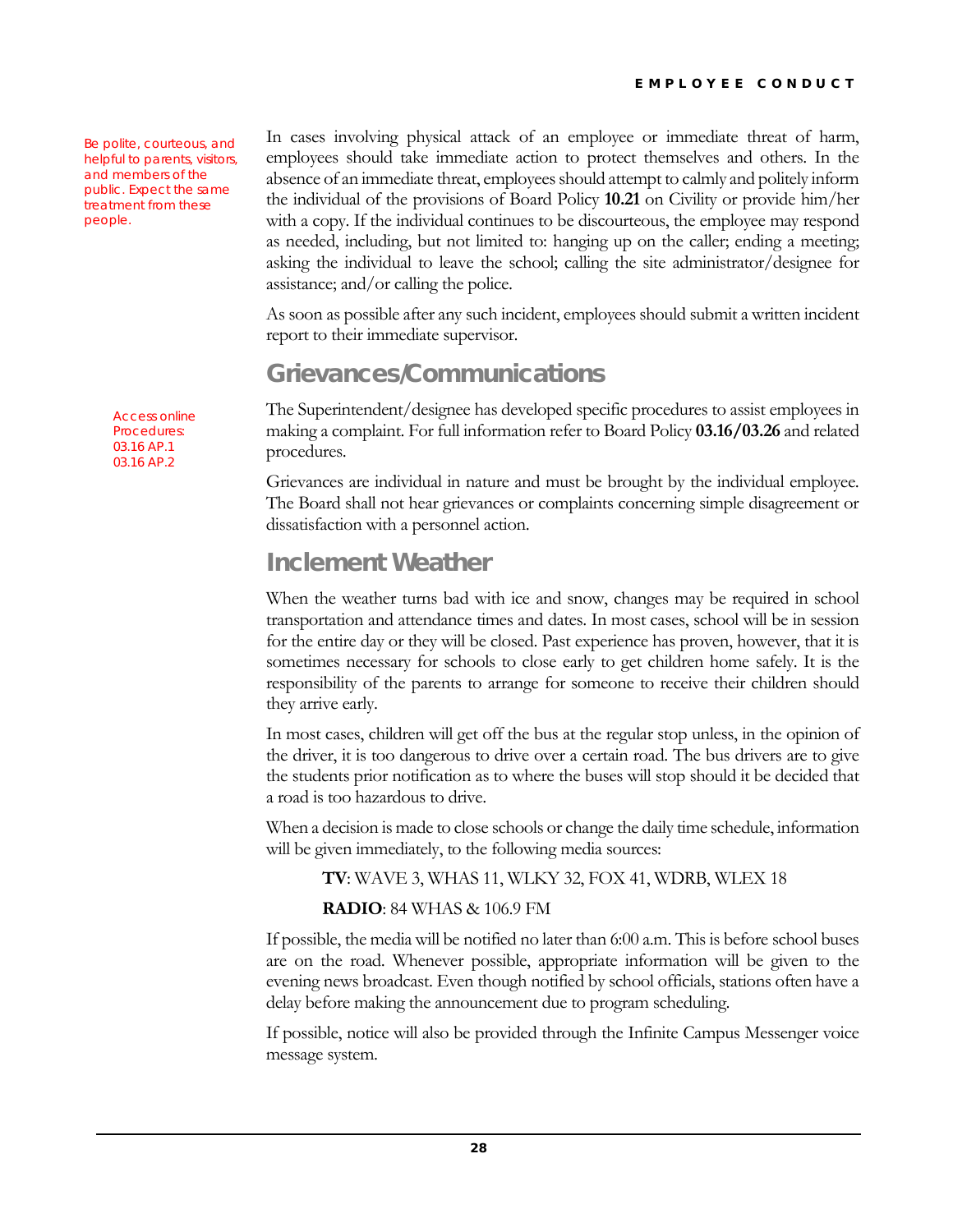## <span id="page-30-0"></span>Staff Meetings

Prompt attendance is expected.

Unless they are on leave or have been excused by the Principal/designee, designated staff members shall attend meetings called by the Principal or other authorized administrator.**03.1335**

### <span id="page-30-1"></span>Use of School Property

Employees are responsible for school equipment, supplies, books, furniture, and apparatus under their care and use. Employees shall immediately report any property that is damaged, lost, stolen, or vandalized to their immediate supervisor.

No employee shall perform personal services for themselves or for others for pay or profit during work time and/or using District property or facilities.

Employees may not use any District facility, vehicle, electronic communication system, equipment, or materials to perform outside work. These items (including security codes and electronic records such as e-mail) are District property.

District-owned telecommunication devices shall be used primarily for authorized District business purposes.

Employees may not use a code, access a file, or retrieve any stored communication unless they have been given authorization to do so. Employees cannot expect confidentiality or privacy of the information in their e-mail accounts. Authorized District personnel may monitor the use of electronic equipment from time to time.

Employees who drive any Board-owned vehicle and/or transport students must annually complete and submit a Motor Vehicle Record (MVR) Form to the Superintendent/designee for the District to obtain a copy of their driving record. Employees who receive a traffic citation during the year must report the citation to the Superintendent/designee before driving a Board-owned vehicle or transporting students. **03.1321/03.2321**

### <span id="page-30-2"></span>Outside Employment or Activities

Employees may not perform any duties related to an outside job during their regular working hours. **03.1331/03.2331**

#### <span id="page-30-3"></span>Previewing Student Materials

Except for current events programs and programs provided by Kentucky Educational Television, teachers shall review all materials presented for student use or viewing before use. This includes movies and other videos in any format. **08.234**

#### <span id="page-30-4"></span>Controversial Issues

Teachers who suspect that materials or a given issue may be inappropriate or controversial shall confer with the Principal prior to the classroom use of the materials or discussion of the issue. **08.1353**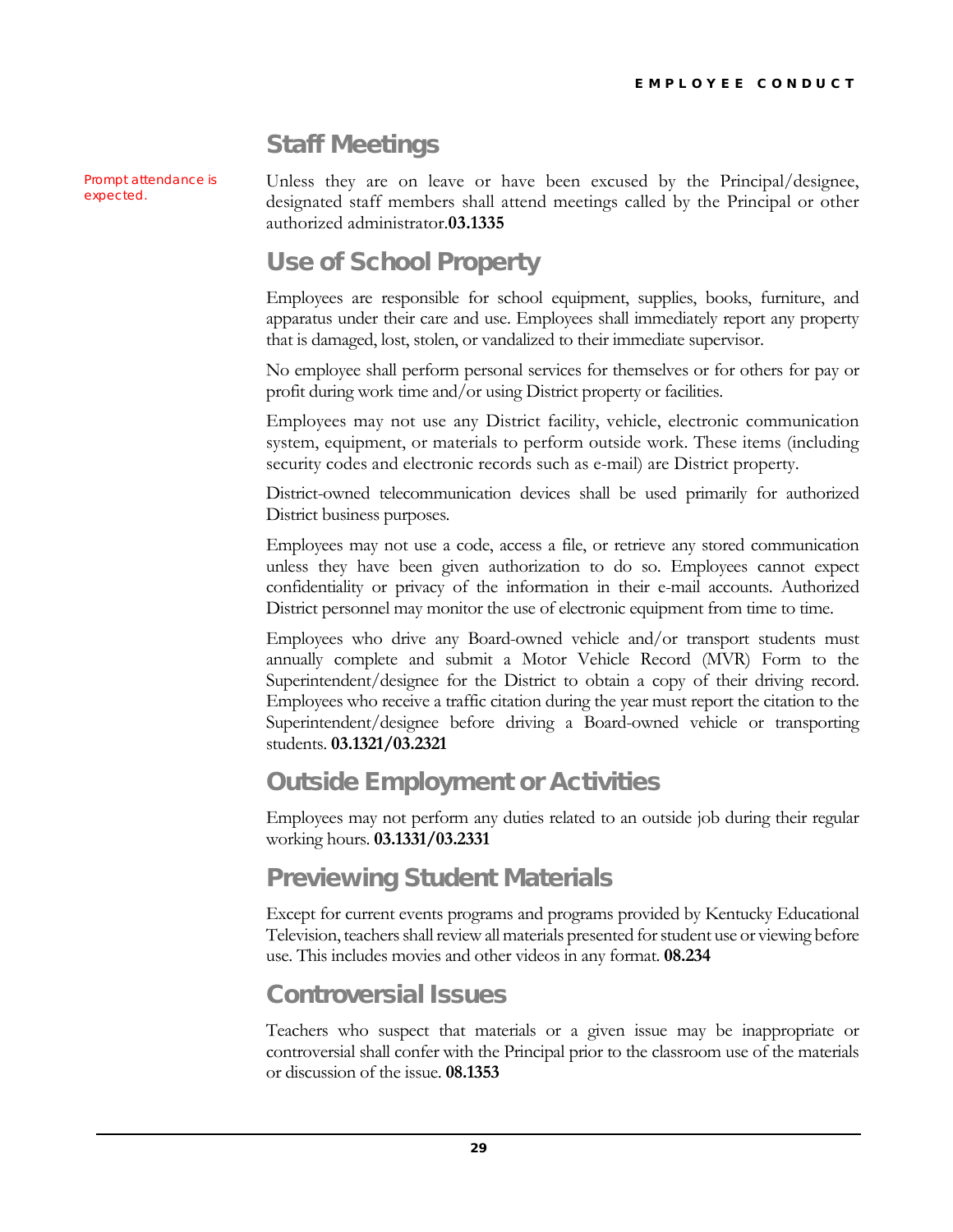## <span id="page-31-0"></span>Health, Safety and Security

It is the intent of the Board to provide a safe and healthful working environment for all employees. Employees should report any security hazard or conditions they believe to be unsafe to their immediate supervisor.

In addition, employees are required to notify their supervisor immediately after sustaining a work-related injury or accident. A report to the Central Office designee should be made within 24-48 hours of the occurrence preferably prior to leaving the work premises UNLESS the injury is a medical emergency, in which case the report can be filed following receipt of emergency medical care. (Also see **Section 2, Workers' Compensation**)

The District shall follow established timelines in policy when making oral reports to the Kentucky Labor Cabinet to report employee fatalities, amputations, hospitalizations, or the loss of an eye.

| File a Report        | After Hours Hotline |
|----------------------|---------------------|
| $(502) - 564 - 3070$ | $(800)$ 321-6742    |

For information on the District's plans for Hazard Communication, Bloodborne Pathogen Control, Lockout/Tagout, Personal Protective Equipment (PPE), and Asbestos Management, contact your immediate supervisor or see the District's *Policy Manual* and related procedures.

Employees should use their school/worksite two-way communication system to notify the Principal, supervisor or designated administrator of an existing emergency. **03.14/03.24/05.4**

## <span id="page-31-1"></span>Use of Physical Restraint and Seclusion

Use of physical restraint and seclusion shall be in accordance with Board policy and procedure. Notify the Principal as soon as possible after using physical restraint or seclusion with a student, but not later than the end of the school day on which occurs. Document the incident in writing by the end of the next school day. **09.2212**

#### <span id="page-31-2"></span>Assaults and Threats of Violence

Employees should immediately report any threats they receive (oral, written, or electronic) to their immediate supervisor.

Under provisions of state law (KRS 158.150) and regulation (702 KAR 5:080), school personnel may remove threatening or violent students from a classroom or from the District's transportation system pending further disciplinary action. However, before the need arises, employees should familiarize themselves with policy and procedures that are required. **09.425**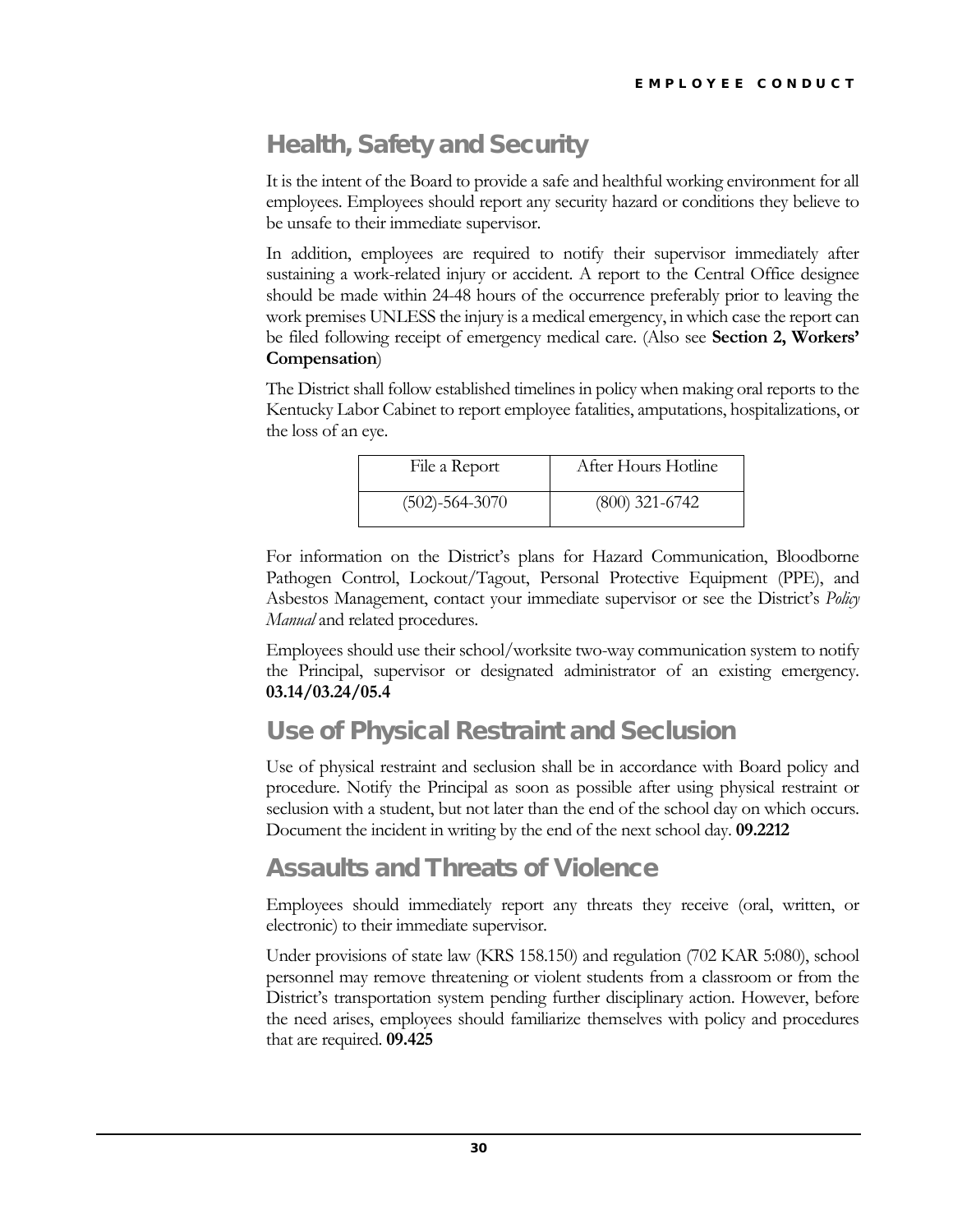## <span id="page-32-0"></span>Child Abuse

Any school personnel who knows or has reasonable cause to believe that a child under eighteen (18) is dependent, abused or neglected, or a victim of human trafficking, or is a victim of female genital mutilation, shall immediately make a report to a local law enforcement agency, the Cabinet for Health and Family Services or its designated representative, the Commonwealth's Attorney or the County Attorney.

After making the report, the employee shall notify the Principal of the suspected abuse, who then shall promptly report to the proper authorities for investigation.

Only agencies designated by law are authorized to conduct an investigation of a report of alleged child abuse. Therefore, the District shall not first investigate a claim before an employee makes a report to the proper authorities. In certain situations, reports involving claims made under state/federal laws such as Title IX, shall require the District, after making the required report, to conduct an independent investigation of the allegations in order to determine appropriate personnel action. **09.227**

## <span id="page-32-1"></span>Drug-Free/Alcohol-Free Schools

Employees must not manufacture, distribute, dispense, be under the influence of, purchase, possess, use, or attempt to obtain, sell or transfer any of the following in the workplace or in the performance of duties:

- 1. Alcoholic beverages;
- 2. Controlled substances, prohibited drugs and substances, and drug paraphernalia; and/or any narcotic drug, hallucinogenic drug, amphetamine, barbiturate, marijuana or any other controlled substance as defined by federal regulation; or
- 3. Substances that "look like" a controlled substance. In instances involving look-alike substances, there must be evidence of the employee's intent to pass off the item as a controlled substance.

In addition, employees shall not possess prescription drugs for the purpose of sale or distribution

Any employee who violates the terms of the District's drug-free/alcohol-free policies may be suspended, nonrenewed or terminated. Violations may result in notification of appropriate legal officials.

Employees who know or believe that the District's alcohol-free/drug-free policies have been violated must promptly make a report to the local police department, sheriff, or Kentucky State Police. **09.423**

Any employee convicted of a workplace violation of drug abuse statutes must notify the Superintendent/designee of a charge and/or conviction within five (5) working days. **03.13251/03.23251**

Access online Procedure: 03.13251 AP.1 for a copy of the Drug-Free Workplace Notice.

If you know or suspect that a child is being abused, it is your duty to make a report of such abuse to the appropriate official or

agency.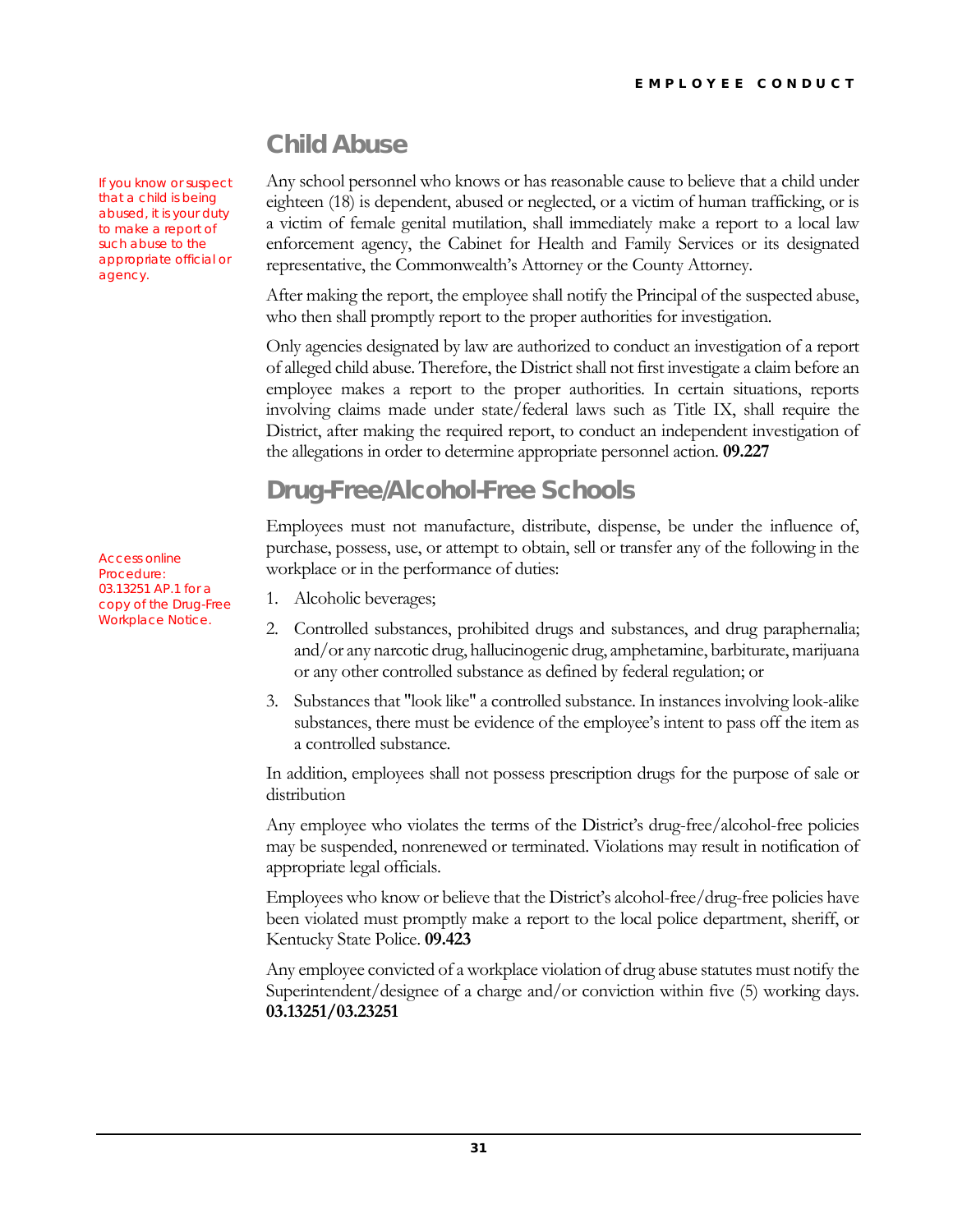**Certified Personnel:** Teachers are subject to random or periodic drug testing following reprimand or discipline for misconduct involving illegal use of controlled substances or suspension or revocation of their certificate by the Education Professional Standards Board. **03.13251**

## <span id="page-33-0"></span>Tobacco, Alternative Nicotine Product, or Vapor **Product**

The use of any tobacco product, alternative nicotine product, or vapor product as defined in KRS 438.305 is prohibited for all persons and at all times on or in all property, including any vehicle, that is owned, operated, leased, or contracted for use by the Board and while attending or participating in any school-related student trip or student activity and is in the presence of a student or students.

School employees shall enforce the policy. A person in violation of this policy shall be subject to discipline or penalties as set forth by Board. **03.1327/03.2327**/**06.221**

## <span id="page-33-1"></span>Federal Motor Carrier Safety Administration (FMCSA) Drug and Alcohol Clearinghouse for CDL/CLP Operators

Reporting of the following information on individual drivers to the federal Clearinghouse is required: verified positive, adulterated, or substituted test results; confirmed alcohol tests at .04 or higher; refusal to submit to required tests; the reporting of actual knowledge (as defined by federal regulation) of Department of Transportation (DOT) regulatory violations, including violations based on prohibited on duty, pre-duty, or post-accident alcohol use and controlled substance use; and regulatory return to duty and follow-up testing information as applicable.

The District shall not allow a driver to perform any safety-sensitive function if the results of a Clearinghouse query on the driver demonstrate a disqualification as provided by regulation and such driver may be subject to personnel action up to and including termination. **06.221**

#### <span id="page-33-2"></span>**Weapons**

Except where expressly and specifically permitted by Kentucky Revised Statute, carrying, bringing, using or possessing any weapon or dangerous instrument in any school building, on school grounds, in any school vehicle, or at any school-sponsored activity is prohibited. Except for School Resource Officers (SROs) as provided in KRS 158.4414, and authorized law enforcement officials, including peace officers and police as provided in KRS 527.070 and KRS 527.020, the Board prohibits carrying concealed weapons on school property. Staff members who violate this policy are subject to disciplinary action, including termination.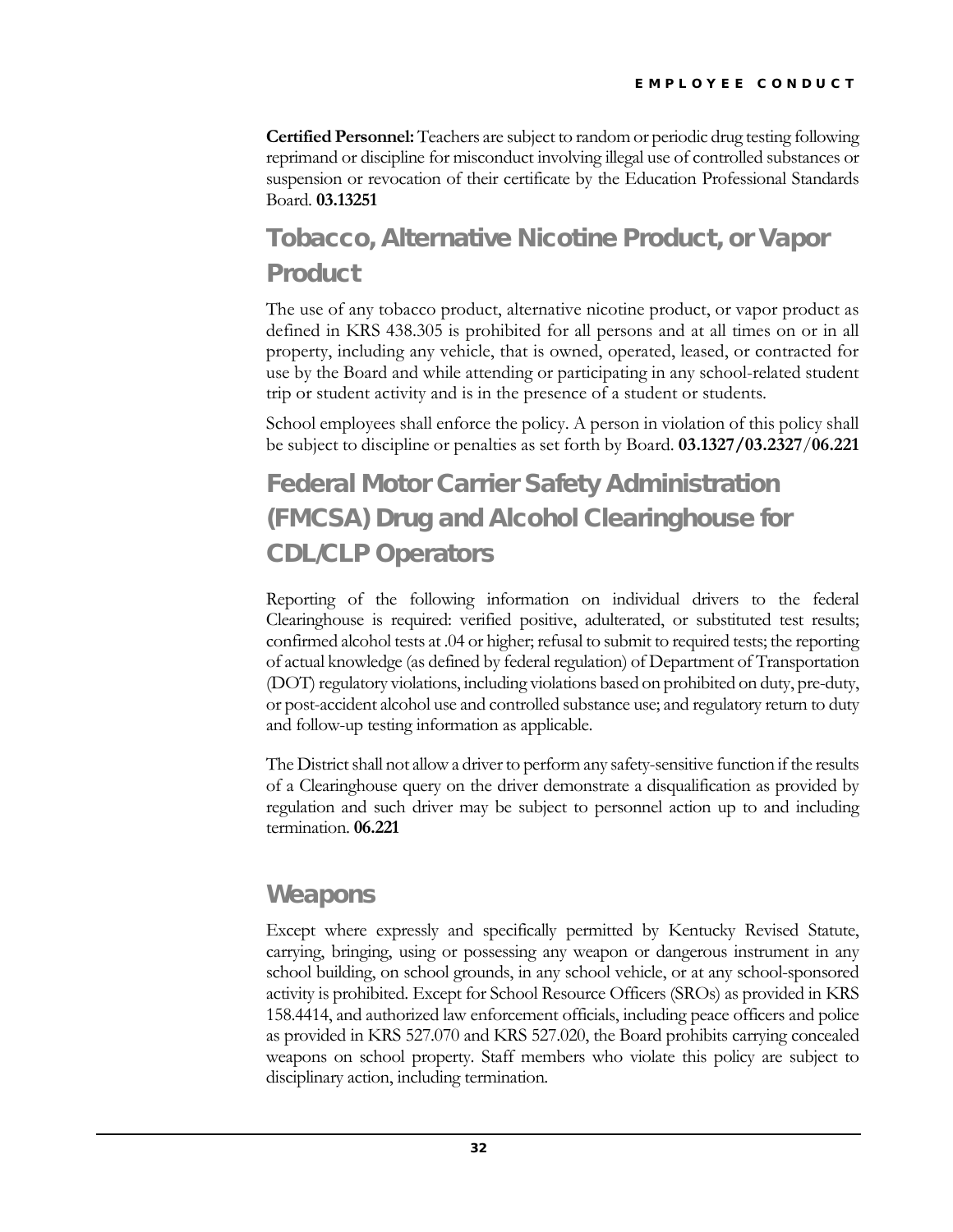Employees who know or believe that this policy has been violated must promptly make a report to the local police department, sheriff, or Kentucky State Police. **05.48**

## <span id="page-34-0"></span>Disrupting the Educational Process

Any employee who participates in or encourages activities that disrupt the educational process may be subject to disciplinary action, including termination.

Behavior that disrupts the educational process includes, but is not limited to:

- conduct that threatens the health, safety or welfare of others;
- conduct that may damage public or private property (including the property of students or staff);
- llegal activity;
- conduct that interferes with a student's access to educational opportunities or programs, including ability to attend, participate in, and benefit from instructional and extracurricular activities; or
- conduct that disrupts delivery of instructional services or interferes with the orderly administration of the school and school-related activities or District operations. **03.1325/03.2325**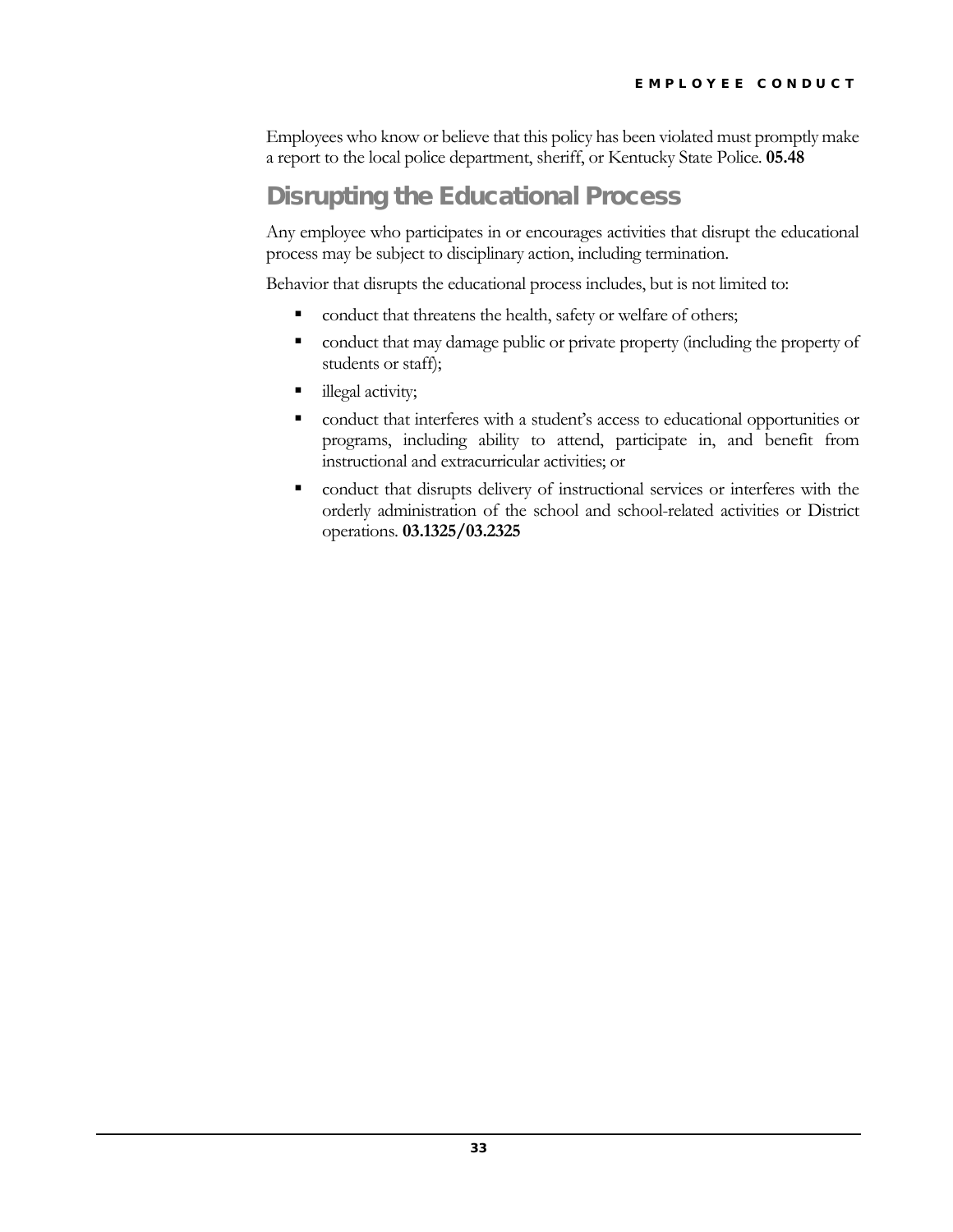### <span id="page-35-0"></span>Code of Ethics for Certified School Personnel

#### SOURCE: 16 KAR 1:020

Section 1. Certified personnel in the Commonwealth:

(1) Shall strive toward excellence, recognize the importance of the pursuit of truth, nurture democratic citizenship, and safeguard the freedom to learn and to teach;

(2) Shall believe in the worth and dignity of each human being and in educational opportunities for all;

(3) Shall strive to uphold the responsibilities of the education profession, including the following obligations to students, to parents, and to the education profession:

(a) To students:

- 1. Shall provide students with professional education services in a nondiscriminatory manner and in consonance with accepted best practice known to the educator;
- 2. Shall respect the constitutional rights of all students;
- 3. Shall take reasonable measures to protect the health, safety, and emotional well-being of students;
- 4. Shall not use professional relationships or authority with students for personal advantage;
- 5. Shall keep in confidence information about students which has been obtained in the course of professional service, unless disclosure serves professional purposes or is required by law;
- 6. Shall not knowingly make false or malicious statements about students or colleagues;
- 7. Shall refrain from subjecting students to embarrassment or disparagement; and
- 8. Shall not engage in any sexually related behavior with a student with or without consent, but shall maintain a professional approach with students. Sexually related behavior shall include such behaviors as sexual jokes; sexual remarks; sexual kidding or teasing; sexual innuendo; pressure for dates or sexual favors; inappropriate physical touching, kissing, or grabbing; rape; threats of physical harm; and sexual assault.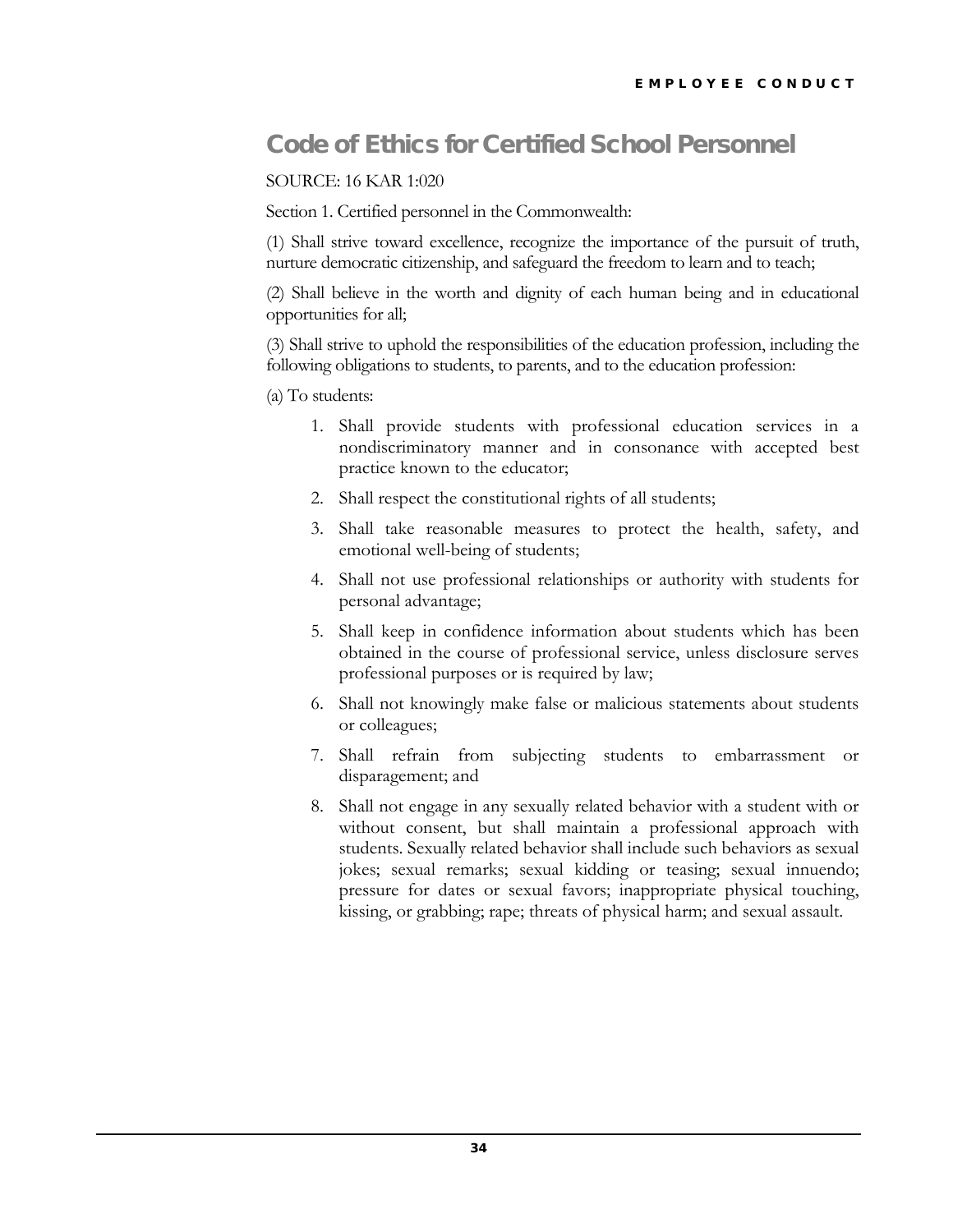#### (b) To parents:

- 1. Shall make reasonable effort to communicate to parents information which should be revealed in the interest of the student;
- 2. Shall endeavor to understand community cultures and diverse home environments of students;
- 3. Shall not knowingly distort or misrepresent facts concerning educational issues;
- 4. Shall distinguish between personal views and the views of the employing educational agency;
- 5. Shall not interfere in the exercise of political and citizenship rights and responsibilities of others;
- 6. Shall not use institutional privileges for private gain, for the promotion of political candidates, or for partisan political activities; and
- 7. Shall not accept gratuities, gifts, or favors that might impair or appear to impair professional judgment, and shall not offer any of these to obtain special advantage.
- (c) To the education profession:
	- 1. Shall exemplify behaviors which maintain the dignity and integrity of the profession;
	- 2. Shall accord just and equitable treatment to all members of the profession in the exercise of their professional rights and responsibilities;
	- 3. Shall keep in confidence information acquired about colleagues in the course of employment, unless disclosure serves professional purposes or is required by law;
	- 4. Shall not use coercive means or give special treatment in order to influence professional decisions;
	- 5. Shall apply for, accept, offer, or assign a position or responsibility only on the basis of professional preparation and legal qualifications; and
	- 6. Shall not knowingly falsify or misrepresent records of facts relating to the educator's own qualifications or those of other professionals.

Section 2. Violation of this administrative regulation may result in cause to initiate proceedings for revocation or suspension of Kentucky certification as provided in KRS 161.120 and 704 KAR 20:585.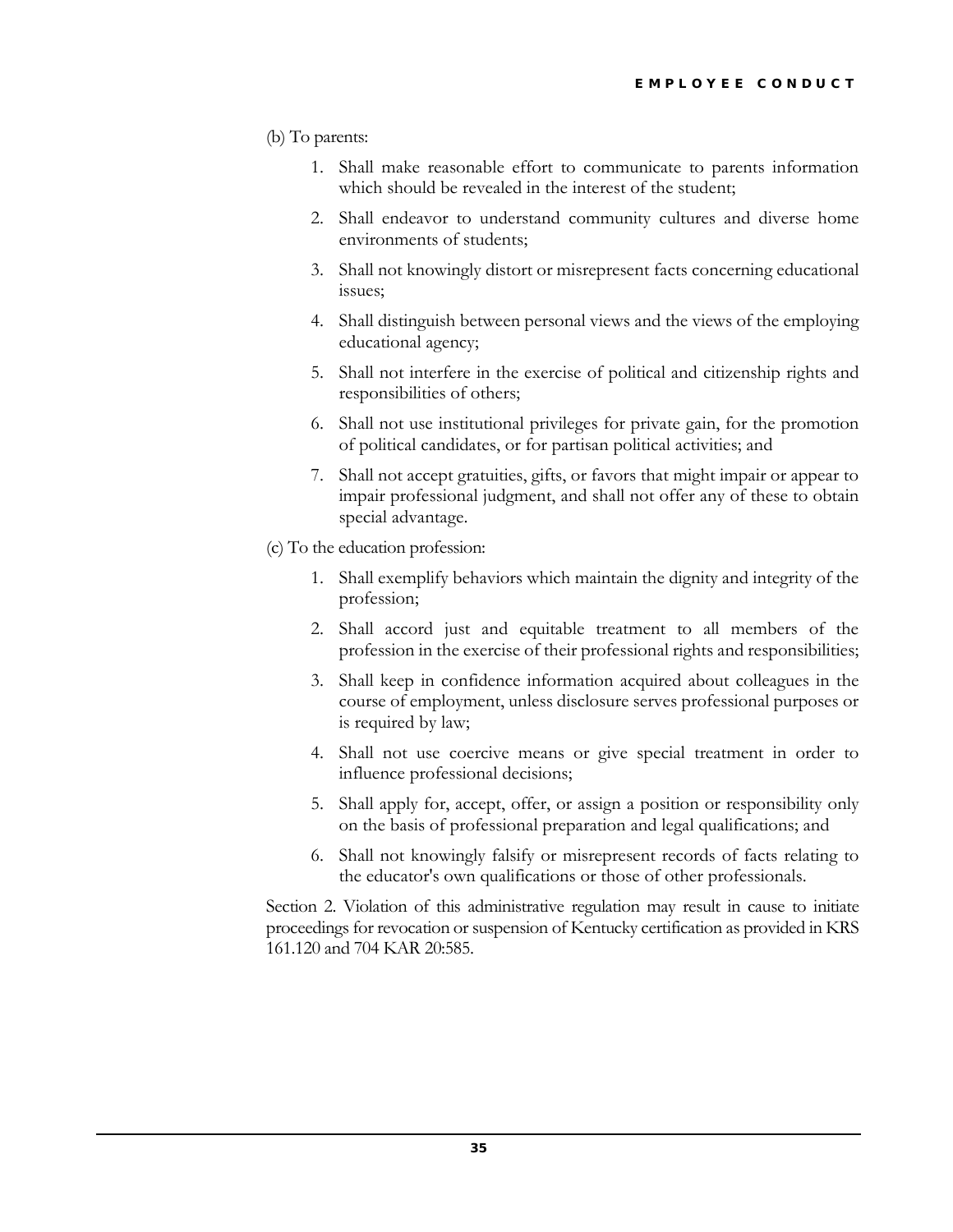## <span id="page-37-0"></span>Political Activities

Employees shall not promote, organize, or engage in political activities while performing their duties or during the work day. Promoting or engaging in political activities shall include, but not be limited to, the following:

- Encouraging students to adopt or support a particular political position, party, or candidate; or
- Using school property or materials to advance the support of a particular political position, party, or candidate. **03.1324/03.2324**

In addition, KRS 161.164 prohibits employees from taking part in the management of any political campaign for school board.

## <span id="page-37-1"></span>Gifts/Donations for School Use

Any gift or donation presented to a school employee for the school's use must have the prior approval of the Superintendent/designee. After approval and acceptance, gifts/donations become the property of the Board of Education. **03.1322/03.2322**

## <span id="page-37-2"></span>Required Reports

Although you may be directed to make additional reports, the following reports are required by law and/or Board policy:

- Report damaged, lost, stolen, or vandalized school property or unauthorized use or District property to the immediate supervisor. **03.1321/03.2321**
- An employee shall report to the Superintendent if the employee has been found by the Cabinet for Health and Family Services to have abused or neglected a child, and if the employee has waived the right to appeal such a substantiated finding or the finding has been upheld upon appeal. **03.11/03.21**
- Report potential safety or security hazards to the Principal. Employees involved in a job-related accident or incident wherein the employee may have received an injury shall report the incident to the Principal and the Superintendent or designee. (Also see **Health, Safety & Security** in this section) **03.14/03.24, 05.4**
- Report Title IX sexual harassment or discrimination experienced by yourself, another employee, a student, or a visitor to the school or District to the Principal, your immediate supervisor, or the District's Title IX Coordinator Zach Woods (see **Section1, Harassment/Discrimination** for contact information). Failure to make such a report shall be grounds for discipline up to and including termination. If the knowledge of the reporting party gives rise to reasonable cause to believe that the reported conduct constitutes child abuse Policy 09.227 or a reportable criminal offense Policy 09.221, notification of state officials shall be made as required by law **03.162/03.262, 09.42811**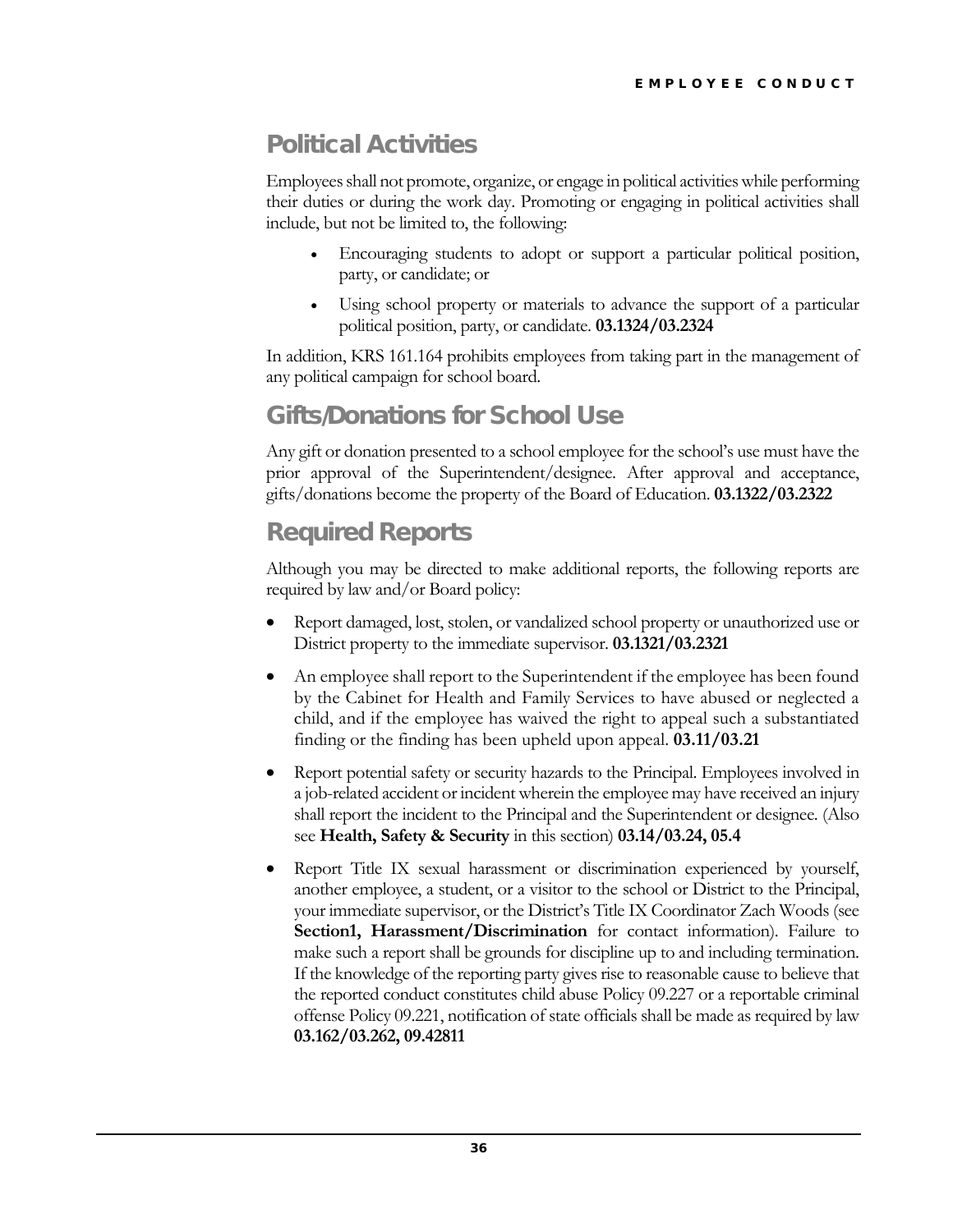- Employees who believe or have been made aware that they or any other employee, student, or visitor has been subject to Title IX Sexual Harassment shall report it to the TIXC. Failure to make such a report shall be grounds for discipline up to and including termination. If the knowledge of the reporting party gives rise to reasonable cause to believe that the reported conduct constitutes child abuse Policy 09.227 or a reportable criminal offense Policy 09.221, notification of state officials shall be made as required by law. **03.1621/03.2621/09.428111**
- Report any situations that threaten, harass, or endanger the safety of students, other staff members, or visitors to the school or District to the Principal or your immediate supervisor. Such instances shall include, but are not limited to, bullying or hazing of students and harassment/discrimination of staff, students or visitors by any party. In serious instances of peer-to-peer bullying/hazing/harassment, employees must report to the alleged victim's Principal, as directed by Board Policy **09.42811**.

In certain cases, employees must do the following:

- 1. Report bullying and hazing to appropriate law enforcement authorities as required by policy **09.2211**; and
- 2. Investigate and complete documentation as required by policy **09.42811** covering federally protected areas. **09.422**
- Report any threats you receive (oral, written or electronic) to the Principal**. 09.425**
- Upon the request of a victim, report an act of domestic violence and abuse or dating violence and abuse to a law enforcement officer. School personnel shall discuss the report with the victim prior to contacting a law enforcement officer.

School personnel shall report to a law enforcement officer when s/he has a belief that the death of a victim with whom s/he has had a professional interaction is related to domestic violence and abuse or dating violence and abuse. **03.13253/03.23253/09.425**

- Report any knowledge of or reasonable cause to believe that a child under eighteen (18) is dependent, abused or neglected, or a victim of human trafficking, or is a victim of female genital mutilation, **immediately** to a local law enforcement agency or Kentucky State Police, the Cabinet for Health and Family Services or its designated representative, and/or the County or Commonwealth's Attorney**.** (See **Child Abuse** section.) **09.227**
- Report any student missing during or after a fire/tornado drill or evacuation to the Principal. **05.41 AP.1/05.42 AP.1**
- Report orally and in writing any knowledge of or reasonable cause to believe that a student has been the victim of a violation of any felony offense specified in KRS Chapter 508 (assault and related offenses) committed by another student while on school premises, on school-sponsored transportation, or at a school-sponsored event to the Principal of the school attended by the victim.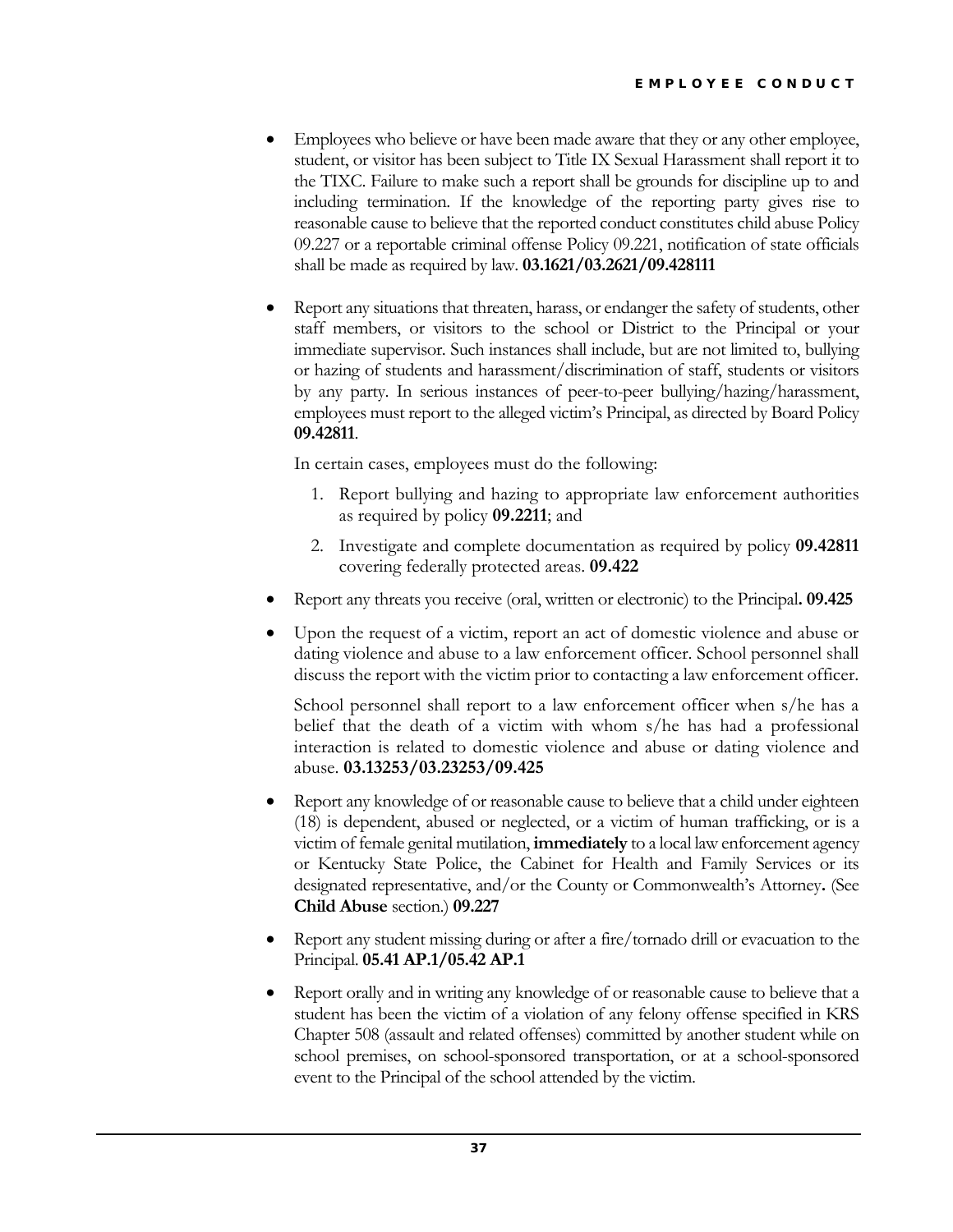The Principal shall notify the parents, legal guardians, or other persons exercising custodial control or supervision of the student when the student is involved in such an incident.

Within forty-eight (48) hours of the original report of the incident, the Principal also shall file a written report containing the statutorily required information with the Board and with the local law enforcement agency, the County Attorney, or the Kentucky State Police. **09.2211**

- Report any knowledge or suspicion that the District's alcohol-free/drug-free policies have been violated to the local police department, sheriff, or Kentucky State Police. This is required if you know or have reasonable cause to believe that conduct has occurred which constitutes the use, possession, or sale of controlled substances on the school premises or within one thousand (1,000) feet of school premises, on a school bus, or at a school sponsored or sanctioned event. **03.13251/03.23251/09.423**
- Report any knowledge or suspicion that the District's weapon policy has been violated to the local police department, sheriff, or Kentucky State Police. This is required when you know or have reasonable cause to believe that conduct has occurred which constitutes the carrying, possession, or use of a deadly weapon on the school premises or within one thousand (1,000) feet of school premises, on a school bus, or at a school sponsored or sanctioned event. **05.48**
- Report any suspicion of financial fraud, impropriety or irregularity to Principal or the Superintendent/designee. If the Superintendent is the alleged party, employees should address the complaint to the Board chairperson. **04.41**

#### <span id="page-39-0"></span>**Special Circumstances**

- Employees shall notify the Principal as soon as possible after using seclusion or physical restraint with a student, but no later than the end of the school day on which it occurs and shall document in writing the incident by the end of the next school day. **09.2212**
- The District shall notify the Commissioner of the Kentucky State Police, the Auditor of Public Accounts, the Attorney General, and the Education Commissioner within seventy-two (72) hours of the discovery or notification of a security breach. **01.61**
- District bus drivers taking medication either by prescription or without prescription shall report to the**ir** immediate supervisor and shall not drive if that medication may affect the driver's ability to safely drive a school bus or perform other driver responsibilities. **06.2**